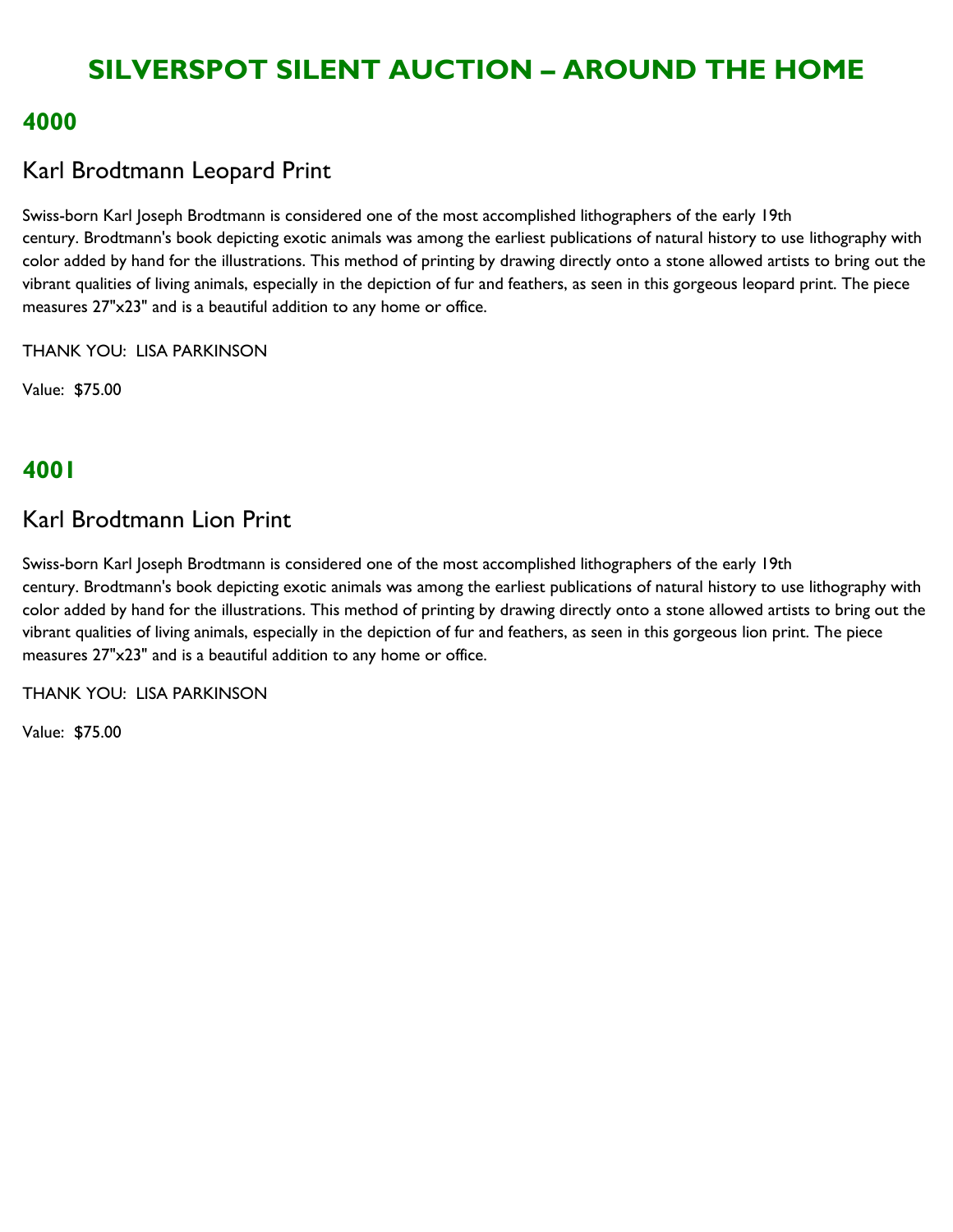### **4002**

# Retirement Planning Package With Stickney Research

With Stickney Research's retirement planning package, you'll be able to map your retirement and answer such questions as: how much money do I need now to retire and live comfortably in the future, from what assets will I draw for retirement income, what pension option should I choose at retirement, do I have enough savings to retire now, how can I identify and assess the unknown risks I might face once I'm retired, and when should I take Social Security?

*Included in a planning package is:*

- *Analysis of your current portfolio*
- *The Mapper™, their customized proprietary report that will give you the roadmap (in numbers, of course) necessary for informed decisions*
- *Educational reports*
- *Economic updates*
- *Recommended asset mix to achieve your goals*

*Restrictions: Expires July 15, 2017.*

THANK YOU: STICKNEY RESEARCH

Value: \$950.00

### **4003**

### Eyes on Fremont Gift Certificate

Your eyes work hard and deserve a new pair of glasses! Take this gift card to Eyes on Fremont for \$100 toward a complete pair of glasses.

*Restrictions: Expires July 15, 2017. Gift certificate is non-refundable and has no cash value. A complete pair of glasses includes both frames and prescription lenses. Certificate cannot be combined with any other promotions or discounts.*

THANK YOU: EYES ON FREMONT

Value: \$100.00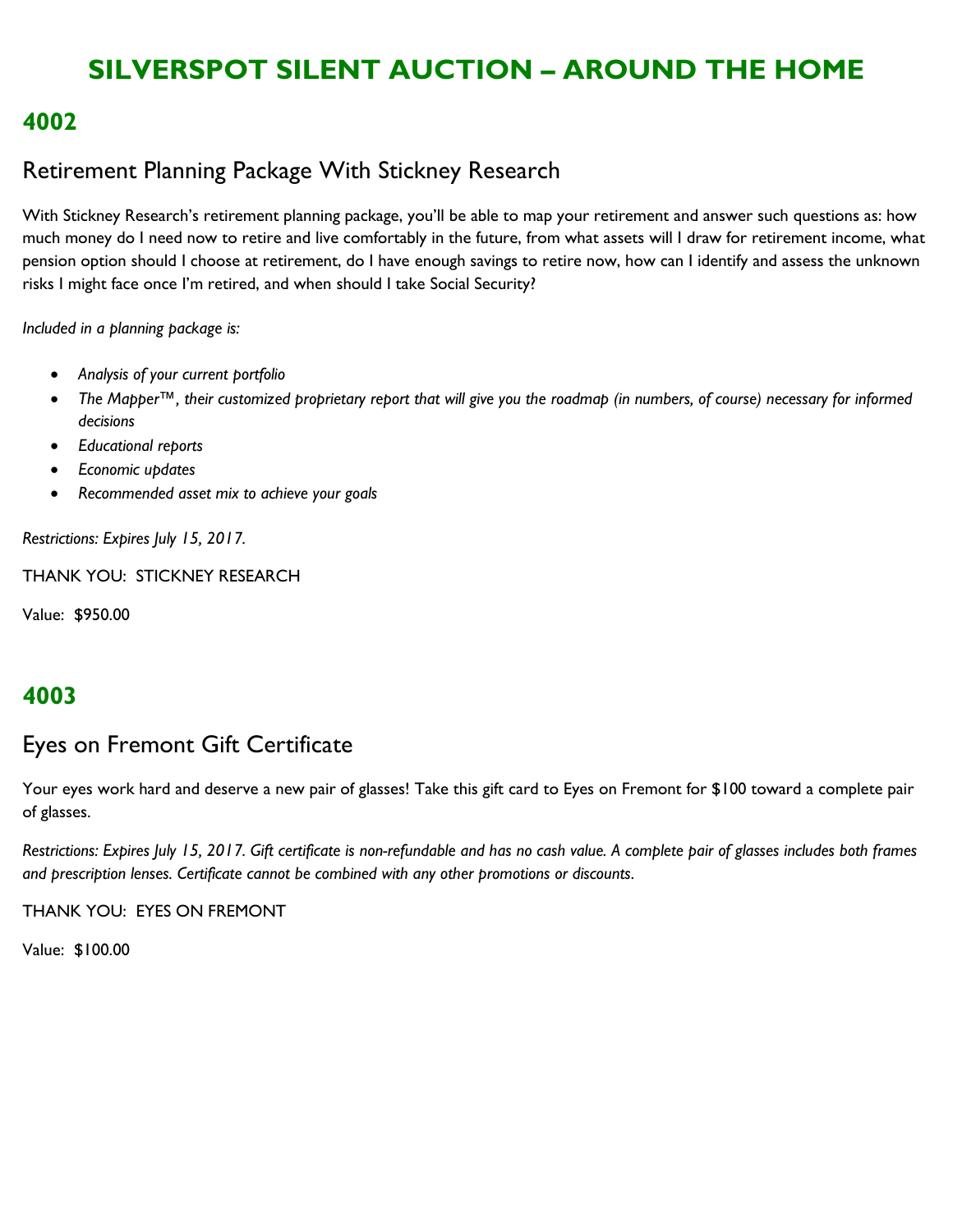### **4004**

## Five Days of Doggie Daycare

Treat your dog to five days of doggie daycare at Cascade Kennels in Woodinville. Your dog will meet new friends and play all day in their 3,000-square-foot indoor/outdoor facility. If your dog doesn't do well in daycare environment, use your certificate for a \$150 credit toward any of their other services!

*Restrictions: Expires July 15, 2017. Holidays are excluded.*

THANK YOU: CASCADE KENNELS

Value: \$150.00

## **4005**

#### Pet Vacation Getaway

Treat your pet to five nights of lodging at Cascade Kennels in Woodinville. Your dog receives the royal treatment with daily outings on their pristine grounds, or your feline guest receives daily access to their feline play area for climbing and scratching. Their week of socializing ends with a full groom treatment.

*Restrictions: Expires July 15, 2017. Holidays are excluded*.

THANK YOU: CASCADE KENNELS

Value: \$250.00

### **4006**

### Crafting Basket

Enjoy this basket filled with a Sizzix embosser set, two embossing folders and blank cards with envelopes. Also included are two kits-Knit Knack Kit and Stitch-It Kit. Whether you are a beginner or a veteran to knitting or stitching, these kits will give you everything you need to start knitting or embroidering. Illustrated books teaching the basic skills and techniques are included, as well as new ideas for projects! All of these crafty items will give you hours of creativity and productivity!

THANK YOU: CAROLE IDETA, FRIEND OF WOODLAND PARK ZOO

Value: \$71.00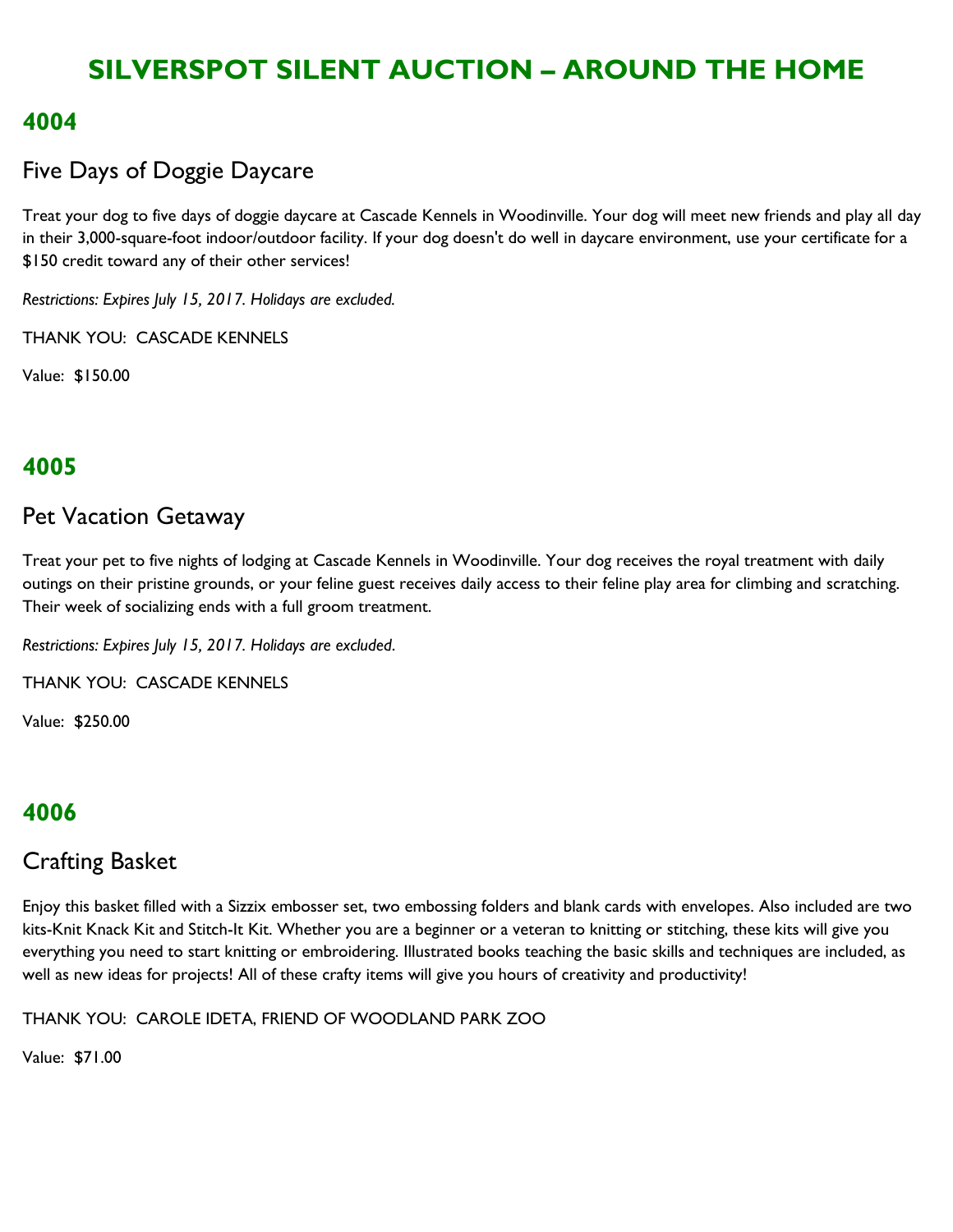#### **4007**

## Sustainable Living In-home Consultation With Pliny Keep

Pliny Keep is the Sustainability Manager at Woodland Park Zoo, a permaculture designer, LEED green building associate, master gardener and former green remodeling contractor. Choose the subject of your two-hour in-home consultation. Past examples have included home orchards and vegetable gardening, water catchment, rain gardens and energy efficiency upgrades and rebates. Dig deep on root cellars, relax with passive solar, scratch the surface of chicken husbandry, get the buzz on urban bee keeping or prepare yourself with seed saving and emergency food and water resilience.

*Restrictions: Expires December 31, 2016. You choose the subject of the consultation. By appointment only. Two-hour, in-person consultation at single family homes within 20 minutes of Woodland Park Zoo. Includes written report with recommendations.*

THANK YOU: PLINY KEEP

Value: \$250.00

### **4008**

### On Location Family Portrait Session With Impressions Photography

Impressions Photography offers you a custom, on location family portrait session. The session will last approximately one hour and take place at a local park setting (within one hour of Issaquah, Washington). There must be at least one adult in the session. You will also receive one 11"x14" print of your choice from the session (no other images included). Your photographer will customize your session and discuss clothing and location options in advance.

*Restrictions: Expires October 15, 2016. This session must be used by the purchaser of this gift and may not be gifted to another person. Please contact Impressions Photography within two weeks of purchase at Jungle Party to validate the certificate and schedule your session two weeks in advance.*

THANK YOU: IMPRESSIONS PHOTOGRAPHY

Value: \$735.00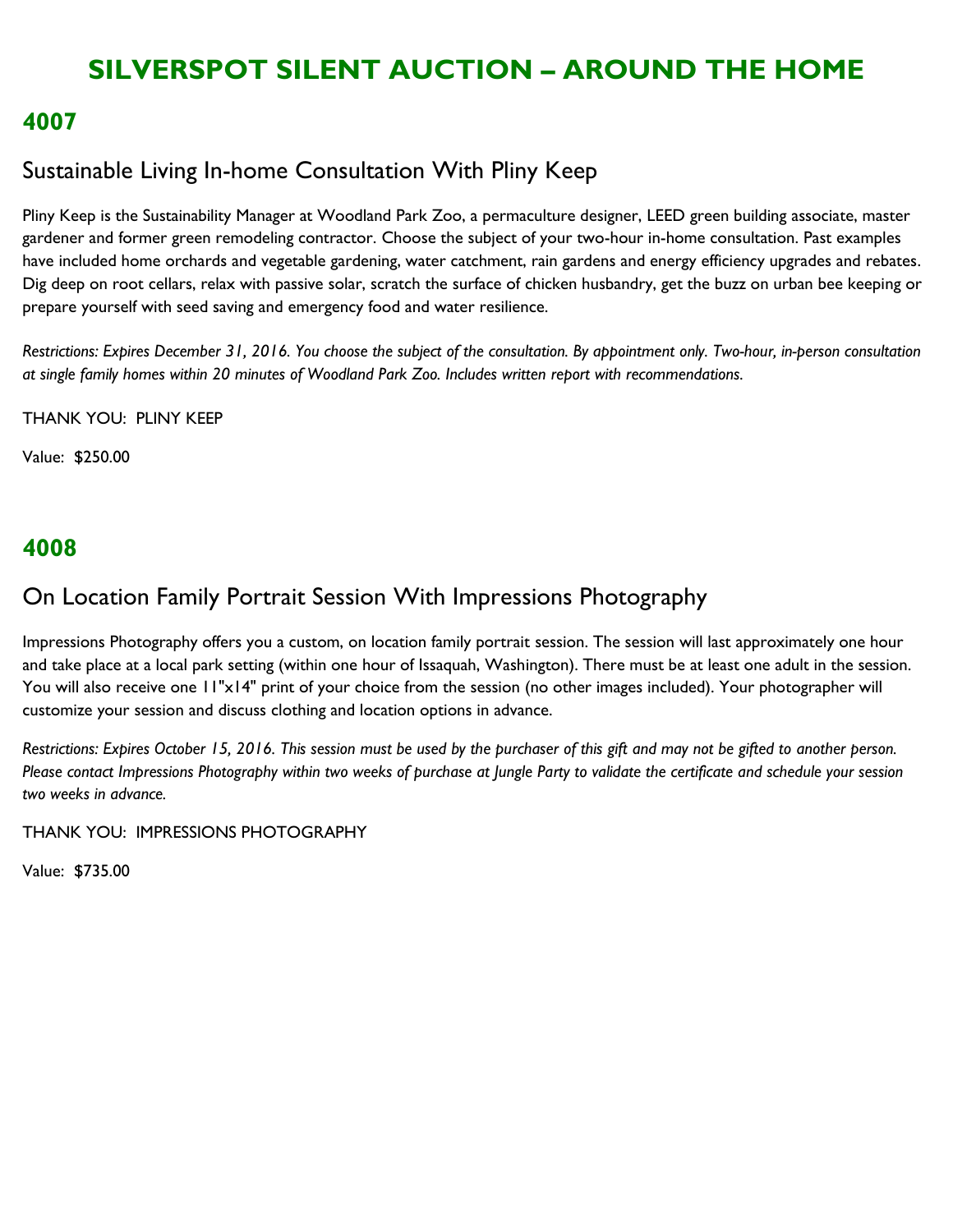#### **4009**

### On Location Pet Portrait Session With Impressions Photography

Treat yourself and your pet, or your family and your pets, to a custom on location family portrait session. This one-hour session take place in a local park setting (within one hour of Issaquah). There must be at least one adult in the session. You may include up to eight family members and between one to four pets in your session. One flat finish 11"x14" print of your choice will be offered from this session. The photographer will discuss clothing and location options in advance.

*Restrictions*: *Expires October 15, 2016. This session must be used by the purchaser of this gift and may not be gifted to another person. Please contact Impressions Photography within two weeks of purchase at Jungle Party to validate the certificate and schedule your session two weeks in advance.*

THANK YOU: IMPRESSIONS PHOTOGRAPHY

Value: \$735.00

### **4010**

#### Dacels Jewelers Watch Gift Certificate

Enjoy the gift of time from Dacels Jewelers! Dacels' collection of high quality wristwatches encompasses a broad array of styles and designs to meet all of their customers' preferences. With this gift certificate, choose between their Baume & Mercier, Cyma, Omega, Piaget, Rado, Raymond Weil, Alpinia or Victorinox watches.

*Restrictions*: *Expires March 2017. Valid on watches from the following lines only: Baume & Mercier, Cyma, Omega, Piaget, Rado, Raymond Weil, Alpinia and Victorinox.*

THANK YOU: DACELS JEWELERS

Value: \$500.00

### **4011**

### Rosanna Jet Setter Collection

Welcome to the glam world of Jet Setter, a sophisticated tropical paradise of black, white, gold and glittering emerald. With this package you take home a set of plates, highball glasses, double old fashion glasses, trays and a mug. All pieces are made of porcelain and gold, or glass and gold, and are a beautiful addition to any home!

THANK YOU: ROSANNA, INC.

Value: \$984.00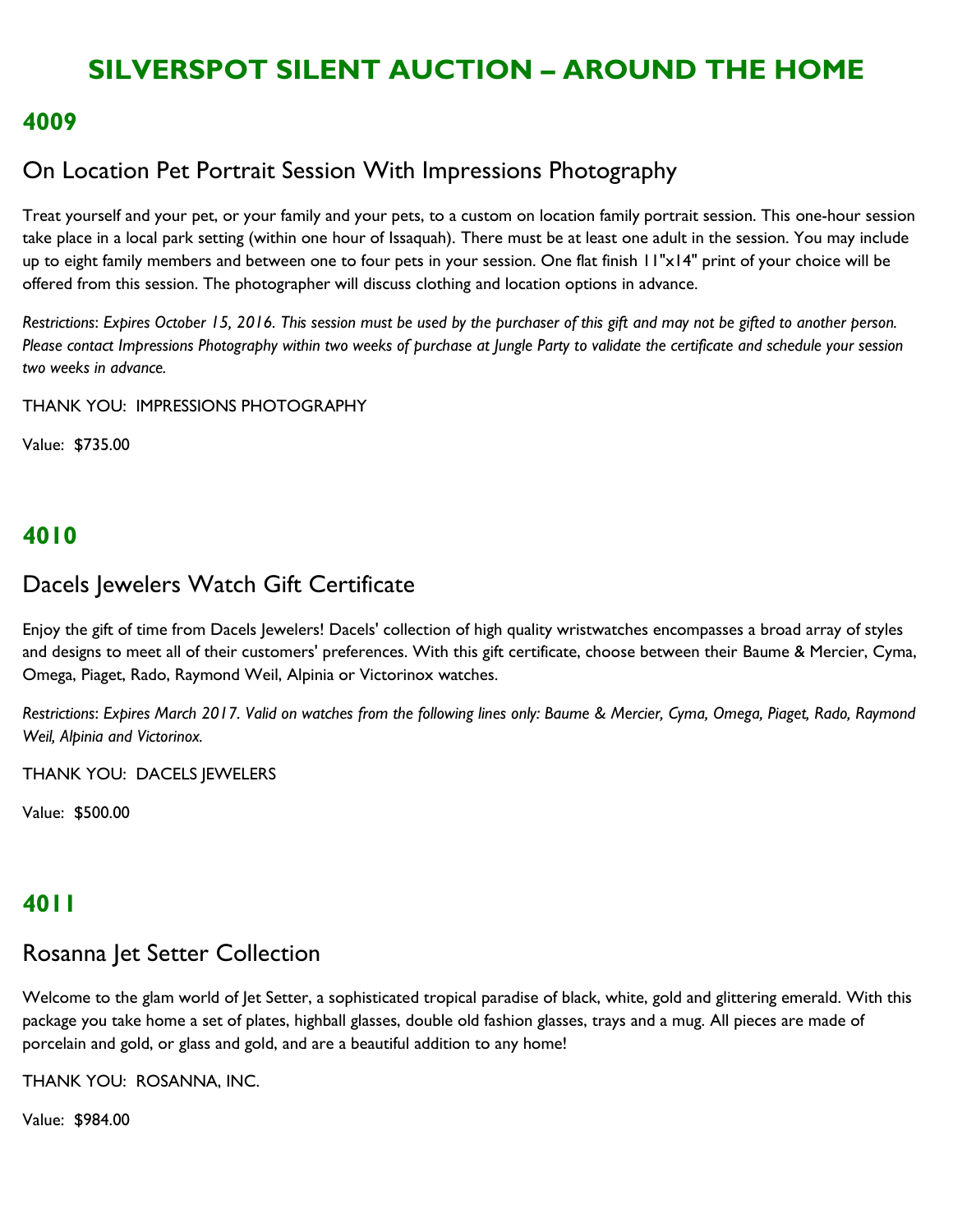### **4012**

## Gymnastics Birthday Party With Northwest Aerials

Are you looking for a new party idea? Let Northwest Aerials make your child's birthday a party to remember! Your certificate is valid for the Extra Gym Party Package with one hour of extra gym play time included (supervised non-structured), followed by 45 minutes in their party room for you to bring your own refreshments.

*Restrictions*: *Expires June 15, 2017. Ages 5 and older. Not available during holiday closure dates or between June 16, 2016 and September 8, 2016. Parties must be scheduled on a mutually agreeable date. Can only be scheduled on Fridays from 6:15-8:00 p.m. or Saturdays from 1:00-2:45 p.m. The package includes up to 10 children. Additional children are \$10 per child.*

THANK YOU: NORTHWEST AERIALS GYMNASTICS AND DANCE

Value: \$170.00

## **4013**

### Landscape Consultation With Gardenworkz Designs

Certified horticulturist and landscape designer Laura Kleppe of Gardenworkz Designs will visit your garden and offer tips, tricks and suggestions on landscape design, turf management, the right plants in the right place, decorative containers, veggie gardens and organic practices. You can also redeem this certificate towards a full landscape plan.

THANK YOU: GARDENWORKZ DESIGNS

Value: \$160.00

## **4014**

### One Year Earth Spa Membership

Enjoy one 1-hour Elemental Facial or Restorative Massage each month for one year at Caruh Salon and Spa! Package comes with a Carribbean Therapy soy wax candle from Aveda.

*Restrictions*: *First service must be used by September 30, 2016. Membership expires 12 months after first service. Services do not roll over month to month (some exceptions apply). Gratuity not included.*

THANK YOU: CARUH SALON AND SPA

Value: \$1,500.00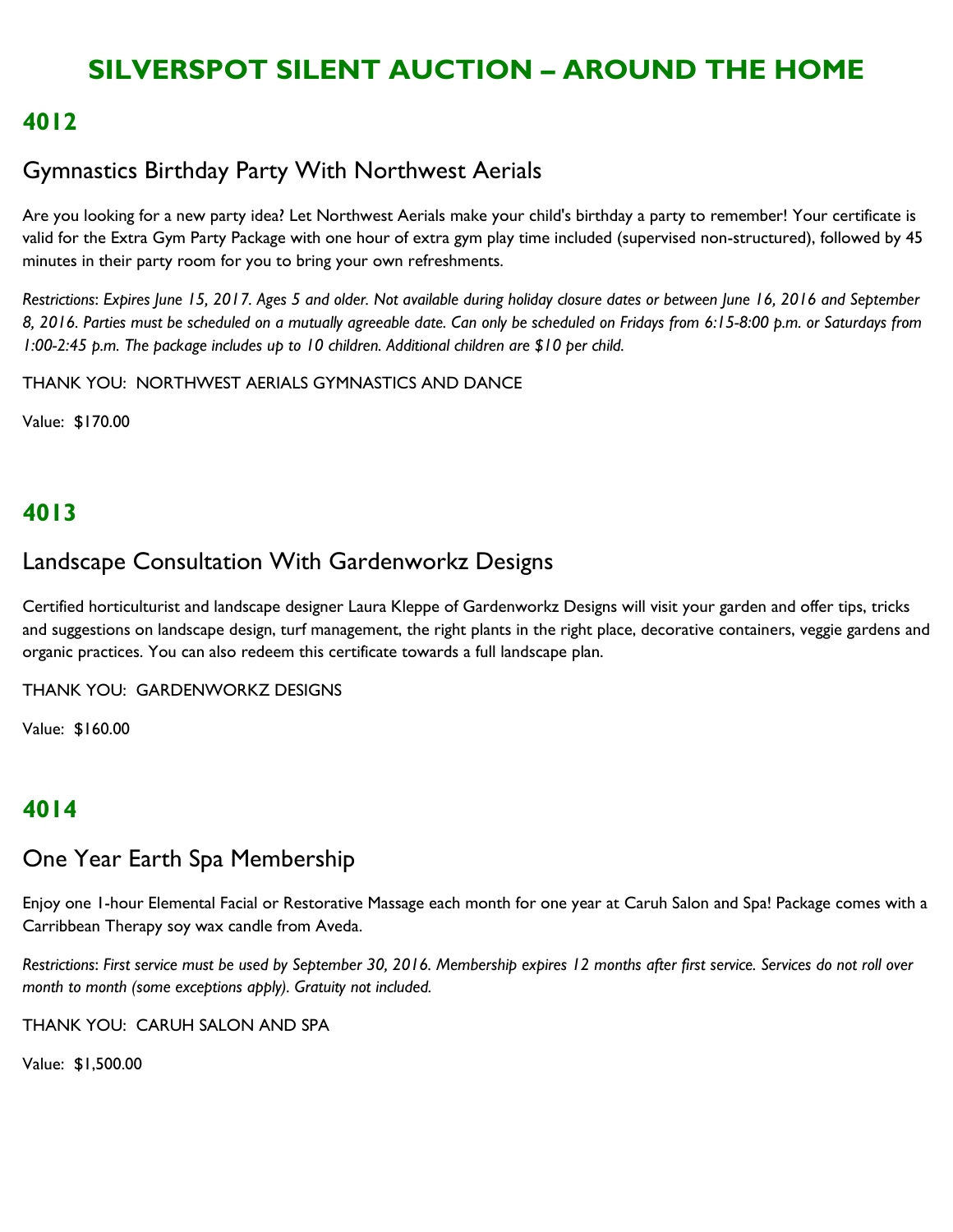### **4015**

### Signed Drum by Robert Eaglehawk

Handcrafted and signed by Apache native Robert Eaglehawk in Taos Pueblo, New Mexico in 2006, this drum's craftsmanship and beautiful simplicity is still impressive a decade later. The piece is made of wood, antler and leather and measures approximately 15" in diameter. The drum also includes a wood and leather mallet. For aesthetics alone, the instrument is quite extraordinary, but the sound generated from the piece is even better!

THANK YOU: MARY BETH HASSELQUIST

Value: \$200.00

### **4016**

#### Peacock Quilt

Enjoy this handmade quilt with an elaborate peacock at the center of the design. The quilt is twin-size, and was handmade by members of the Community Aid Coalition. The Community Aid Coalition (CAC) is a group of male offenders at the Monroe Correctional Complex – Twin Rivers Unit who commit themselves to making quilts, blankets, hats, scarves and other items for various charities around the Puget Sound. On average, the CAC produces about 30 quilts a month and hundreds of hats every quarter. These items are donated to hospitals, homeless shelters, family shelters, recovery centers and low-income families. The CAC collaborates with other organizations for distribution and raw materials is comprised of caring individuals who lend their time and skills to give back to the community. Each volunteer and offender has their own story to tell as to why they give back and the result is always the same: helping each other for a better community.

THANK YOU: COMMUNITY AID COALITION OF MONROE

Value: \$250.00

### **4017**

### Bengal Tiger Sculpture by Donna Lough

The tiger is the largest member of the felid (cat) family. The Bengal tiger is one of the largest subspecies of tigers in the world. The Bengal tiger is found in India as well as Bangladesh and is known to live both in the heated areas of desert and the grasslands where it is wet and cool. But tonight you can take home this 3'6" high by 2'6" wide by 4' long Bengal tiger, handmade of papier mache by local artist Donna Lough.

THANK YOU: DONNA LOUGH

Value: \$300.00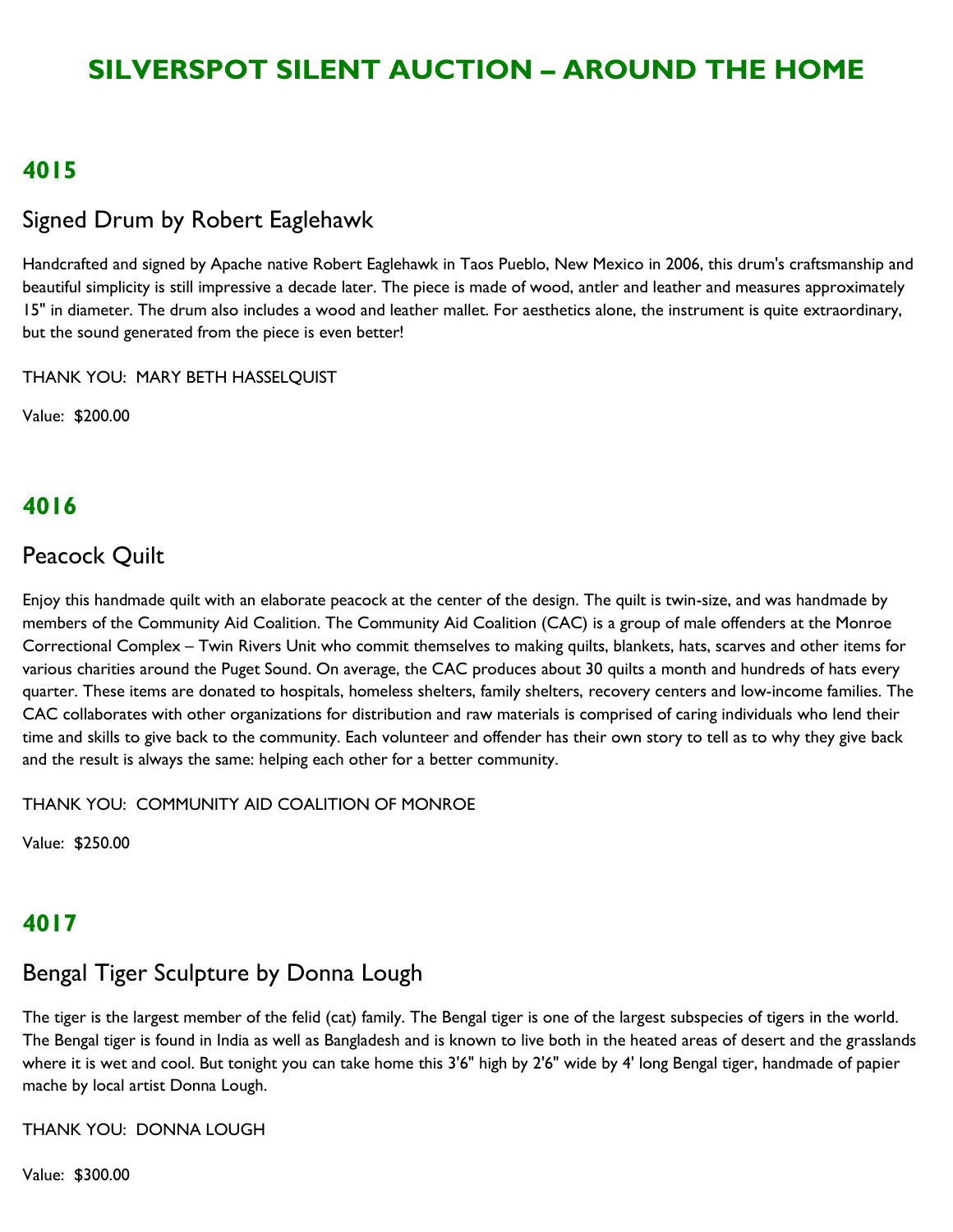#### **4018**

### Bengal Tiger Wood Cutout by Donna Lough

This piece is a likeness of a Bengal tiger, measuring 7' long by 4' tall, is made of wood and acrylic paint, and is ready to hang. This is a unique addition to a child's bedroom or playroom.

THANK YOU: DONNA LOUGH

Value: \$500.00

## **4019**

## Glamour Photography Session With Zipperture Photography

Zipperture Photography was created with the sole mission to make women feel beautiful. Every woman gets a session designed just for her. The hair, make-up and styling are included. Zipperture's photographer Yuliya will guide you through your photo shoot, posing you in the most flattering way and capturing your natural beauty. Together you will create stunning images that will change the way you see yourself. Your package includes one glamour in-studio, women's portrait session and \$100 to spend on portraits.

*Restrictions*: *Expires October 1, 2016. Not redeemable for cash and non-transferable.*

THANK YOU: ZIPPERTURE PHOTOGRAPHY

Value: \$400.00

### **4020**

## Professional Portrait Package With Michael Rosenberg Photography

Specializing in on-location as well as studio portrait photography for more than 25 years has earned Michael Rosenberg a national following of clients who share a high priority for family. Having photographed celebrities, business leaders and politicians including the President of the United States, family and high school senior photography remain his favorite subjects. He is the go-to photographer for clients who display portraits as art in their homes. A \$1,085 value, this package includes a 1 to 1 1/2 hour child, family, or high school senior session at a location of your choice (include as many family members as you wish) plus a \$500 credit toward the portraits of your choice.

*Restrictions*: *Expires October 1, 2016. Non-transferable.*

THANK YOU: MICHAEL ROSENBERG PHOTOGRAPHY

Value: \$1,085.00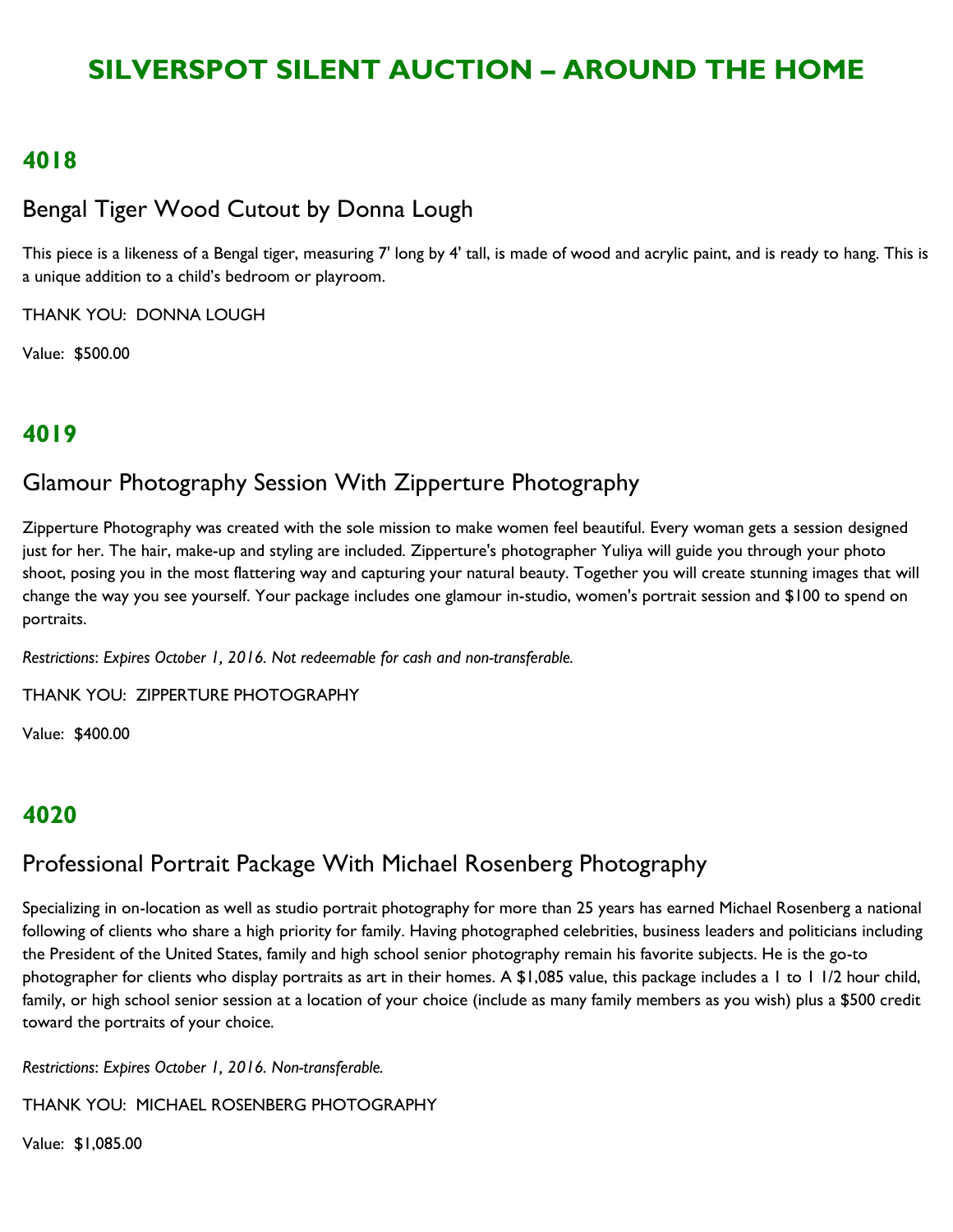### **4021**

### Tiger Family Quilt

Cozy up with this one-of-a-kind, handmade quilt by Susan Cobb. Featured on the front of the quilt is an image of an elegant tiger family portrayed in their natural habitat. The quilt's dimensions are 69"x74", making it the perfect addition for any queen or full mattress!

THANK YOU: Susan Cobb

Value: \$1,150.00

## **4022**

## Handmade Glass Ornaments by Art by Fire

Two handmade glass blown holiday ornaments. Made lovingly and locally by a team of glass artists. Art by Fire is a retail gallery as well as a glass school. Classes and events in glassblowing and bead-making are available.

THANK YOU: ART BY FIRE GLASSBLOWING STUDIO & GALLERY

Value: \$48.00

### **4023**

## Earrings, Earrings, And Yes, More Earrings!

Can you really have too many pairs of earrings? Well of course not! And these earrings are the reason why-studs, hoops and ones that dangle! They are all different, and would be a great addition to any outfit for any occasion.

THANK YOU: WOODLAND PARK ZOO

Value: \$100.00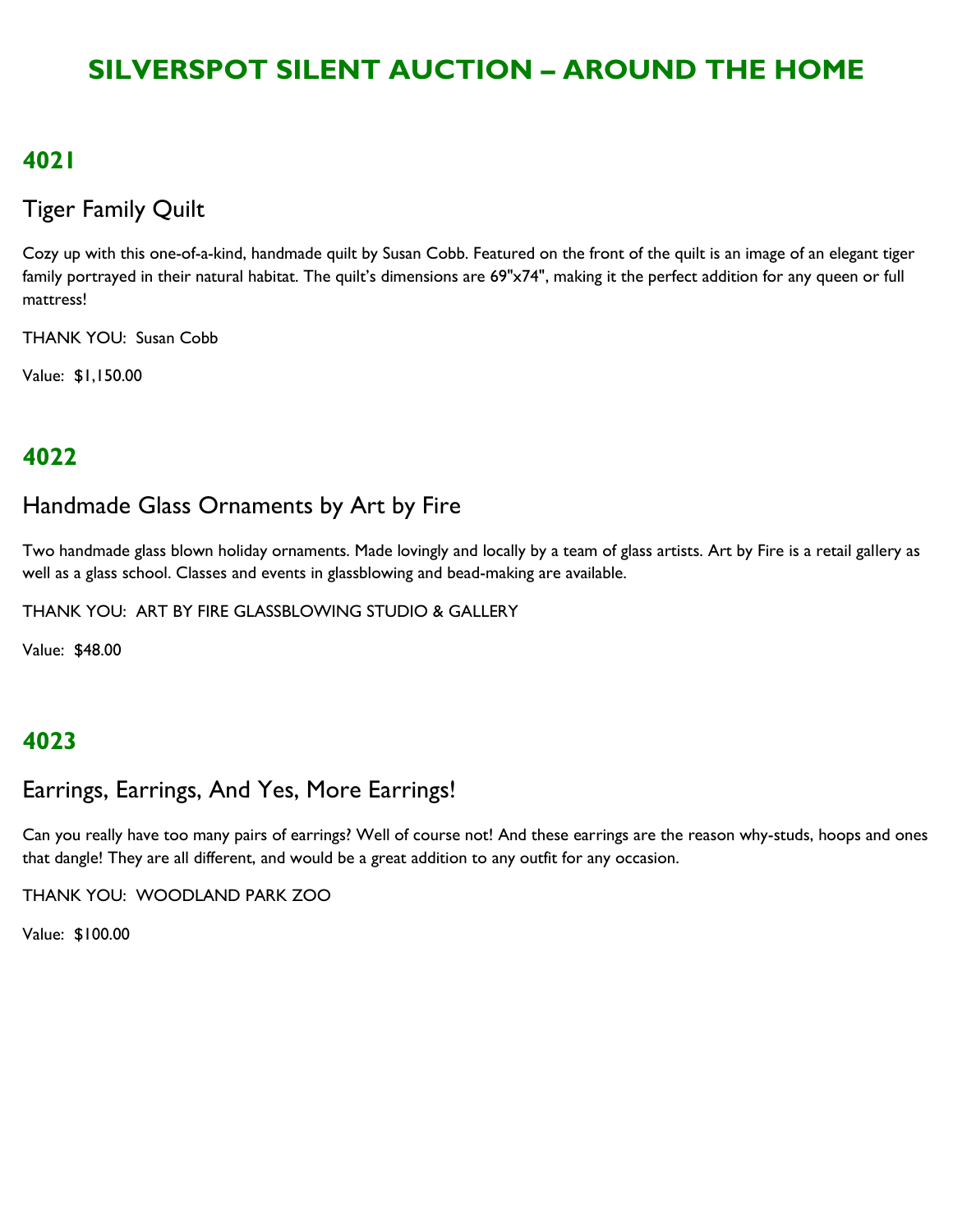#### **4024**

#### H.M.S. Sovereign of the Seas Model Ship

This is a museum-quality, FULLY ASSEMBLED 37" wooden model of H.M.S. Sovereign of the Seas, a first-rate ship in the British Royal Navy for more than 50 years in the 1600s.

Master craftsmen using plank-on-frame construction, just like real ships, handcrafted this model with the highest quality woods from scratch. The amazing details include advanced rigging and lines painstakingly knotted and fastened by hand; metal cannons, statue and anchors; hand-stitched rolled-up sails made of fine linen; scores of ornaments along hull; authentic wooden lifeboats, crows nests and staircases; and spectacular ornate stern. No plastic parts!

THANK YOU: JEAN AND CAROLYN FRALEY

Value: \$725.00

### **4025**

### Urban Float - 3 Float Package Gift Certificate

Treat yourself to this 3-pack Float at Urban Float. Float therapy is a revolutionary break through in alternative healing and a great way to explore creative thinking. During a float you are suspended effortlessly in a super saturated solution of epsom salt and water within a light and sound controlled environment that reduces sensory stimulation and effectively suspends the effects of gravity on the central nervous system. The water is at skin temperature and after a few minutes you lose the awareness of where the body ends and the water begins. Resting in this unique environment creates profound changes within the mind/body system and actually improves the overall function of the brain and central nervous system. After your first float you may think it seems like magic but it's actually backed by over 30 years of mainstream scientific research in human performance.

*Restrictions*: *Locations in Fremont and Kirkland. www.urbanfloat.com*

THANK YOU: URBAN FLOAT

Value: \$179.00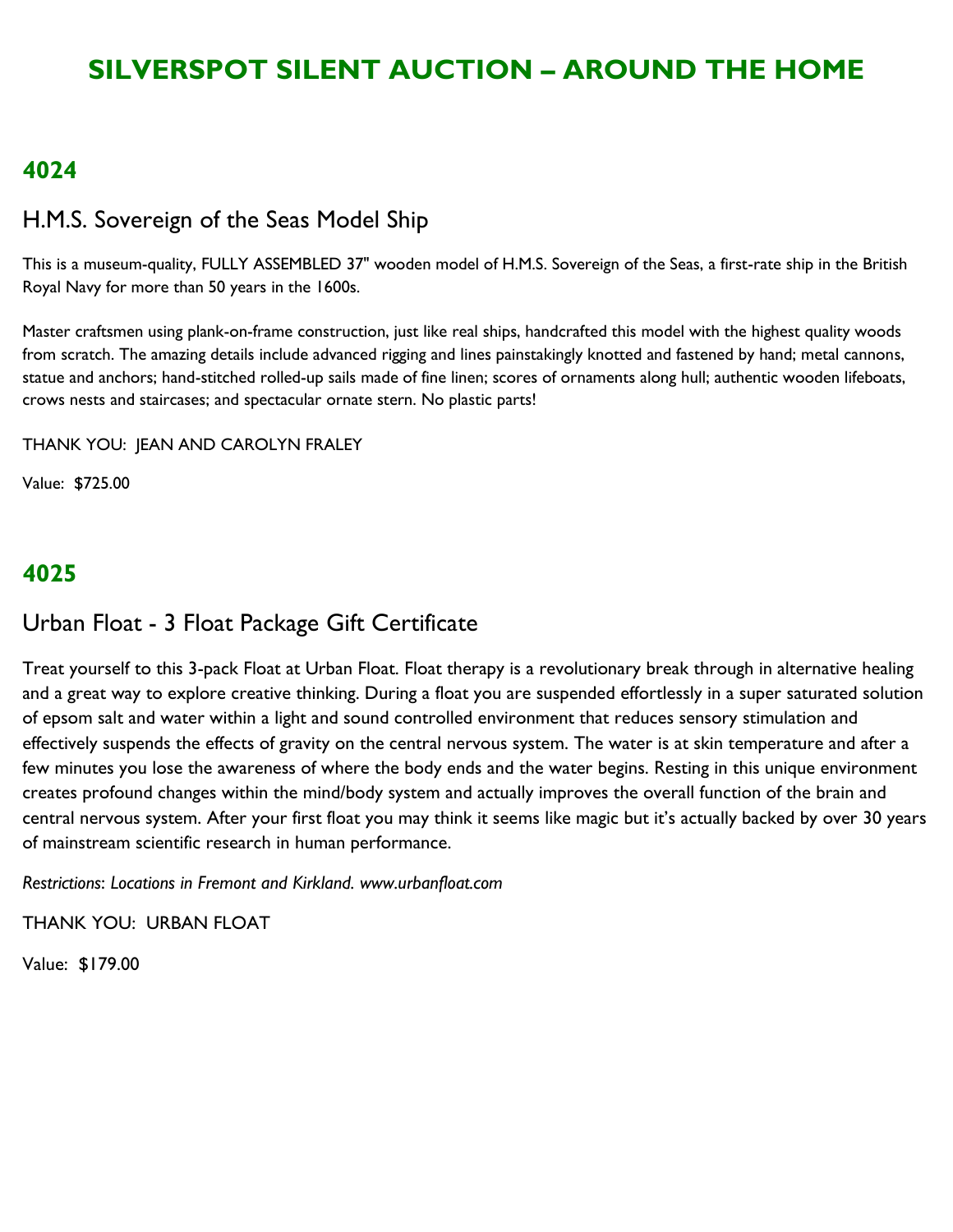### **4026**

### "Leopardo" Painting by Alberto Herrera

Fervent admirer of nature, Peruvian artist Alberto Herrera paints this portrait of a beautiful leopard. Expert brushwork captures every delicate nuance as Herrera details the feline's sports, fur and whiskers. Most admirable is the crystalline look in the leopard's eye, ever watchful of its prey. This original oil painting measures 18"x24" and is signed by the artist.

THANK YOU: THERESA HEBERT AND LARRY CROZIER

Value: \$755.00

## **4027**

#### "Purple Heron" by Alexandre Costa

A purple heron stands on slender, graceful legs that allow the bird to wade in shallow water. Sculpted of amethyst, the elegant creature boasts a green quartz beak. Alexandre Costa transforms natural gemstones into a tribute to nature.

THANK YOU: THERESA HEBERT AND LARRY CROZIER

Value: \$121.00

## **4028**

### "Cockatoo Blues" by Alexandre Costa

Cheerful and curious, a sodalite cockatoo enchants with its endearing expression. Brazillian artist Alexandre Costa sculpts the bird with sublime detail, using calcite for the crest and long tail, and green quartz for the beak. The feet are crafted of nickel plated brass.

THANK YOU: THERESA HEBERT AND LARRY CROZIER

Value: \$68.00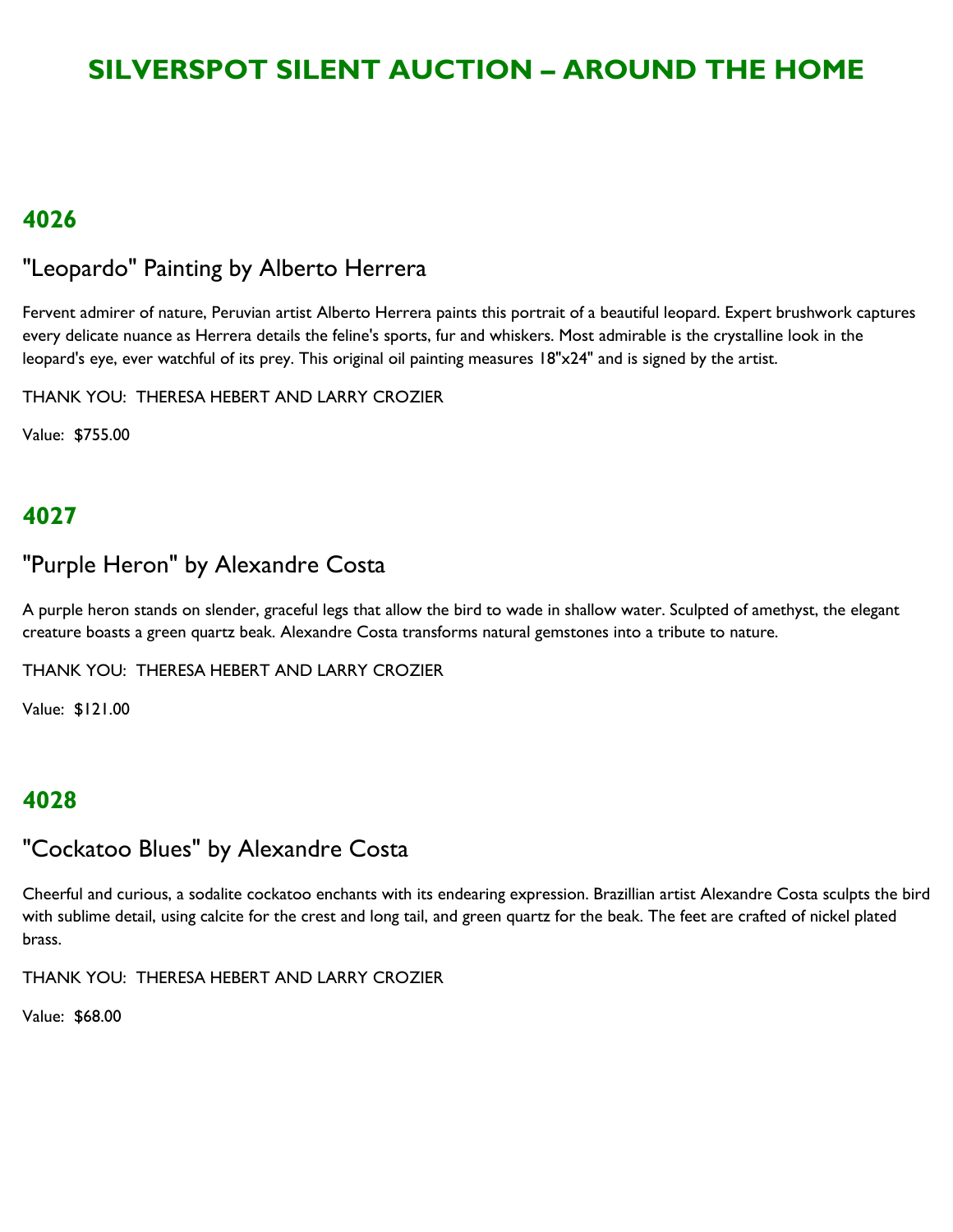#### **4029**

## Five Fun-filled Days of Doggie Daycare

Treat your dog to five fun-filled days of Doggie Daycare at Central Bark! Your dog will be involved in several activities throughout the day, such as playing with the other dogs, a field trip to their nearby and private off-leash park, and lots of attention from their wranglers. Your dog will be "pooped" by the end of the day, so you can relax at home and have a nice quiet evening with your dog!

*Restrictions*: *Expires July 15, 2017. Dog must be current on vaccinations.*

THANK YOU: CENTRAL BARK

Value: \$205.00

### **4030**

## Two "Move With Ease" Feldenkrais Sessions With Kinetic Inquiry

Sore back, tight shoulders or aching knees? Frustrated that you have been to doctors, physical therapists and massage therapists and are still in pain? Laura at Kinetic Inquiry works with people who want to improve their ability to move easily and without pain using the Feldenkrais Method – a proven movement educational system that reduces pain and prevents future injury from strained and inefficient ways of movement.

*Restrictions*: *Expires January 1, 2018.*

THANK YOU: KINETIC INQUIRY

Value: \$280.00

## **4031**

## "Three Gazelles" Oil Painting on Canvas

Take home this gorgeous oil painting on canvas! The colors alone will brighten a room and this oil painting will make an unforgettable addition to any home. This piece is framed at 30"x30".

THANK YOU: MEGAN DANA

Value: \$400.00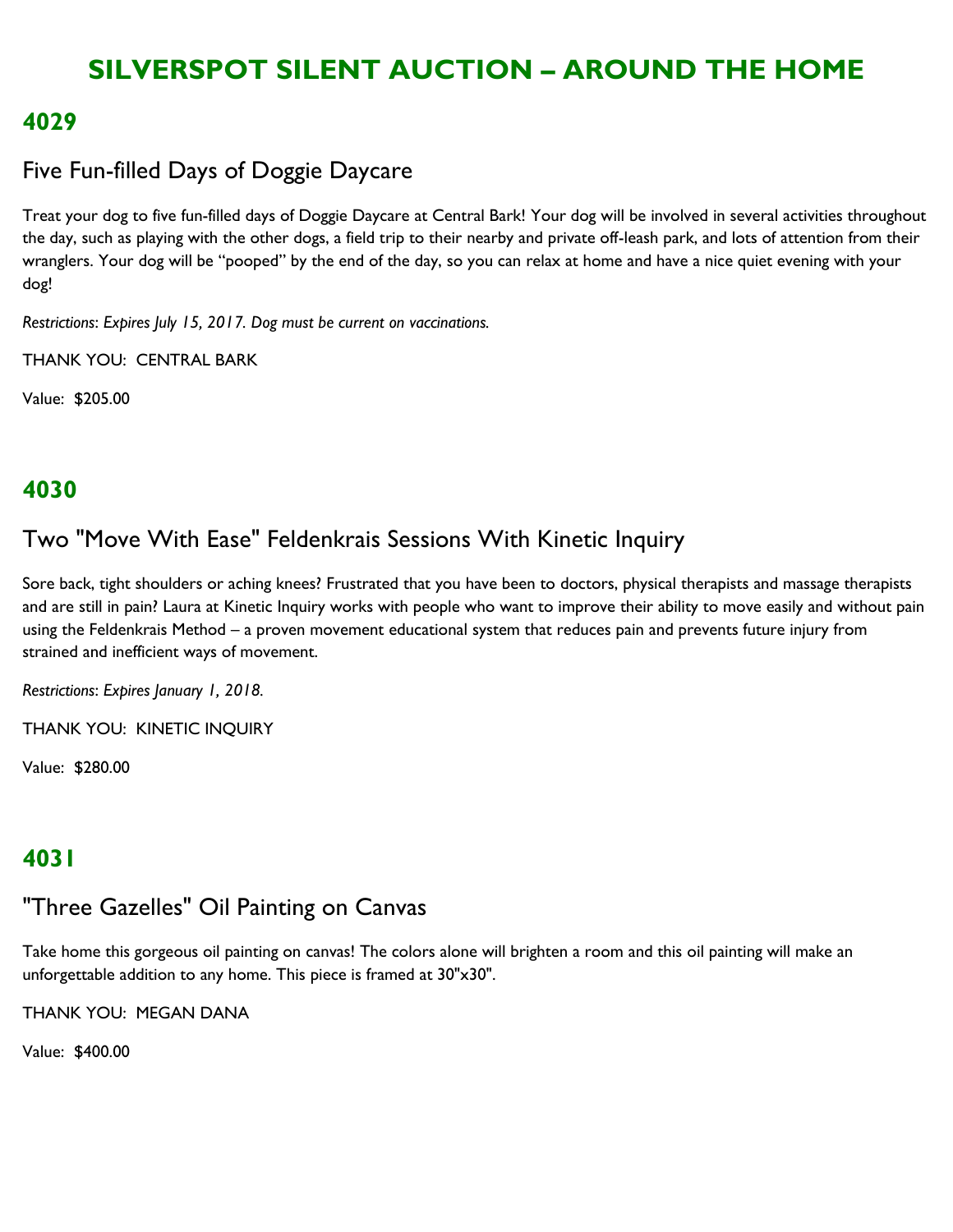### **4032**

## Five Days of Dog Daycare

Treat your dog to five fun-filled days at Fuzzy Buddy's Dog Daycare! Your dog will have a blast playing with other friendly dogs. Please call ahead to schedule your dog's first day. Your dog must be up to date on vaccinations, be spayed/neutered, have a temperament suitable for dog daycare, and not be aggressive towards people or dogs.

*Restrictions*: *Expires December 30, 2017. This pass cannot be redeemed for money or merchandise from Fuzzy Buddy's Dog Daycare, but it can be sold or transferred to other people. Fuzzy Buddy's does not provide overnight boarding.*

THANK YOU: FUZZY BUDDY'S DOG DAYCARE

Value: \$145.00

## **4033**

### Your Earrings Match That Necklace!

Are you a fan of matching your jewelry? These two earring and necklace pairs will do the trick. Each one is a classic and understated but they match! They would be a great addition to any outfit for any occasion.

THANK YOU: WOODLAND PARK ZOO

Value: \$75.00

### **4034**

### "Coffea Arabica" - Coffee and Watercolor Painting

This one-of-a-kind painting was created using watercolor and Caffé Vita coffee from Papua New Guinea (PNG). This gorgeous 15"x20" piece highlights one of Woodland Park Zoo's most successful conservation projects – the Tree Kangaroo Conservation Project (TKCP). TKCP works to increase community livelihoods in PNG through sustainable coffee and cocoa, and improves access to markets in collaboration with Seattle's Caffé Vita and other providers. You can purchase samples of the coffee on grounds at the ZooStore!

THANK YOU: WENDRA LYNNE

Value: \$250.00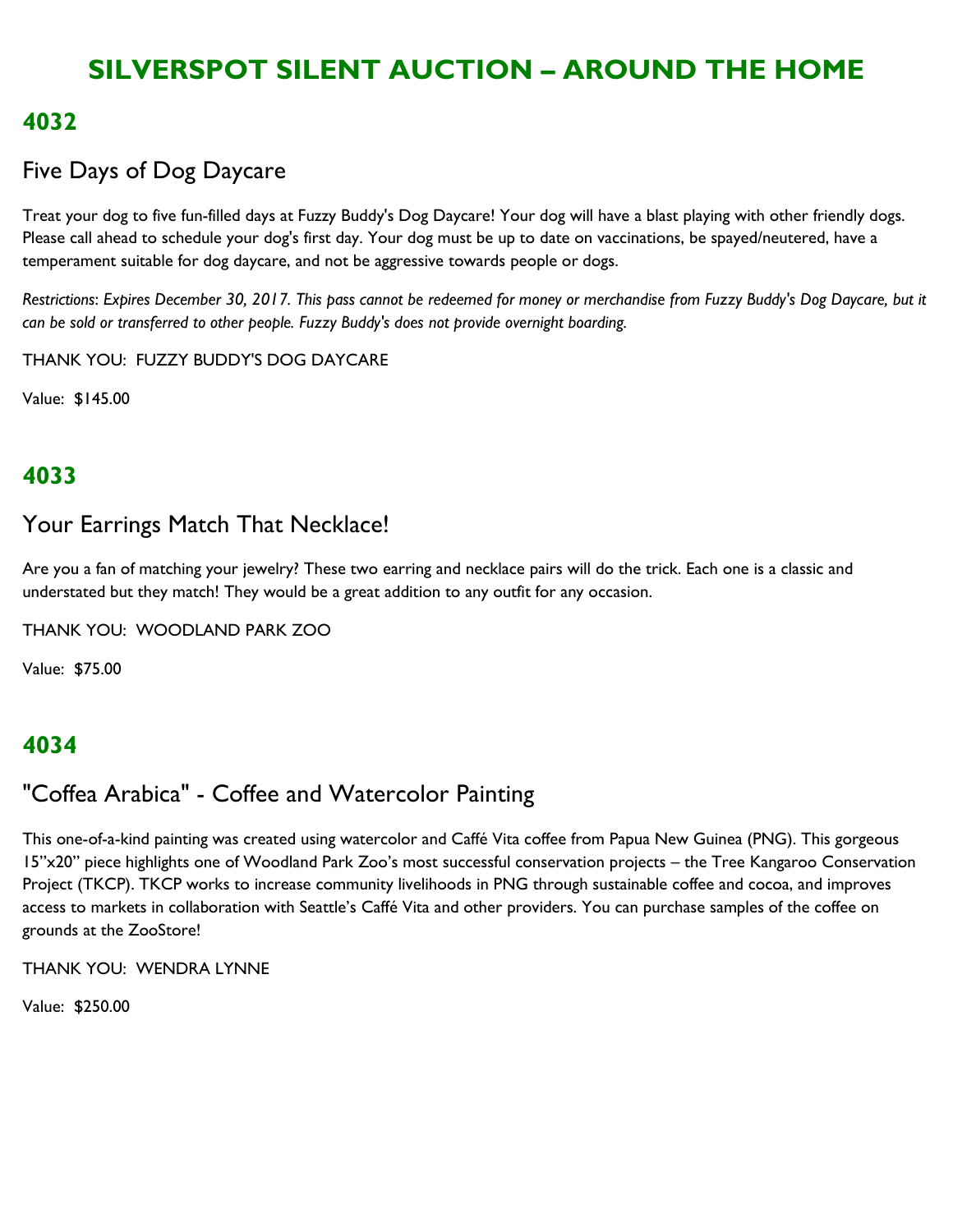### **4035**

## "Bear #6" by Paul Lewing

Take home this beautiful piece featuring one of Woodland Park Zoo's own bears. This 8"x10" framed acrylic painting would be a lovely addition to any home or office.

THANK YOU: PAUL LEWING

Value: \$150.00

### **4036**

### "Freedom" by Crystal Davis

"Freedom" is a 24"x30" paper mosaic of an orca whale made entirely of magazine clippings. The artwork is sealed with a UV protective acrylic spray, signed by the artist and ready to hang.

THANK YOU: CRYSTAL DAVIS

Value: \$500.00

### **4037**

### "Mother of Pearls" by Carl Brenders

This is a lovely print of a mother polar bear with two cubs. It is 42"x33" in a gold wood frame. The Alaskan artist, Carl Brenders, created the original piece, and only 5,000 prints were made. The print information and print number are included.

THANK YOU: JACK & TAMMY SWANSON

Value: \$2,000.00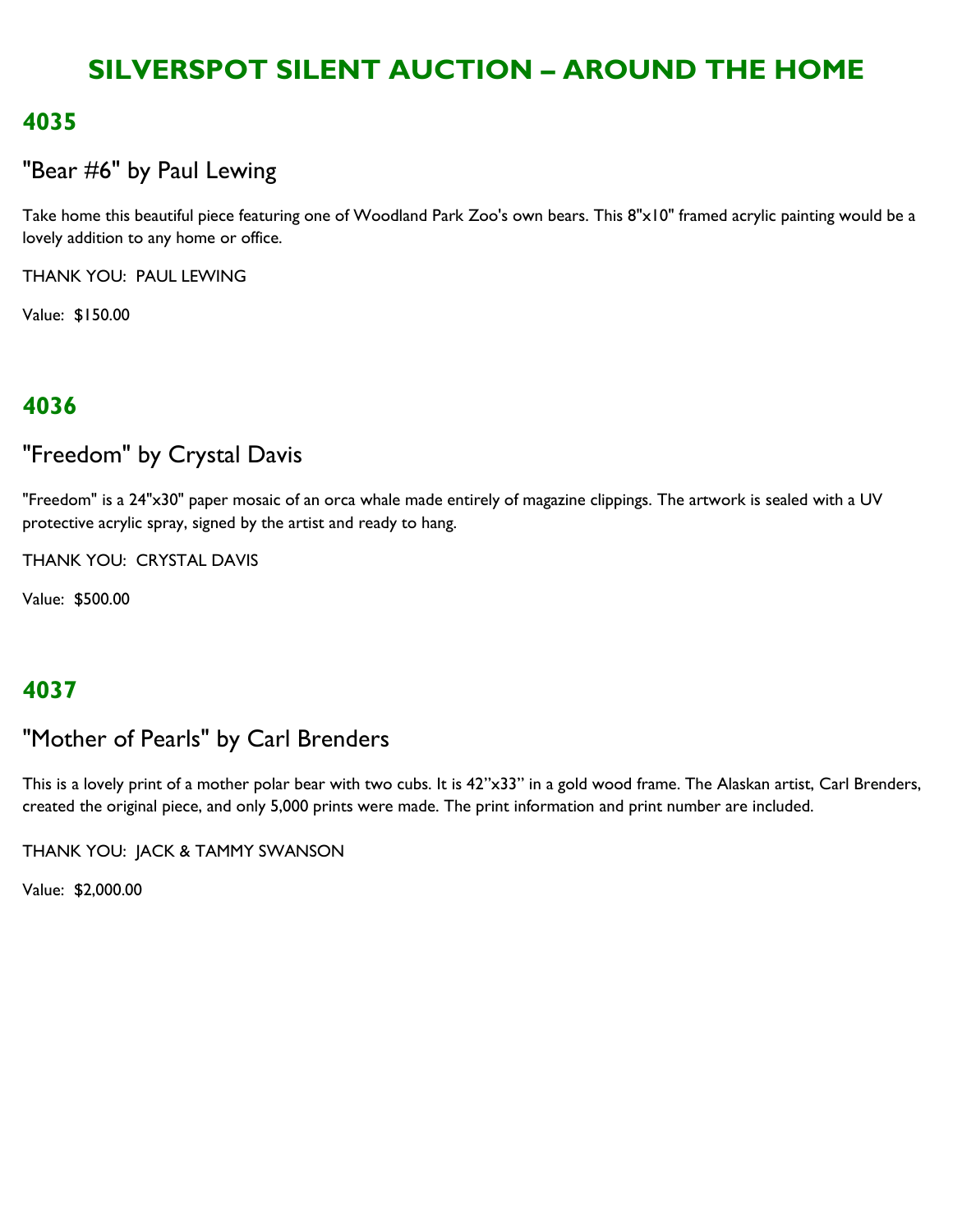#### **4038**

### Designer Portrait Experience and Fine Art Print

Your family experience will begin with a personalized design appointment to create your unique custom portrait of your whole family that you will love and cherish for years to come. Your beautiful and stunning portrait is created at the Seattle or Eastside area of your choice within their coverage area. Your package also includes a 12"x16" fine art print of your choice!

*Restrictions*: *Expires seven months from auction date. Must contact studio within 14 days of auction date to activate the certificate. Portrait session must be in coverage area within the Seattle or Eastside area of your choice. One portrait certificate allowed per redemption. Family groups only (no single individuals or just children). Non-transferable. Holidays subject to availability and may require an additional charge. Other restrictions may apply. Please contact studio for all policies and details.*

THANK YOU: DESIGNER PORTRAITS BY JAMISON A. JOHNSON

Value: \$1,200.00

### **4039**

### Pilates on 10th Gift Card

Enjoy one introductory private session and a five class package with Pilates on 10th. Learn the fundamentals of pilates and progress at your own pace toward a better, balanced body.

*Restrictions*: *Expires July 15, 2017. Gift card is only redeemable for services listed. Cannot be combined or used with any other deal(s).*

THANK YOU: PILATES ON 10TH

Value: \$235.64

### **4040**

### "Ebony Torch" Shawl

This reversible black and white Andean alpaca shawl introduces some zebra print for fun. This piece will add personality and style to any wardrobe.

THANK YOU: JILL AND SCOTT WALKER

Value: \$130.00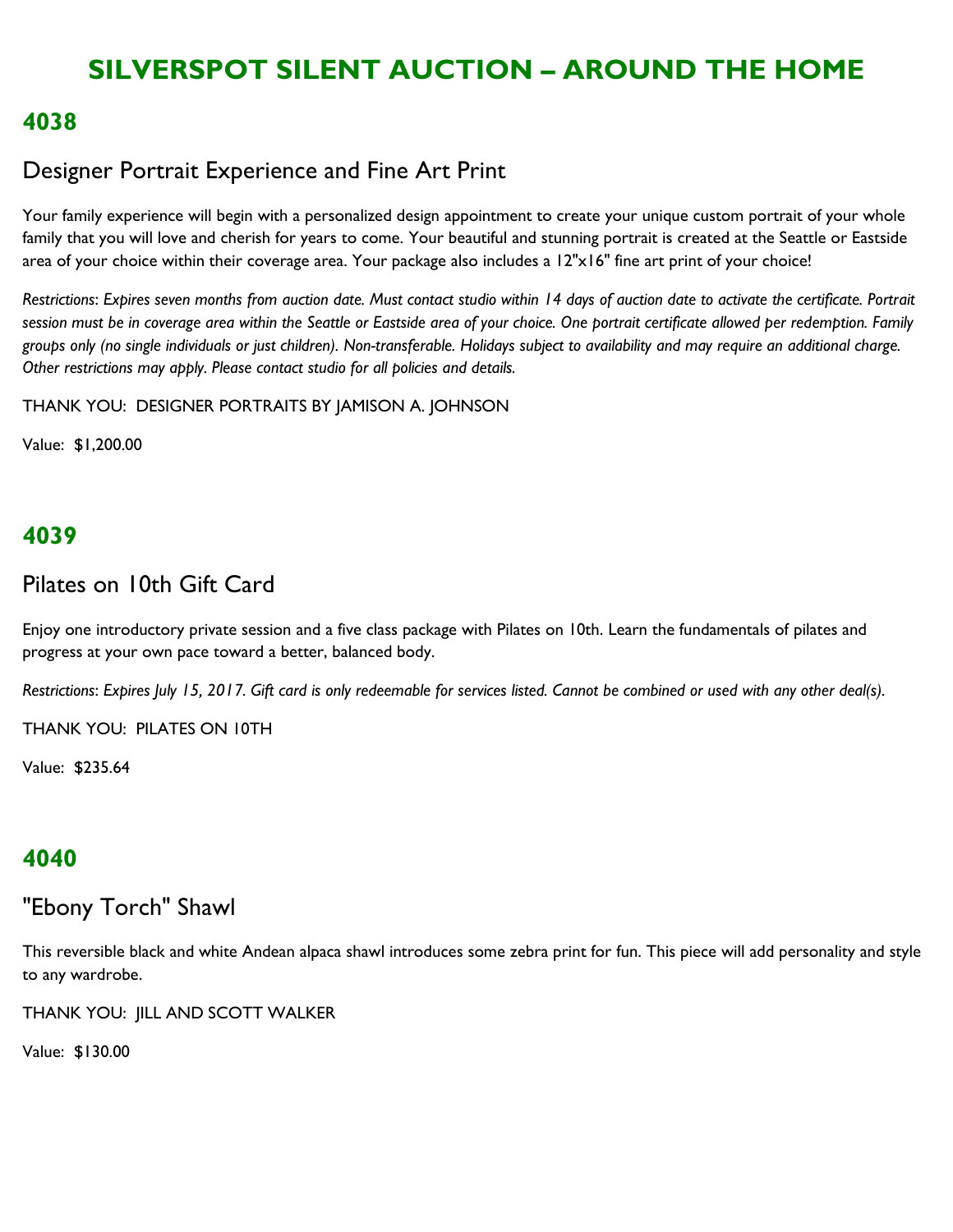#### **4041**

### Portrait Session Package With Amie Stafford

A custom designed Classical Portrait Session at the breathtaking Eterna Studios or select locations in Seattle with portraitist Amie Stafford. A consultation, a single theme portrait session (i.e. just family or just children, etc.) and an  $8" \times 10"$  art print is included in this package. Amie specializes in canvas mantle portraits, gallery style albums and canvas collage walls. Pets are welcome. Clients say the portrait session is bonding and special; almost like family therapy. Parents are happily surprised that their children don't want the portrait session to end; they're having so much fun. The studio includes dozens of costumes for children and ballgowns of every size for moms and daughters. The whole experience is really stunning and creates memories to last forever.

*Restrictions*: *Please call within one week for validation code. Session may take place within two months. Cannot be given as a gift. Session may be used for family, children or senior grad. Extended family sessions are available for an upgrade fee per family unit. Hair and make-up artists are available for any sessions at no extra charge when product gift vouchers are pre-purchased.*

THANK YOU: ETERNA STUDIOS

Value: \$350.00

## **4042**

### Full Portrait Session Package With Amie Stafford

A custom designed Full Portrait Session at the breathtaking Eterna Studios or select locations in Seattle with Amie Stafford. Packages include a consultation, a full portrait session (i.e. family and solo children, etc.), an  $1/x14$  art print and two  $8'x10'$ copies. Amie specializes in canvas mantle portraits, gallery style albums and canvas collage walls. Pets are welcome. Clients say the portrait session is bonding and special; almost like family therapy. Parents are happily surprised that their children don't want the portrait session to end; they're having so much fun. The studio includes dozens of costumes for children and ballgowns of every size for moms and daughters. The whole experience is really stunning and creates memories to last forever.

*Restrictions: Please call within one week for validation code. Session may take place within two months. Cannot be given as a gift. Session may be used for family, children or senior grad. Extended family sessions are available for an upgrade fee per family unit. Hair and make-up artists are available for any sessions at no extra charge when product gift vouchers are pre-purchased.* 

THANK YOU: ETERNA STUDIOS

Value: \$1,100.00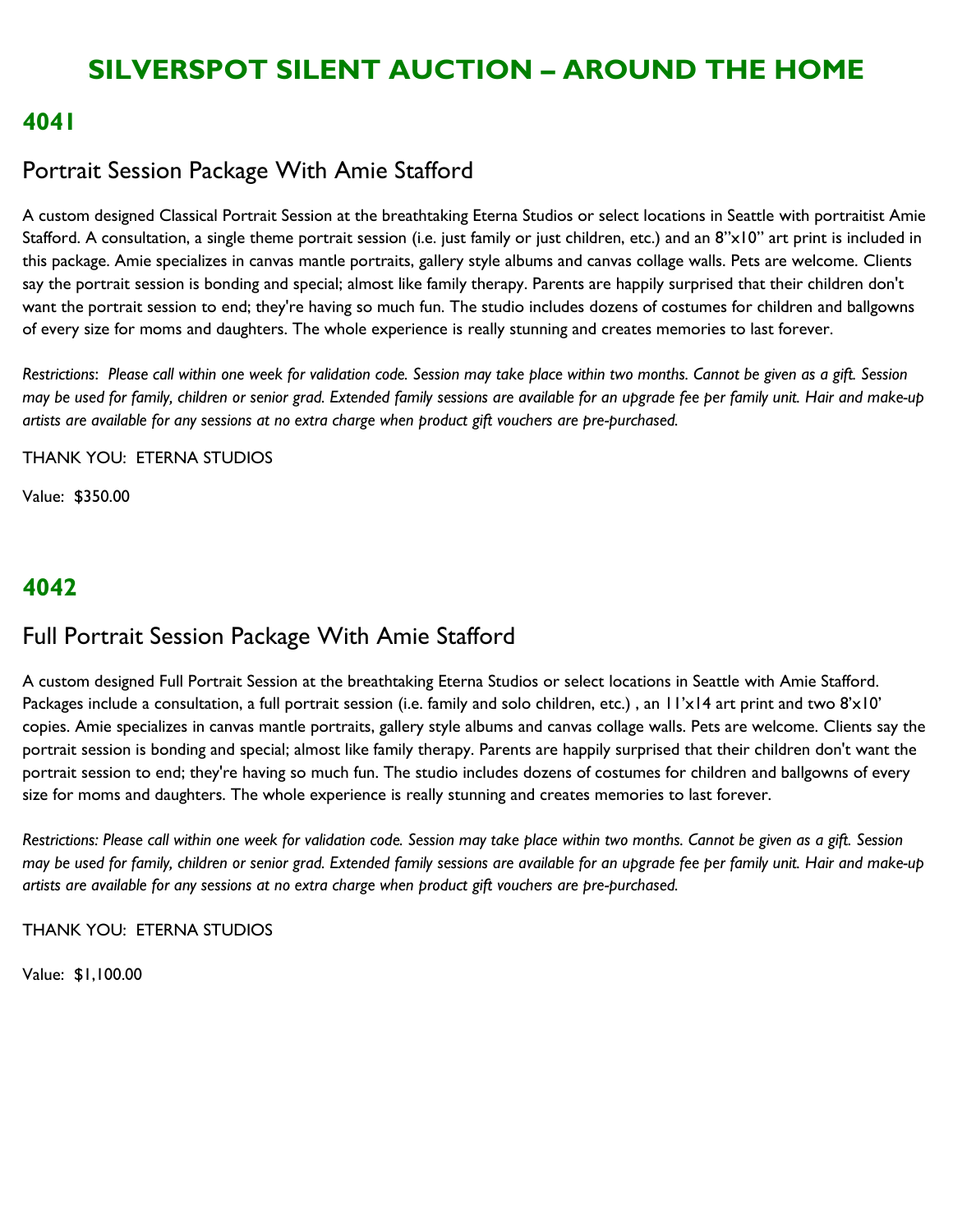#### **4043**

### Senior Grad Portrait Session Package With Amie Stafford

A custom designed Senior Grad Portrait Session by Amie Stafford that's all about YOU. Eterna Studios is north of Belligham , with forests, a 150-year old barn, a rusty vintage car and a 360 degree view of the mountains. This package includes a consultation, a full at Eterna Studios and an 11"x14" art print. Portrait art additions include canvas panoramas and leather-bound albums. Costumes, ball gowns and tiaras, props and your hobbies, as well as hair and make-up artists are available for any sessions at no extra charge when product gift vouchers are pre-purchased. The whole experience is really stunning and creates memories to last forever.

*Restrictions: Please call within one week for validation code. Session may take place within two months. Cannot be given as a gift.* 

THANK YOU: ETERNA STUDIOS

Value: \$700.00

#### **4044**

### You Are Beautiful Portrait Session Package With Amie Stafford

You look after your family and friends. You work hard each and every day. You deserve to feel like a diva for a day! Come alone, bring your daughter, mom, or friend and experience a day just for you! This couture session includes hair and make-up artists, ballgowns in every beautiful size, tiaras, and jewelry. Your consultation and session can happen at the breathtaking Eterna Studios or select locations in Seattle and includes an 11"x14" art print. . Clients say couture portraits are like a self esteem session. The whole experience is really stunning and creates memories to last forever.

*Restrictions: Please call within one week for validation code. Session may take place within two months. Cannot be given as a gift.* 

THANK YOU: ETERNA STUDIOS

Value: \$800.00

### **4045**

### Tennis Center Sand Point Membership

Enjoy two annual standard adult memberships to the Tennis Center Sand Point. Standard adult memberships are good for one year and include online accounts and discounts at Dickson Tennis Services and Center Court Cafe.

*Restrictions*: *Expires July 15, 2017.*

THANK YOU: TENNIS CENTER SAND POINT

Value: \$200.00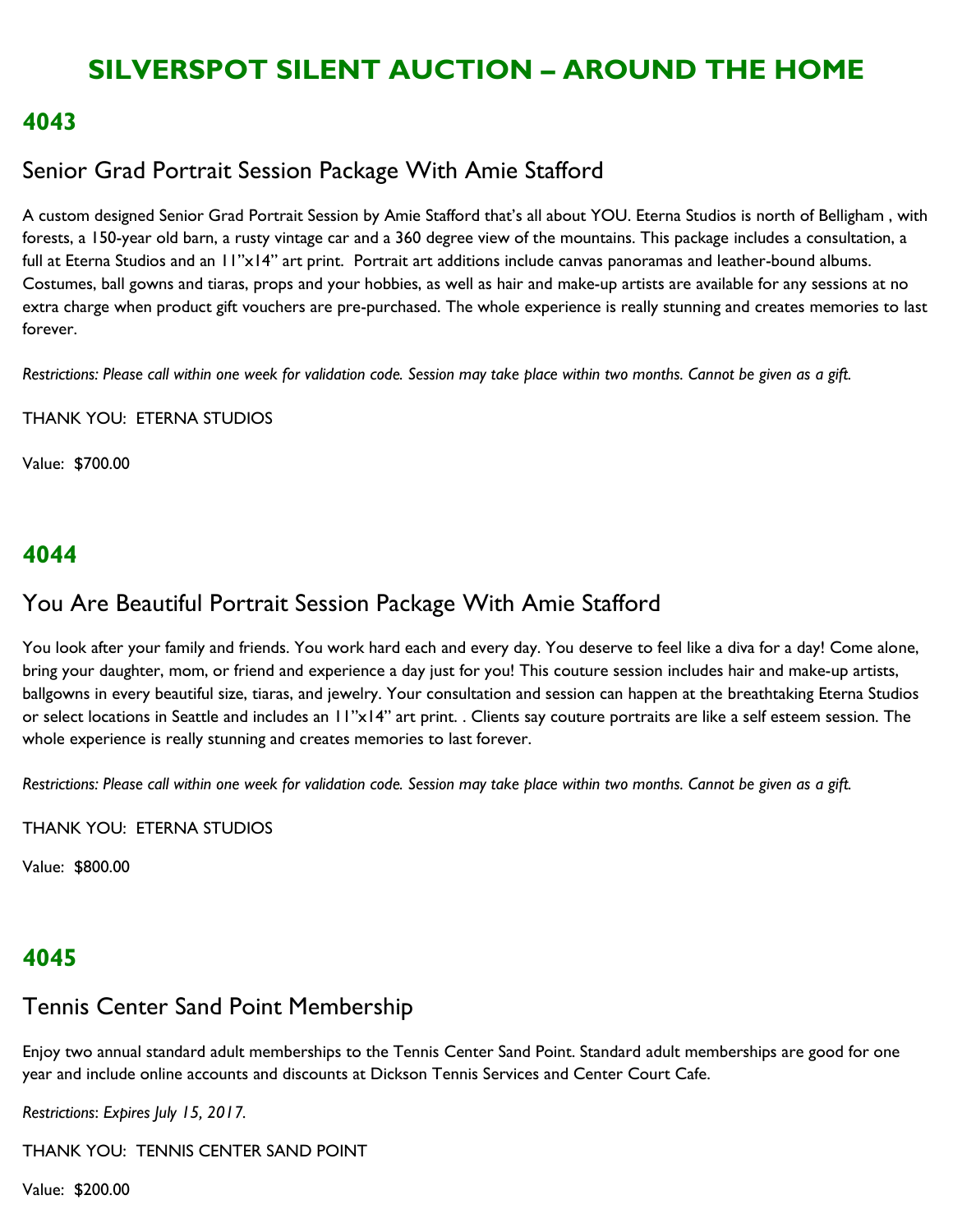### **4046**

### Grizzly Bear Track

Take home this 14"x9.5" cast of a real grizzly bear paw by Eric Thorsen Studio. The original cast was created by Montana artist Dwayne Ehli.

THANK YOU: THERESA HEBERT AND LARRY CROZIER

Value: \$70.00

## **4047**

# "Night Mist" Shawl

This Peruvian alpaca and silk shawl explores the multiple shades of misty cloud tones and black. This piece will add personality and style to any wardrobe.

THANK YOU: JILL AND SCOTT WALKER

Value: \$155.00

## **4048**

## "Rose of Tarma" Shawl

Made from baby alpaca wool, this shawl is woven by hand in Peru using shades of fuchsia, pink, green and purple. This piece will add personality and style to any wardrobe.

*Restrictions*: *Dry clean only.*

THANK YOU: JILL AND SCOTT WALKER

Value: \$150.00

## **4049**

### Get Your Bling!

Are you a fan of sparkly things? Do you like having a little bling around your neck? These three necklaces will do the trick. Each one is a bit different but all are full of bling. They would be a great addition to any outfit for any occasion.

THANK YOU: WOODLAND PARK ZOO

Value: \$120.00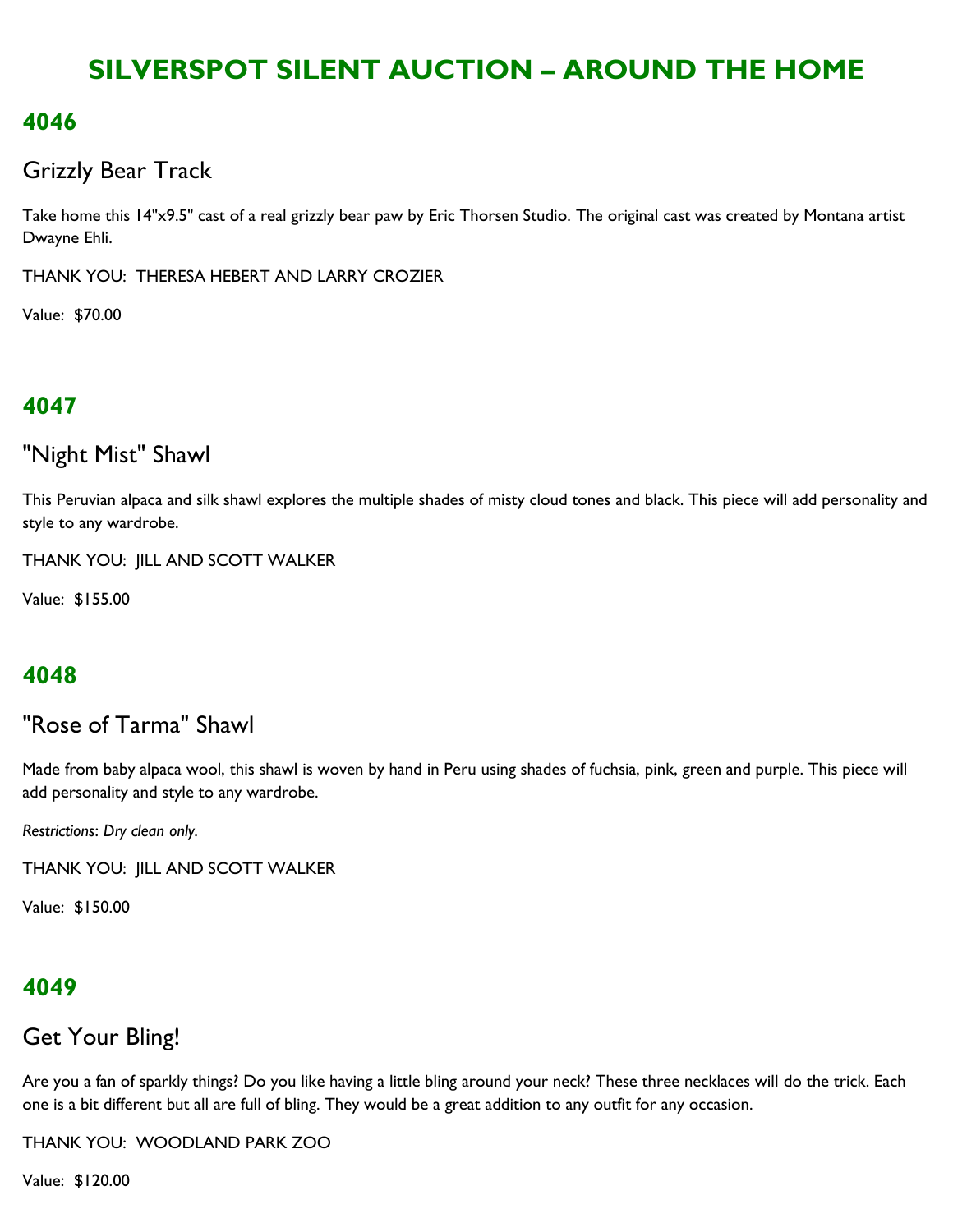### **4050**

### Giraffe Framed Artwork and Unleashed Book

Enjoy this peek-a-boo artwork of a giraffe by Catherine Eaton Skinner, a long-time Northwest artist. Accompanying the framed artwork is "Unleashed," a book capturing her animal artwork in conjunction with Woodland Park Zoo.

THANK YOU: JILL AND SCOTT WALKER

Value: \$1,150.00

## **4051**

### Guess Milo Carryall

Stylish leopard print satchel made from faux leather with top zipper closure, interior zipper pocket, cell phone pocket and two additional multipurpose compartments. Comes with dual rolled top handles and removable/adjustable crossbody strap and charms.

THANK YOU: JILL AND SCOTT WALKER

Value: \$118.00

### **4052**

### Starbucks and Swarovski

Enjoy these elegant Starbucks items adorned with Swarovski crystals! A black stainless steel tumbler is the perfect item to fill when using your new jewelry-quality 925 sterling silver limited edition Starbucks Card key chain. The Starbucks Card key chain comes pre-loaded with \$50.

THANK YOU: JILL AND SCOTT WALKER

Value: \$350.00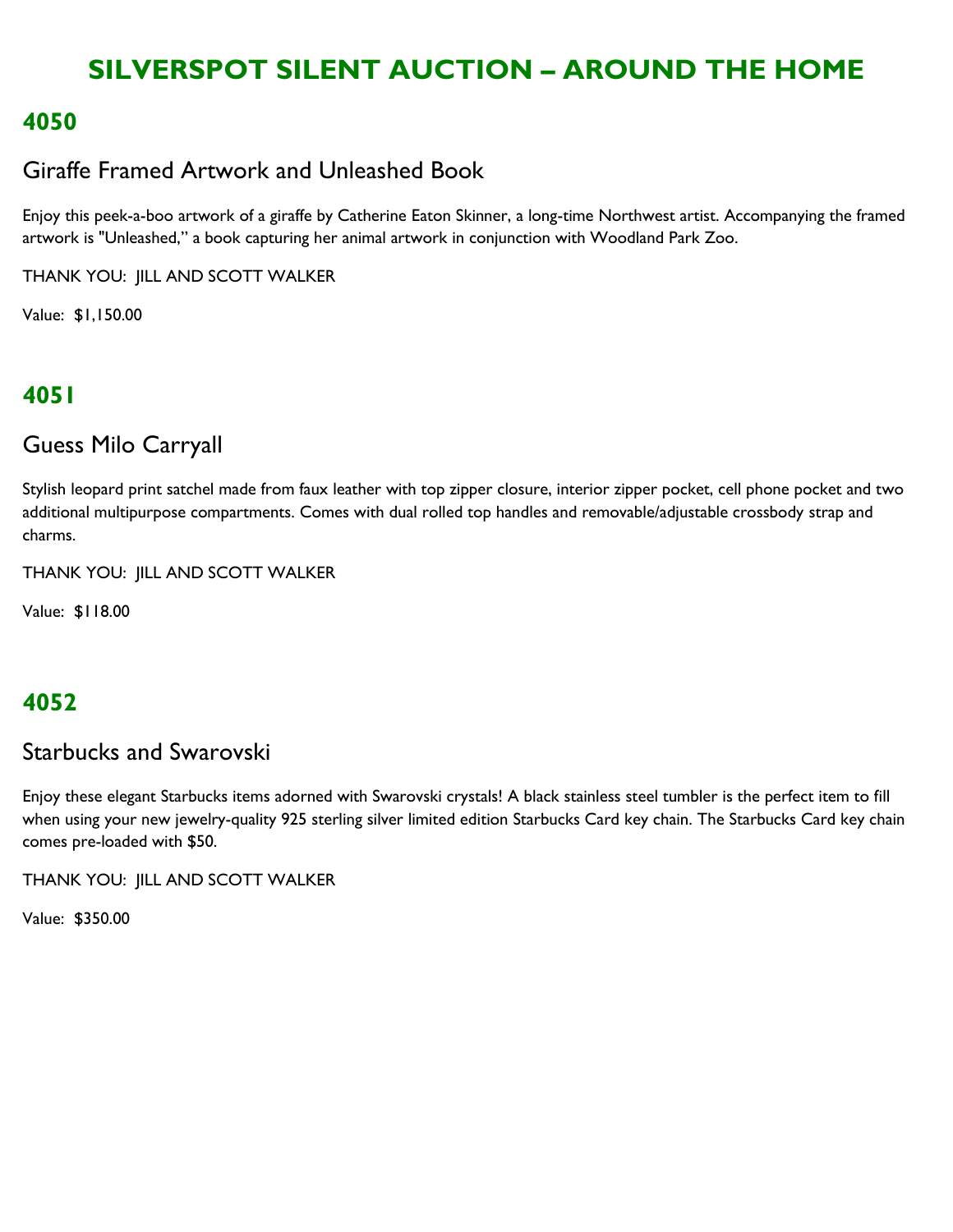#### **4053**

### "Ocean Giant" by Dyane Kruse

Commemorate this year's Jungle Party with this beautiful and handmade painting created by local artist Dyane Kruse. This masterpiece of the great Pacific Northwest giant octopus will brighten any room in your home. The piece measures 11"x14".

THANK YOU: DYANE KRUSE

Value: \$500.00

### **4054**

### "Eagle" by Tyler Kruse

Commemorate this year's Jungle Party with this beautiful and handmade ink drawing created by local artist Tyler Kruse. This eagle masterpiece will brighten any room in your home. The piece measures 8"x10".

THANK YOU: TYLER KRUSE

Value: \$350.00

### **4055**

# "Elk" by Tyler Kruse

Commemorate this year's Jungle Party with this beautiful and handmade ink drawing created by local artist Tyler Kruse. This elk masterpiece will brighten any room in your home. The piece measures 8"x10".

THANK YOU: TYLER KRUSE

Value: \$350.00

### **4056**

## "Sleeping Giant" by Cheryl King

This is a one-of-a-kind piece of artwork. Oil painting on metal with fused glass mounting and driftwood. The painting features one of the zoo's resident grizzly bears. The entire piece measures approximately 14"x15". This unique piece is sure to be a conversation starter in your collection.

THANK YOU: CHERYL KING

Value: \$1,200.00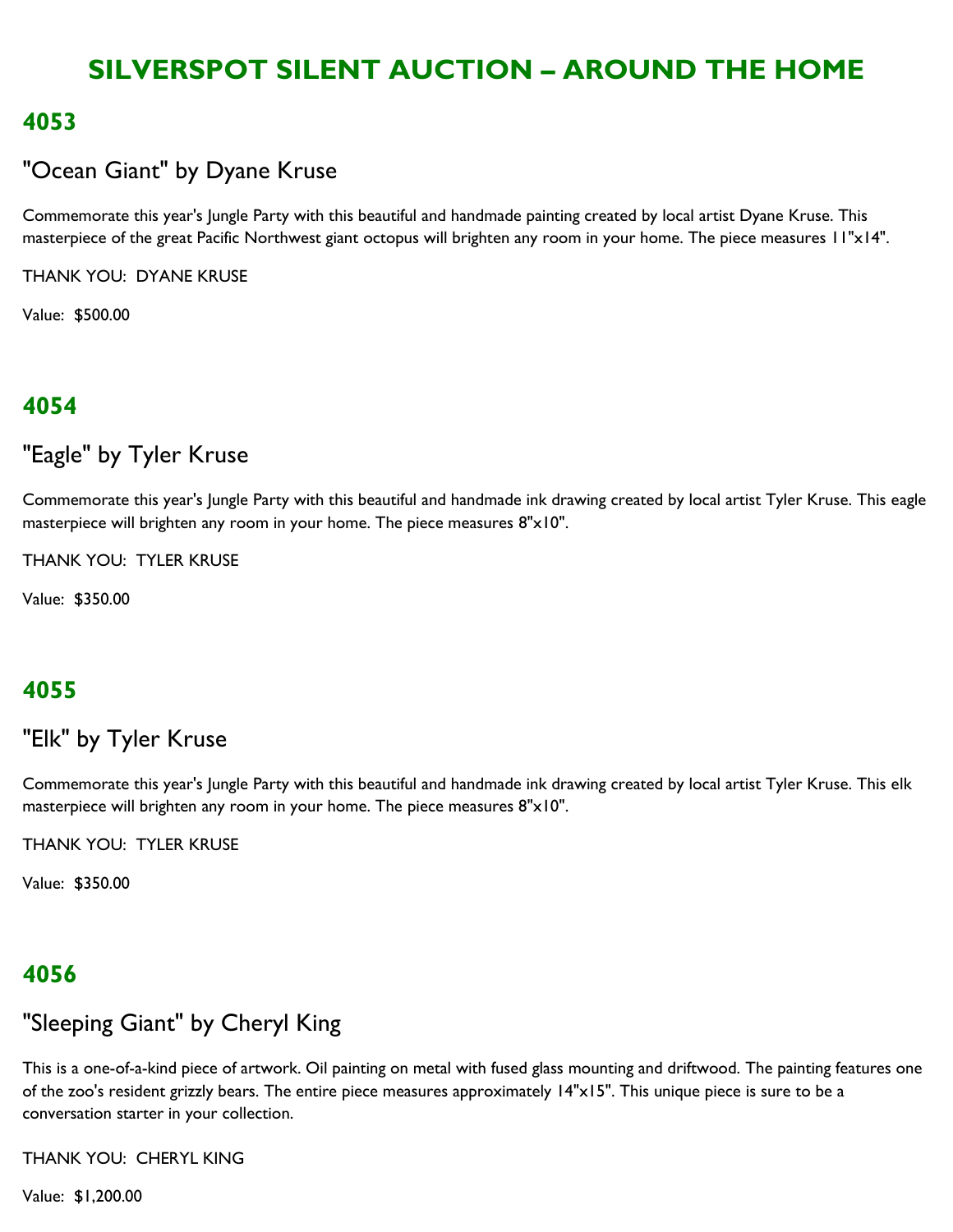#### **4057**

## Five Days of Dog Daycare at Citydog! Club

Treat your dog to five days of dog daycare at Citydog! Club! Their mission is to make dogs feel loved, keep them safe and sound, provide a sparkling clean Club and surround them with good humans.

*Restrictions*: *Must pass a meet and greet (complimentary). Proof of vaccines (DHPP, Bordetella, rabies) and proof of spay/neuter if over 6 months of age are required.*

THANK YOU: CITYDOG! CLUB

Value: \$190.00

### **4058**

#### Bracelets Galore

Are you a bracelet fan? Do you like having a little sparkle on your wrist? These bracelets will do the trick. Each one is a bit different but all are sparkly. They would be a great addition to any outfit for any occasion.

THANK YOU: WOODLAND PARK ZOO

Value: \$100.00

### **4059**

### Family Portrait Gift Certificate

Your Family Portrait Gift Certificate covers a personal consultation, portrait session and print credit. We promise lots of fun for the whole family. Relax, have fun and look great with Vakker Portraits.

*Restrictions: Expires July 31, 2017*

THANK YOU: VAKKER PORTRAITS

Value: \$200.00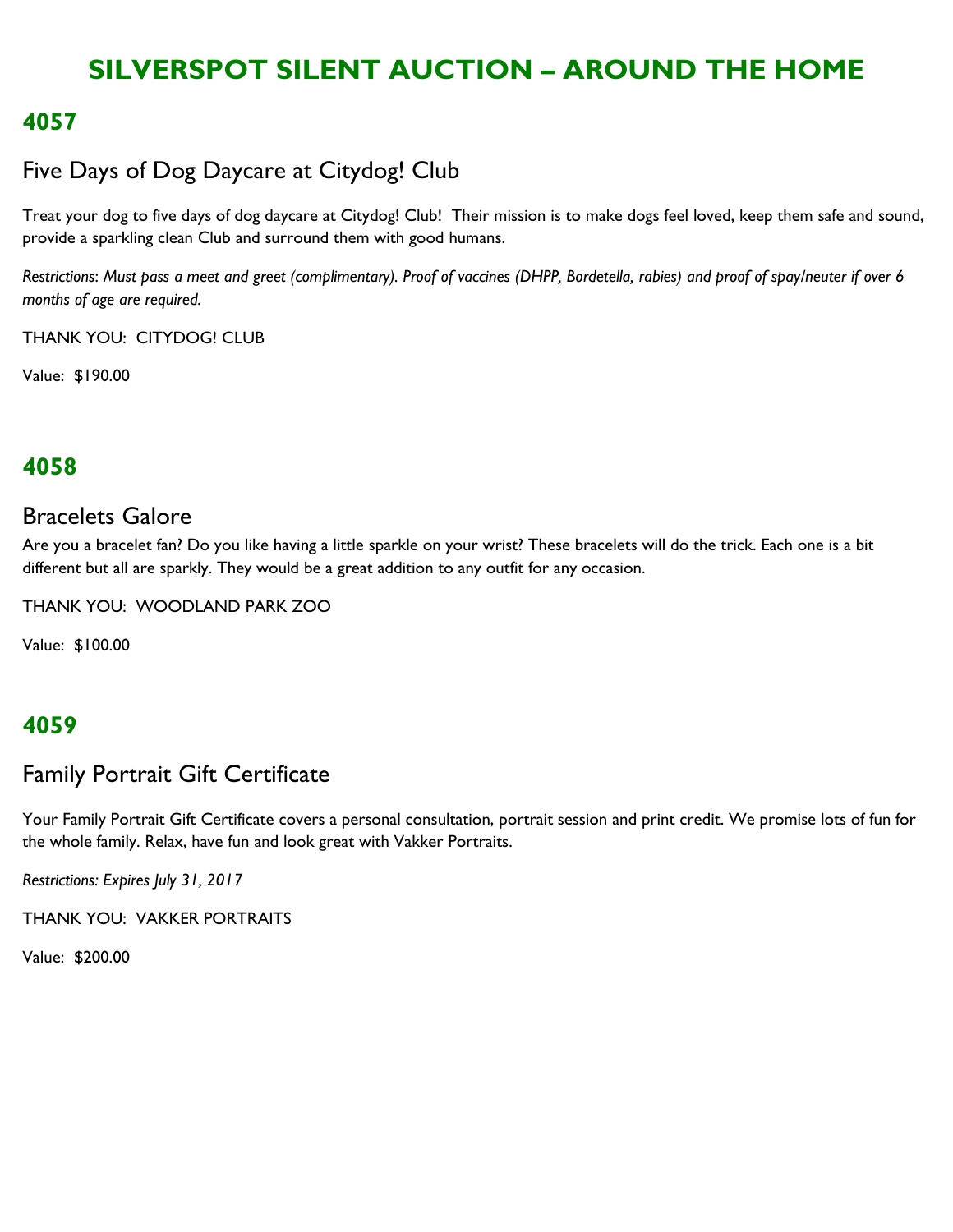#### **4060**

#### For the Fun of It!

What does a puzzle, a book and a grab bag from Archie McPhee have in common? Hours of fun will be had by all! In this package you will find a 6"x6" jigsaw puzzle of Woodland Park Zoo's very own great gray owl, printed on both sides with 115 pieces; a signed copy of "Jeffrey Takes a Walk in December" by actor Karin Konoval; and a mystery bag of awesomeness from Archie McPhee! Now you just need a few people to invite to the party!

THANK YOU: ARCHIE MCPHEE, KARIN KONOVAL, RON PETERSON, AND WOODLAND PARK ZOO

Value: \$235.00

### **4061**

### Handmade Wood Cutting Board and Baby Rattle

Handmade solid 9"x19" wood cutting board, made with walnut, ash, paduk, elm and maple. Also in this package is an adorable heirloom quality baby rattle with two contrasting species of wood appropriate for age 3 months. Both pieces are food grade finish.

THANK YOU: ESQUINESS WOODWORKS

Value: \$110.00

### **4062**

### Boot Camp at Ballard Health Club

Join us for one month of unlimited outdoor Boot Camp classes along with a gym membership to the Ballard Health Club! Boot camp classes are located at beautiful Golden Gardens and Phinney/Greenlake Park. Head to toe workouts include cardio, strength training, agility and balance drills, along with fun and games for an effective workout. Taught by certified trainers. Ballard Health Club is located in the heart of Ballard. Also included in this package is a t-shirt and yoga mat.

*Restrictions*: *Expires June 30, 2017*

THANK YOU: BALLARD HEALTH CLUB

Value: \$169.00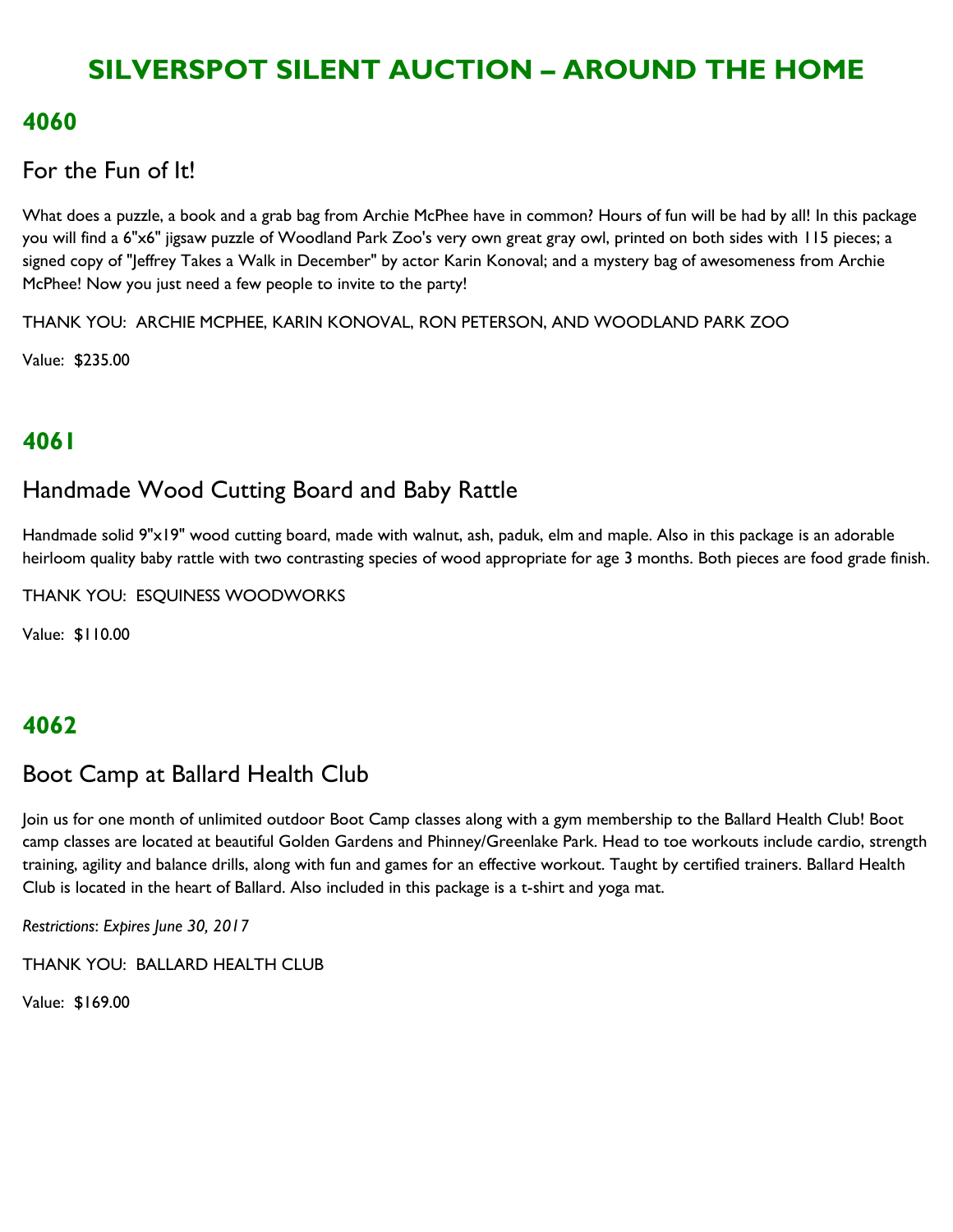### **4063**

## Woodland Park Zoo Photos by Rebecca Swee

Take home these two framed photos of Woodland Park Zoo animals taken by Woodland Park Zoo employee Rebecca Swee. Hang them in your home or office and enjoy a piece of Woodland Park Zoo.

THANK YOU: REBECCA M. SWEE

Value: \$50.00

## **4064**

### Handmade Glass Ornaments

Two handmade glass blown holiday ornaments. Made lovingly and locally by a team of glass artists. Art by Fire is a retail gallery as well as a glass school. Classes and events in glassblowing and bead-making are available.

THANK YOU: ART BY FIRE GLASSBLOWING STUDIO & GALLERY

Value: \$48.00

## **4065**

### Sea Bags - Wine Bag and Large Tote

One-of-a-kind and handmade from recycled sails, these whimsical items are incredibly durable and useful! Take home this wine bag featuring a moose and a large tote with an anchor.

THANK YOU: JILL AND SCOTT WALKER

Value: \$220.00

### **4066**

## Flora and Fauna KnickKnacks

Take home this fun assortment of flora and fauna kitchen and decorative items. Items in this package include a fun set of fish salt and pepper shakers, a piece of whimsical animal pottery, a wood comb shaped like a fish, a small decorative box and a wooden sculpture. Don't forget the set of six Pimpernel coasters, each 4.25"x4.25", that features images of a brown trout, a small-mouth bass, a brook trout, a large-mouth bass, a rainbow trout and a yellow perch!

THANK YOU: MARY BETH HASSELQUIST

Value: \$95.00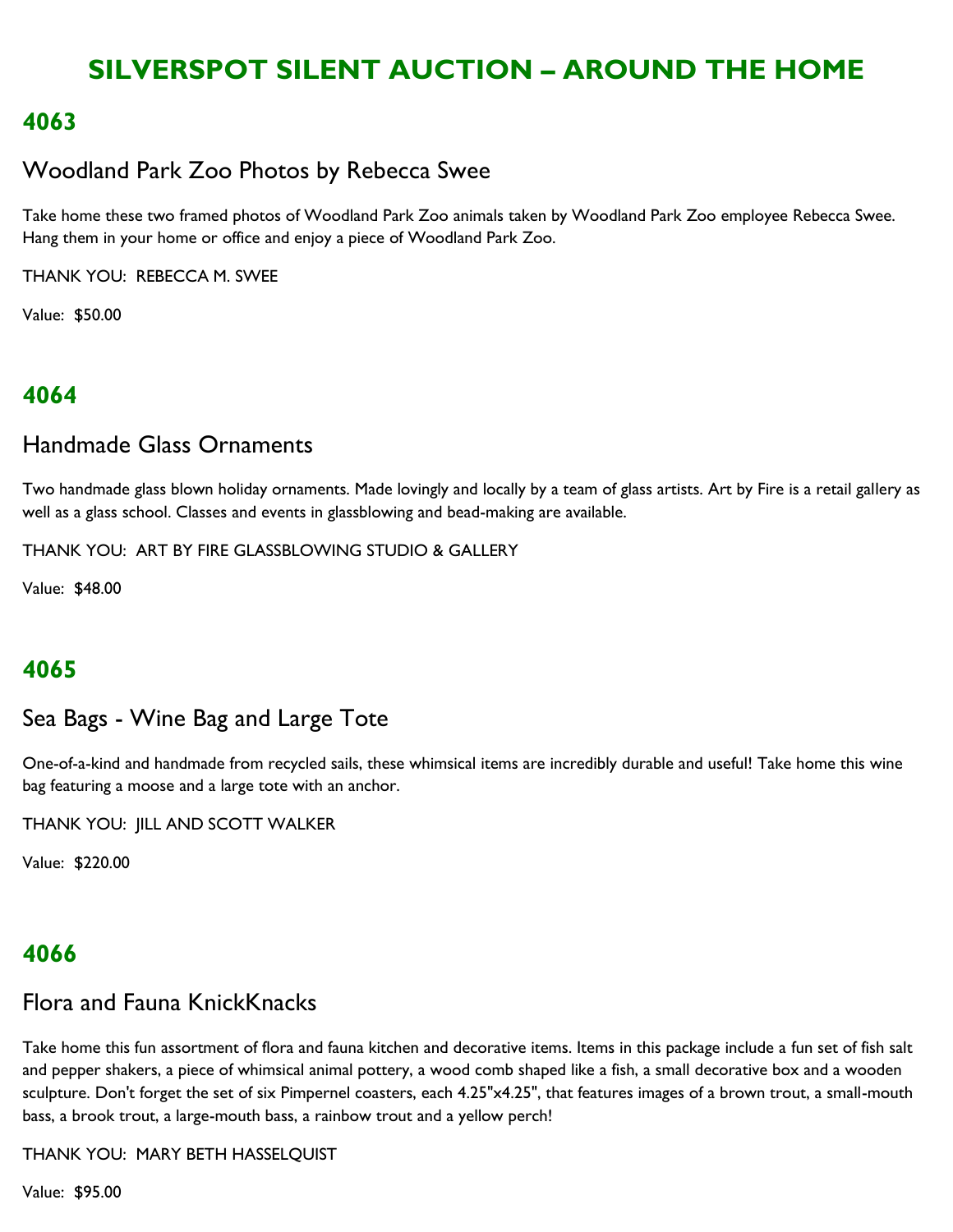#### **4067**

### Beats Headphones

Enjoy these Beats headphones today! Beats by Dr. Dre (Beats) is a leading audio brand founded in 2006 by Dr. Dre and Jimmy Iovine. Through its family of world-class consumer headphones, earphones, and speakers, Beats has introduced an entirely new generation to the possibilities of premium sound entertainment. The brand's continued success helps bring the energy, emotion and excitement of playback in the recording studio back to the listening experience for music lovers worldwide. Beats was acquired by Apple Inc. in July 2014.

Restrictions: No assembly, single person prize.

THANK YOU: HEINEKEN USA

Value: \$150.00

## **4068**

## The Freeman or Lady Freeman Raincoat and Personal Shopping Experience

Whether walking to work or sneaking in a scenic hike, this jacket is the perfect companion. This Seattle-made signature raincoat features true waterproof fabrics to keep you dry without an overly technical look-with a trim, tailored fit and a reinforced hood brim. The owners will help you select the perfect men's or women's coat when you visit their Capitol Hill store this fall, with their widest selection of colors and sizes available.

*Restrictions*: *Jacket at auction for display only. Certificate good after September 15, 2016. Please check store hours at [www.freemanseattle.com](http://www.freemanseattle.com/) and visit the store to select and pick up your new raincoat.*

THANK YOU: FREEMAN

Value: \$325.00

## **4069**

## Cast Iron Tea Pot and Cups

A design exclusive to Teavana, this cast iron pot is enameled on the inside to ensure years of use, includes a removable strainer basket and makes 40 oz. of tea. The elephant motif symbolizes strength of mind. Set includes cast iron trivet as well as two tea cups.

THANK YOU: JILL AND SCOTT WALKER

Value: \$125.00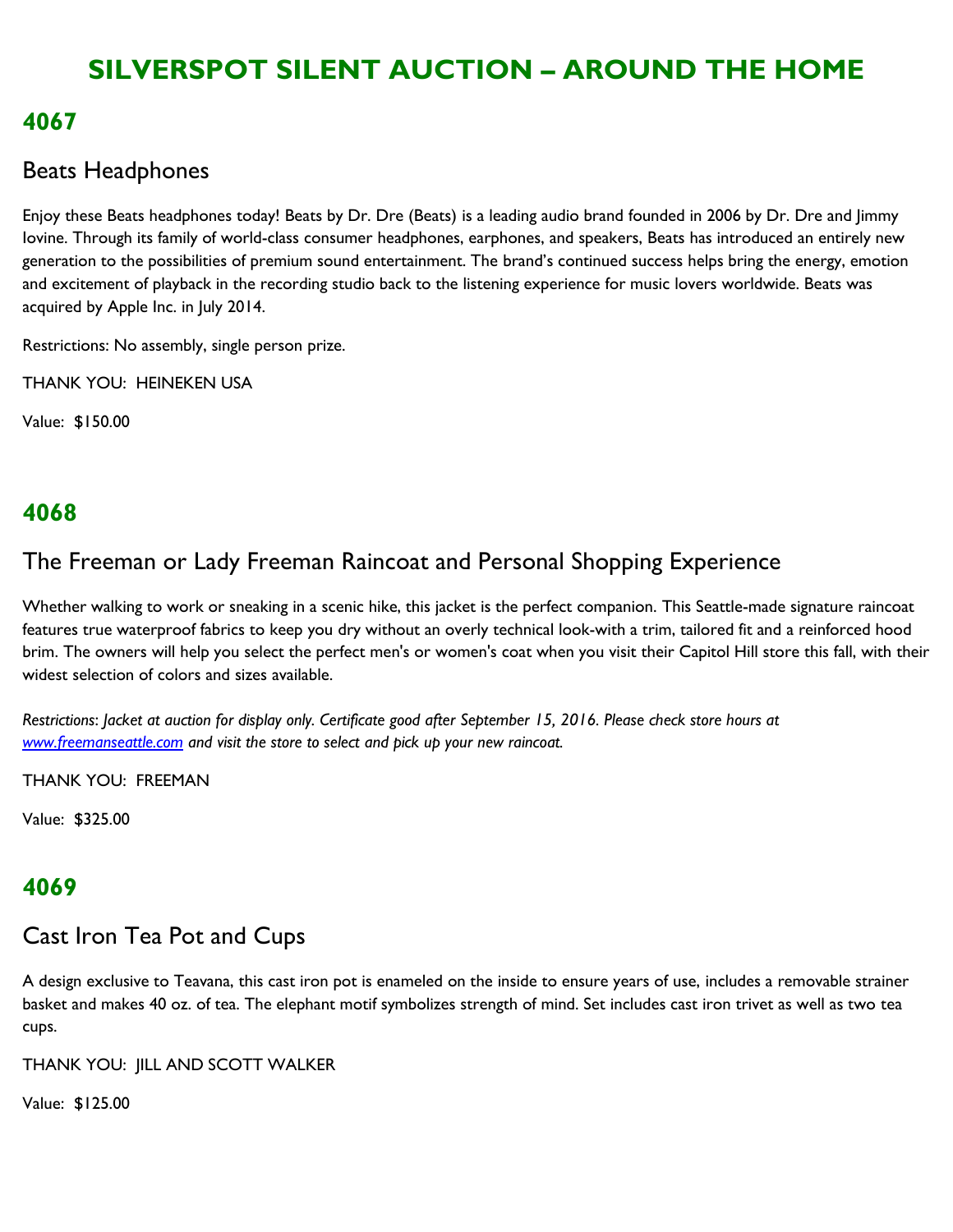### **4070**

### Northwest Gift Cards

We are known for many things here in the Pacific Northwest-beautiful mountains, lush forests, cold crisp water and shopping! Well, maybe not shopping… but with this package you can enjoy a lovely shopping day at a few of our most famous stores in Seattle.

*This package includes gift certificates for the following stores:* 

- *Nordstrom = \$25*
- *Starbucks = \$50 (Seahawks card)*
- *Starbucks = \$50 (Year of the Monkey)*
- $\cdot$   $REI = $100$
- *Eddie Bauer = \$100*

THANK YOU: JILL AND SCOTT WALKER

Value: \$325.00

### **4071**

### Sea Bags - Wristlets and Large Tote

One-of-a-kind and handmade from recycled sails, these whimsical items are incredibly durable and useful! Take home two wristlets with animal patterns and a large tote featuring a black bear.

THANK YOU: JILL AND SCOTT WALKER

Value: \$210.00

### **4072**

## A Trio of Framed Photos of "Carson" the Red Panda by Kevin Schofield

Red pandas are primarily crepuscular animals, sleeping and relaxing during the day in trees or fallen logs, and foraging for food on the forest floor at dusk and dawn. When asleep, the red panda curls up on a branch with its nose tucked under a hind limb and its tail. But you will be able to see Carson, Woodland Park Zoo's newest red panda, whenever you want when you take home this trio of amazing framed photos by WPZ Board member Kevin Schofield!

THANK YOU: KEVIN SCHOFIELD

Value: \$200.00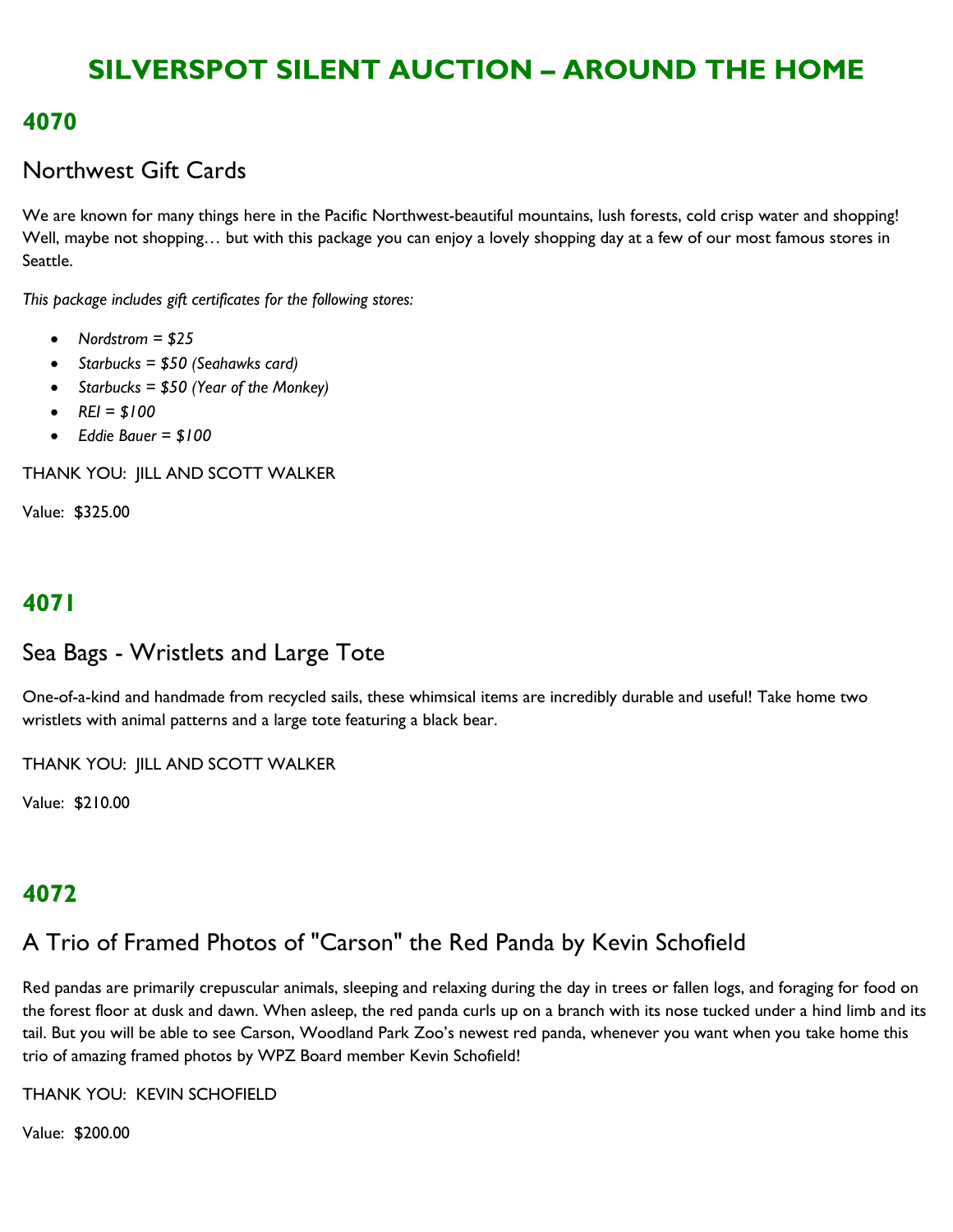### **4073**

### In-Home Closet Edit With Personal Stylist for Women

It begins with you. Poplin Style Direction explores who you are, how you live, how you look and how you'd like to be seen by others. Consultation is available via Face Time/Skype or in person. Armed with this knowledge, your personal stylist will edit your current closet to feature items that flatter and decide together what pieces are still needed. This is the ideal platform for successful shopping excursions, providing a better sense of your personal style strengths and challenges.

*Restrictions*: *Expires July 15, 2017. Please contact Mellicia Marx to schedule your closet edit.* 

THANK YOU: POPLIN STYLE DIRECTION

Value: \$500.00

## **4074**

### Tote Bag - Butterfly

Carry your things in style with this butterfly tote bag! Inspired by Woodland Park Zoo, this tote bag has a beautifully embroidered butterfly on the front that gives that ordinary bag an extra boost.

THANK YOU: MARY ALICE COOPER

Value: \$100.00

### **4075**

#### Tote Bag - Otter

You otter get your hand on this delightful package! This Woodland Park Zoo inspired tote bag with an otter applique is hand crafted and totally unique.

THANK YOU: MARY ALICE COOPER

Value: \$100.00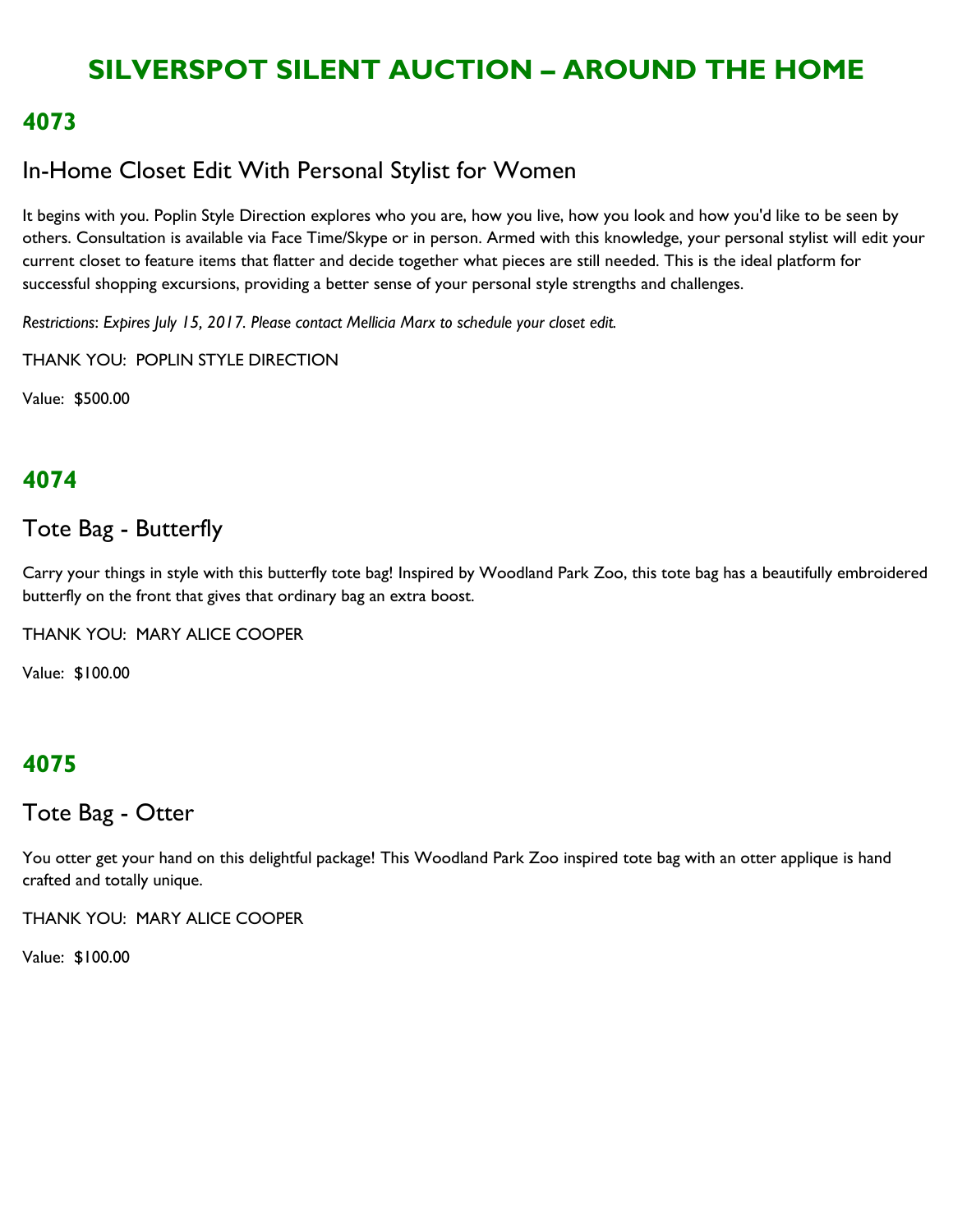### **4076**

## Northwest Gift Package of Eco-friendly Screen-printed Awesomeness

Cellar Door Mercantile specializes in eco-friendly, screen-printed apparel items, posters, and greeting cards of subtle goodnatured and intelligent humor. This package includes an adult t-shirt featuring a delightful otter, suitable for medium sized adults; two youth tees each also feature an otter, suitable for 8-year-old children; a "Significant Otter" greeting card; and a "Mountains of Washington State" poster.

THANK YOU: CELLAR DOOR MERCANTILE

Value: \$101.00

## **4077**

### "Shinrin-yoku" by Kirsten Pisto

Shinrin-yoku is a framed 12"x12" color C-print by local artist Kirsten Pisto. It was created on matte artist paper and the white frame makes the entire piece 20"x20". Artist's statement and business card will accompany work. Kirsten is a painter and writer who lives on Phinney Ridge and works at Woodland Park Zoo. She has a MFA from the University of California, Santa Barbara. More of her work can be seen at kirstenmariepisto.com.

THANK YOU: KIRSTEN PISTO

Value: \$275.00

### **4078**

### "Komorebi" by Kirsten Pisto

"Komorebi" is a framed 12"x12" color C-print by local artist Kirsten Pisto. It was created on matte artist paper and the white frame makes the entire piece 20"x20". Artist's statement and business card will accompany work. Kirsten is a painter and writer who lives on Phinney Ridge and works at Woodland Park Zoo. She has a MFA from the University of California, Santa Barbara. More of her work can be seen at kirstenmariepisto.com.

THANK YOU: KIRSTEN PISTO

Value: \$275.00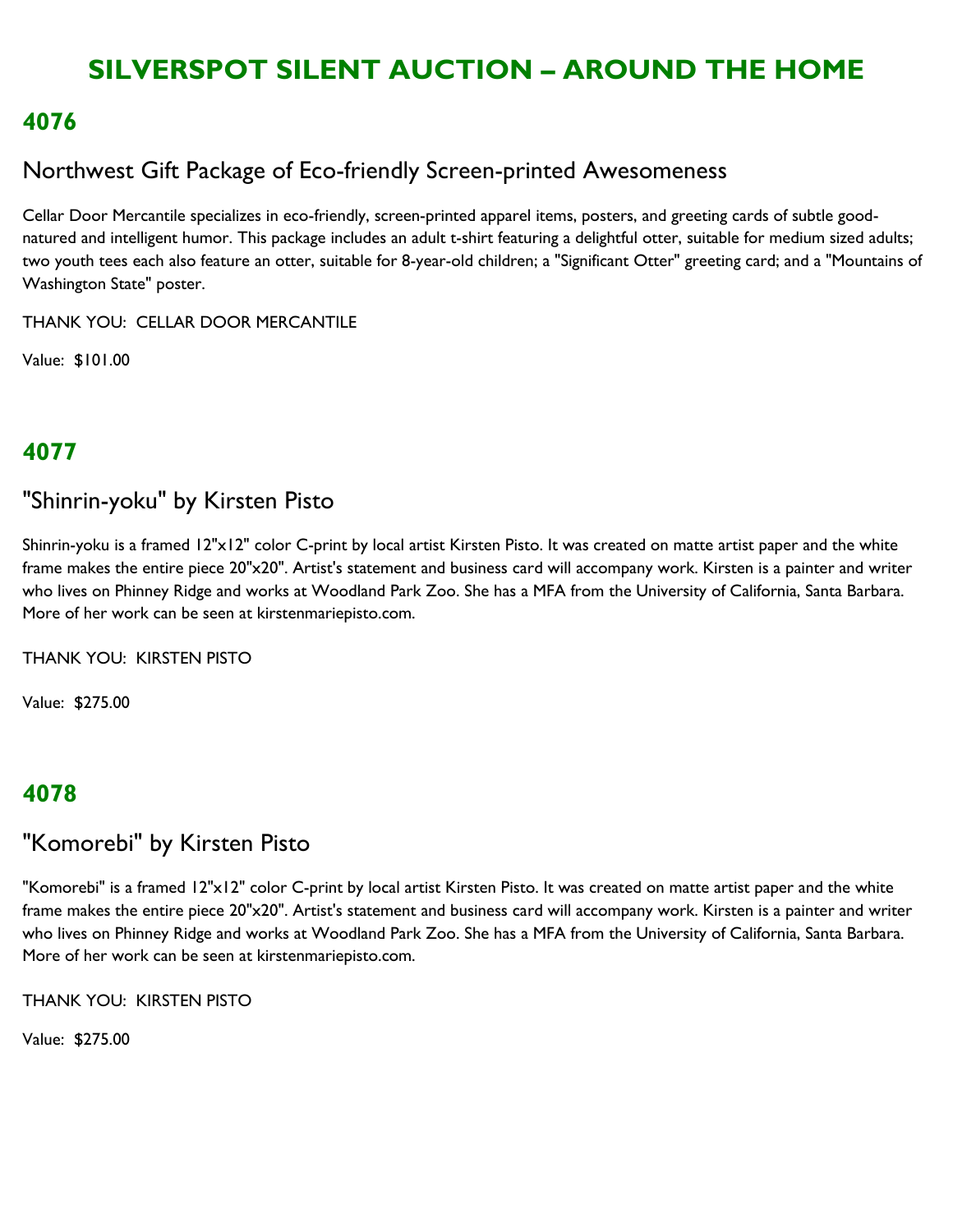#### **4079**

### Underneath the Strawberries

11"x14" photograph from Melinda Hurst Frye's upcoming "Underneath" Exhibition at CORE Gallery in Seattle, running from August 3-27, 2016. "Underneath" is a series of implied urban subterranean ecosystems, an illustrated look at what lives, dies and feasts at ground level and below. Melinda is a photographic artist working in themes of implied environments and shared experiences. She also teaches photography at the Art Institute of Seattle.

THANK YOU: MELINDA HURST FRYE

Value: \$250.00

### **4080**

### 2004 Original ZooTunes Artwork by John Hillmer

John Hillmer's award-winning art and design work has been used to promote more than 50 music, literary and community events across North America. His large acrylic stage murals have made appearances with artists such as Ray Charles, Keb' Mo', Taj Mahal and Maya Angelou. This is your chance to take home a piece of Woodland Park Zoo history with this original art used for the 2004 ZooTunes concert poster.

THANK YOU: WOODLAND PARK ZOO

Value: \$500.00

### **4081**

# 2005 Original ZooTunes Artwork by John Hillmer

John Hillmer's award-winning art and design work has been used to promote more than 50 music, literary and community events across North America. His large acrylic stage murals have made appearances with artists such as Ray Charles, Keb' Mo', Taj Mahal and Maya Angelou. This is your chance to take home a piece of Woodland Park Zoo history with this original art used for the 2005 ZooTunes concert poster.

THANK YOU: WOODLAND PARK ZOO

Value: \$350.00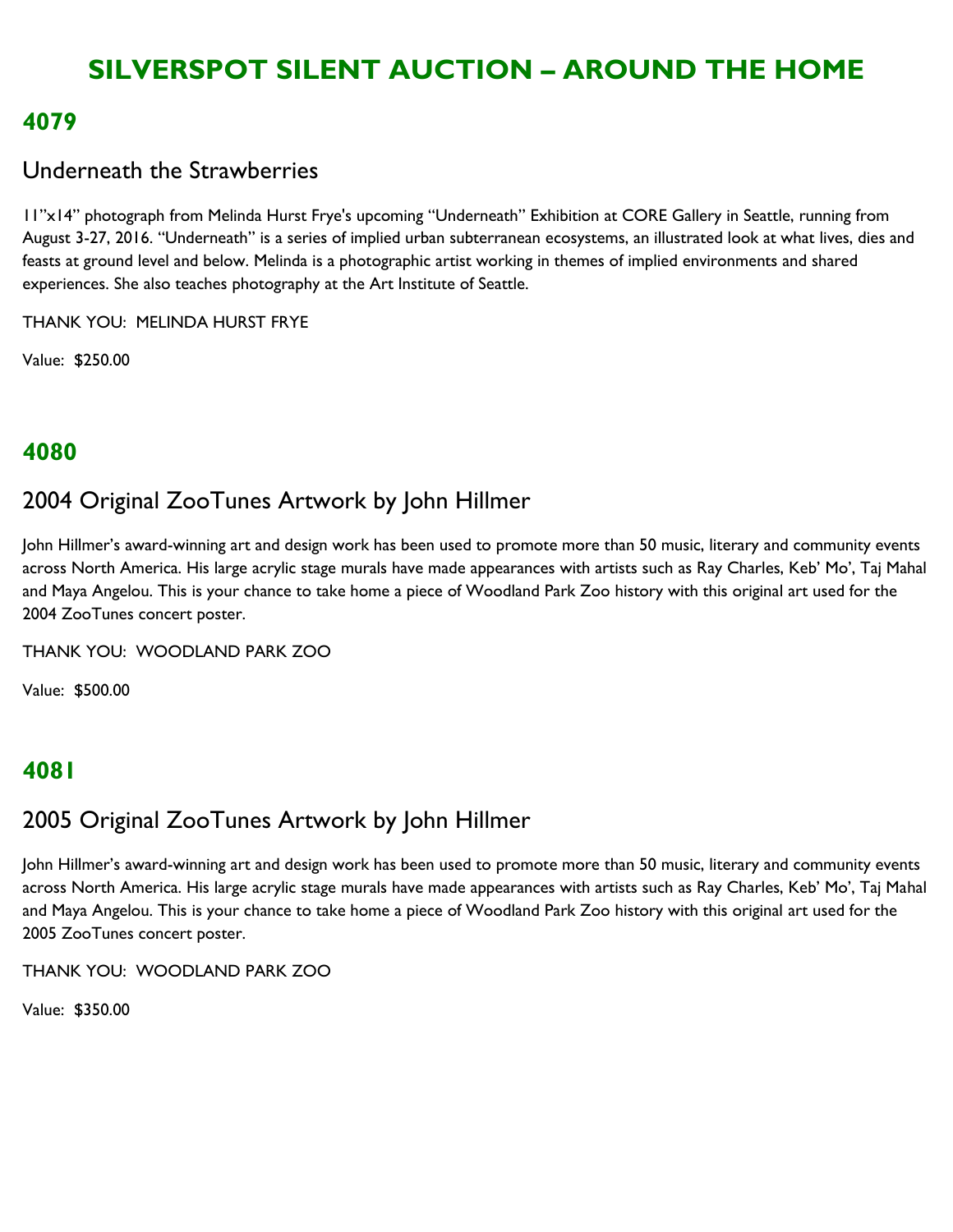#### **4082**

## 2006 Original ZooTunes Artwork by John Hillmer

John Hillmer's award-winning art and design work has been used to promote more than 50 music, literary and community events across North America. His large acrylic stage murals have made appearances with artists such as Ray Charles, Keb' Mo', Taj Mahal and Maya Angelou. This is your chance to take home a piece of Woodland Park Zoo history with this original art used for the 2006 ZooTunes concert poster.

THANK YOU: WOODLAND PARK ZOO

Value: \$750.00

### **4083**

## 2007 Original ZooTunes Artwork by John Hillmer

John Hillmer's award-winning art and design work has been used to promote more than 50 music, literary and community events across North America. His large acrylic stage murals have made appearances with artists such as Ray Charles, Keb' Mo', Taj Mahal and Maya Angelou. This is your chance to take home a piece of Woodland Park Zoo history with this original art used for the 2007 ZooTunes concert poster.

THANK YOU: WOODLAND PARK ZOO

Value: \$750.00

### **4084**

## Prints From "Iconographie Descriptive Des Cactees" by Charles Lemaire

Charles Antoine Lemaire was a French botanist and botanical author from the 1800s, particularly noted for his publications on Cactaceae. This set of three prints, each 32"x20", were featured in Lemaire's book "Iconographie Descriptive Des Cactees." The prints are framed and ready to hang in your home or office!

THANK YOU: MARY BETH HASSELQUIST

Value: \$45.00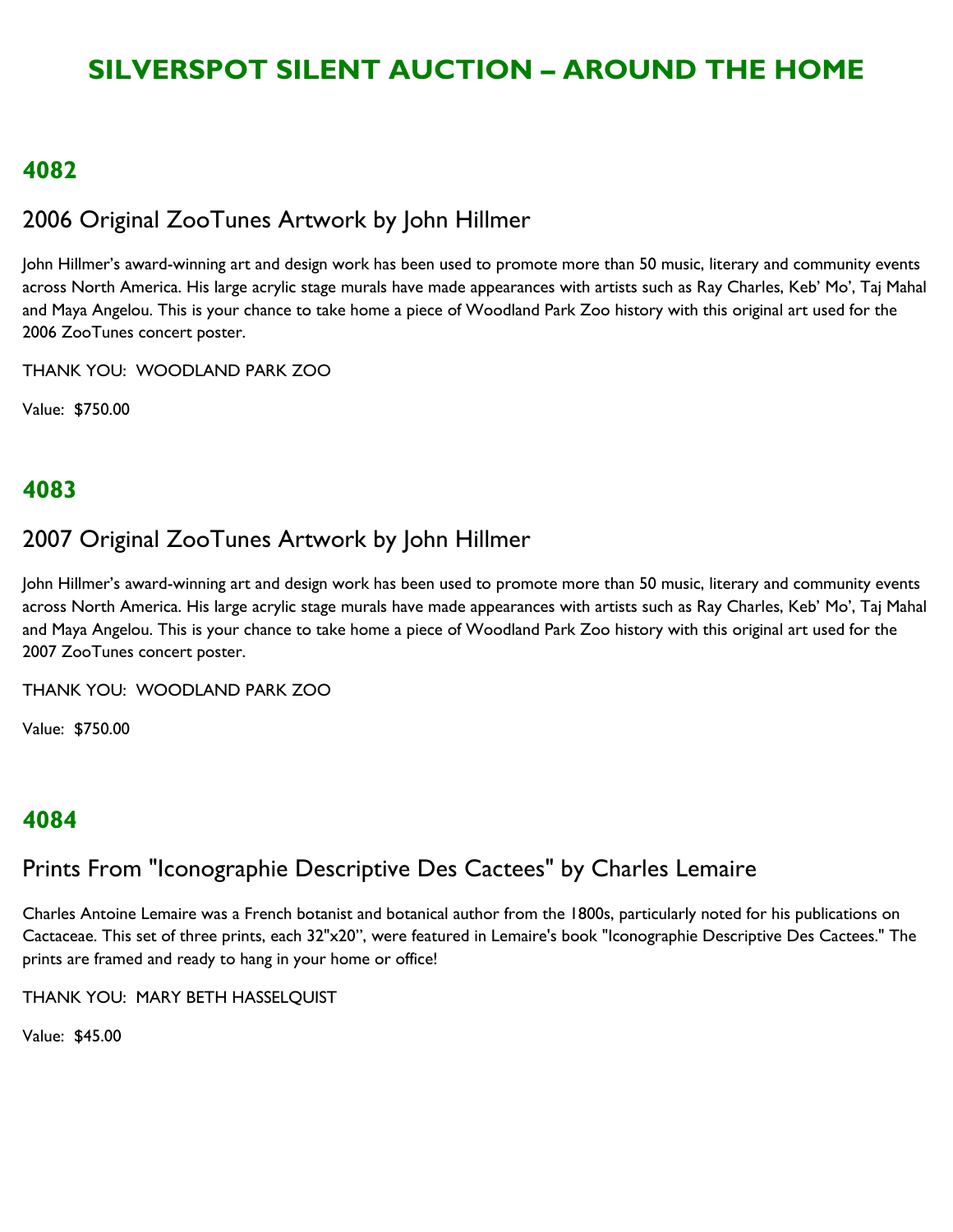### **4085**

#### stella & dot Accessories

Enjoy these stylish accessories from stella & dot! This collection includes a Hudson tote and travel case, tassel scarf and versatile earrings-all with metallic flare.

THANK YOU: JILL AND SCOTT WALKER

Value: \$271.00

# **4086**

# The Gentlemen's Favorite at Capelli's Gentlemen's Barbershop

Capelli's Gentleman's Barbershop, "where grooming feels manly", opened in 2003, when Seattle entrepreneur Bobby Heyer realized that no one was offering an upscale men's grooming experience that catered to a busy, urban man. Take part in the Capelli's experience with the Gentlemen's Favorite package, which includes a signature haircut, a relaxing scalp massage and a manicure.

THANK YOU: CAPELLI'S GENTLEMEN'S BARBERSHOP

Value: \$80.00

## **4087**

# Make Your Muscles Happy!

Make your muscles happy with this package! Unwind at InSpa with a glorious 90-minute massage. Take your pick between a Swedish, Signature, Deep Tissue or Mom to Be massage. At home use the portable foam roller and other knot buster tools from Tiger Tail USA to offer self-help muscle compression, trigger point release and dynamic stretching. Your Happy Muscles Fun Pack includes their famous Classic 18" Foam Roller, Curve Ball Knot Buster and a *Self-Help Guide to Happy Muscles* book. Turn your sore muscles into happy muscles – fast! Tiger Tail USA is on a mission to make muscles happy everywhere. Their products help relieve sore muscles, speed muscle recovery, and help reduce stress and tension.

*Restrictions*: *InSpa: Gift card is good to use at any of InSpa's seven Washington and two California locations.*

THANK YOU: INSPA, TIGER TAIL USA

Value: \$201.85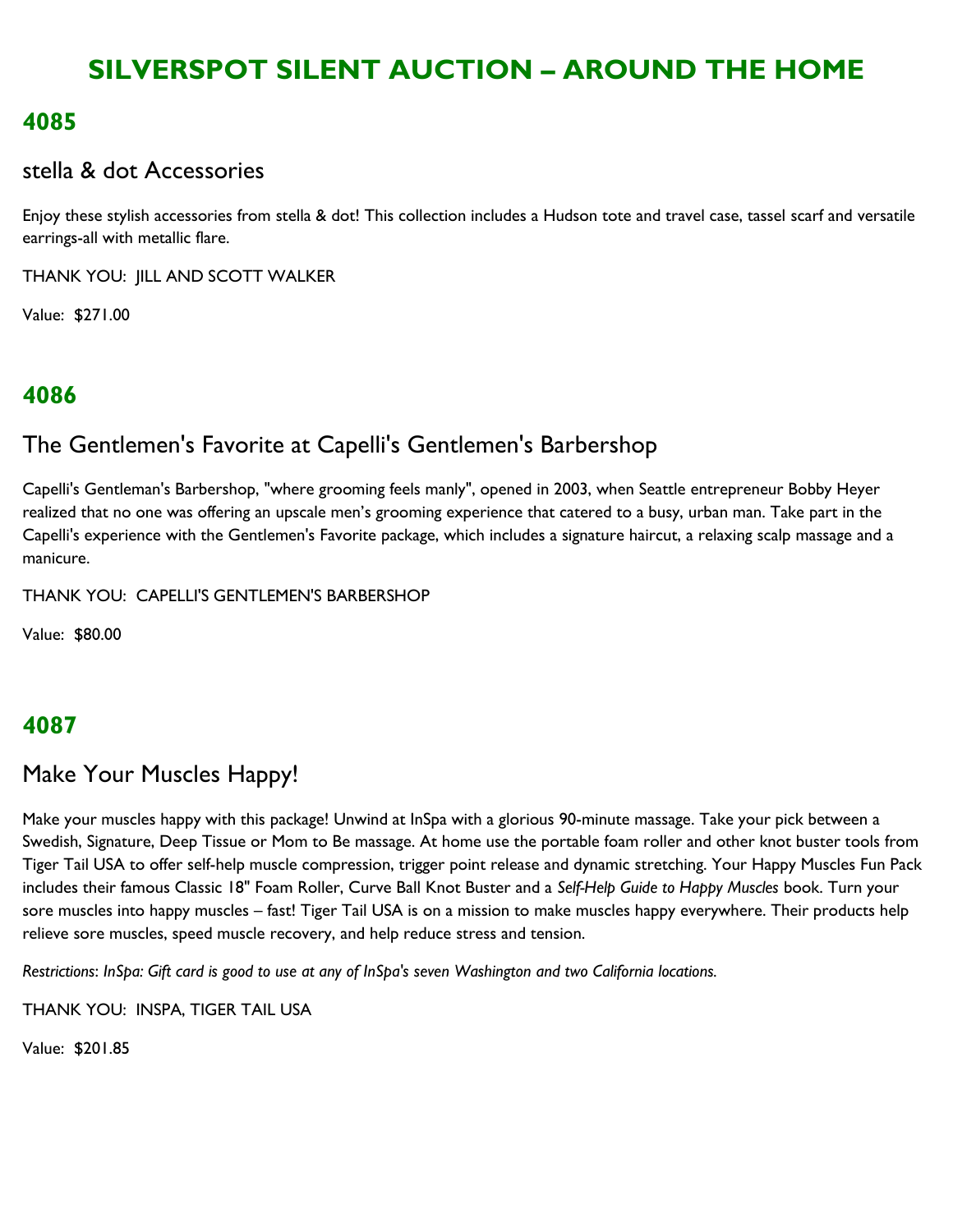### **4088**

### "Basket" of Baskets

This "Basket" of baskets includes a signed birch basket, approximately 9.5" in diameter and made in Ambler, Alaska, by Molly Brown. There is also a handcrafted basket made by a Mopan Mayan artisan. This basket is from Belize and made of fibers from the Jippi Jappa palm. Finally you will take home two handcrafted baskets made in the Philippines, one featuring a lizard and one shaped as a chicken.

THANK YOU: MARY BETH HASSELQUIST

Value: \$275.00

## **4089**

### Clean and Decorated Home Package

Let the experts at Pande Cameron refresh and clean your area rug with this \$100 gift certificate. Professional carpet cleaning is what they do best! Then decorate your newly cleaned home with this \$50 gift certificate to Johnson & Johnson Antiques. You're sure to find a piece to brighten your home.

*Restrictions*: *Pande Cameron: Expires December 2017. Minimum charges may apply. No cash value. Cannot be combined with other offers or discounts. Johnson & Johnson Antiques: Expires December 31, 2016. Not redeemable for cash.*

THANK YOU: JOHNSON & JOHNSON ANTIQUES, PANDE CAMERON RUGS

Value: \$150.00

### **4090**

### Kazakh Bedside Rug

Made in Mongolia, this handfelted and handsticked rug measures 22"x44" and is 100% sheep wool. The gorgeous rug features traditional Kazakh designs and is durable enough for both indoor and outdoor use. Make a statement in your home or even use it as a one-of-a-kind yoga mat!

THANK YOU: WOODLAND PARK ZOO

Value: \$95.00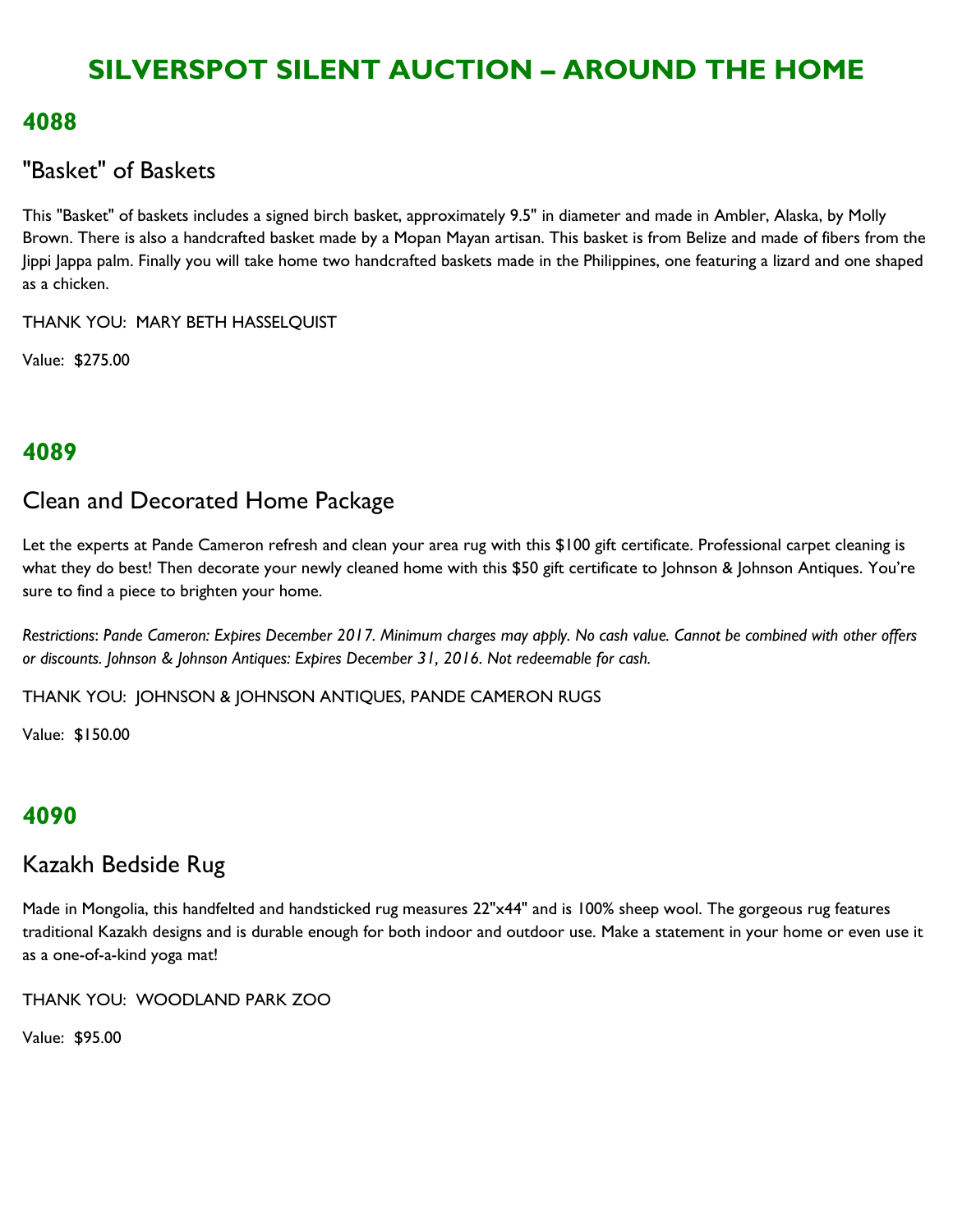#### **4091**

### "Hand-stitched Pheasant" by Peter V. Gammarano, Jr.

"Hand-stitched Pheasant" by Peter V. Gammarano, Jr. measures 62"x45" and sits inside a gorgeous teak frame. Peter was a local artist and long-time member of Woodland Park Zoo. He created this beautiful piece in 1986. Peter loved traveling all over the world and enjoyed collecting cacti and succulents.

THANK YOU: MARY BETH HASSELQUIST

Value: \$75.00

### **4092**

#### Giant Pom Pom Plush Penguin

Take home this adorable pom pom plush penguin! Almost 2 feet tall, he is the perfect cuddle companion for all ages. It is hard to not hug'em repeatedly!

THANK YOU: EVENT NETWORK

Value: \$199.99

### **4093**

#### Giraffe Brooch

Take home a stunning 14k yellow estate giraffe brooch with diamond eye. It is a beautiful statement piece that's perfect for any animal lover!

THANK YOU: ALANA ANTIQUE AND ESTATE JEWELRY

Value: \$295.00

### **4094**

### Signed Copy of Dr. Barbara Natterson-Harowitz's Book "Zoobiquity"

Take home this signed copy of Dr. Barbara Natterson-Harowitz's Book "Zoobiquity." Dr. Barbara Natterson-Horowitz was the keynote speaker at this year's Thrive breakfast and is a professor of medicine at the David Geffen School of Medicine at UCLA. Her book "Zoobiquity" springs from a simple but revelatory fact: Animals and humans get the same diseases. Zoobiquity explores how animal and human commonality can be used to diagnose, treat and heal patients of all species.

#### THANK YOU: WOODLAND PARK ZOO

Value: \$25.00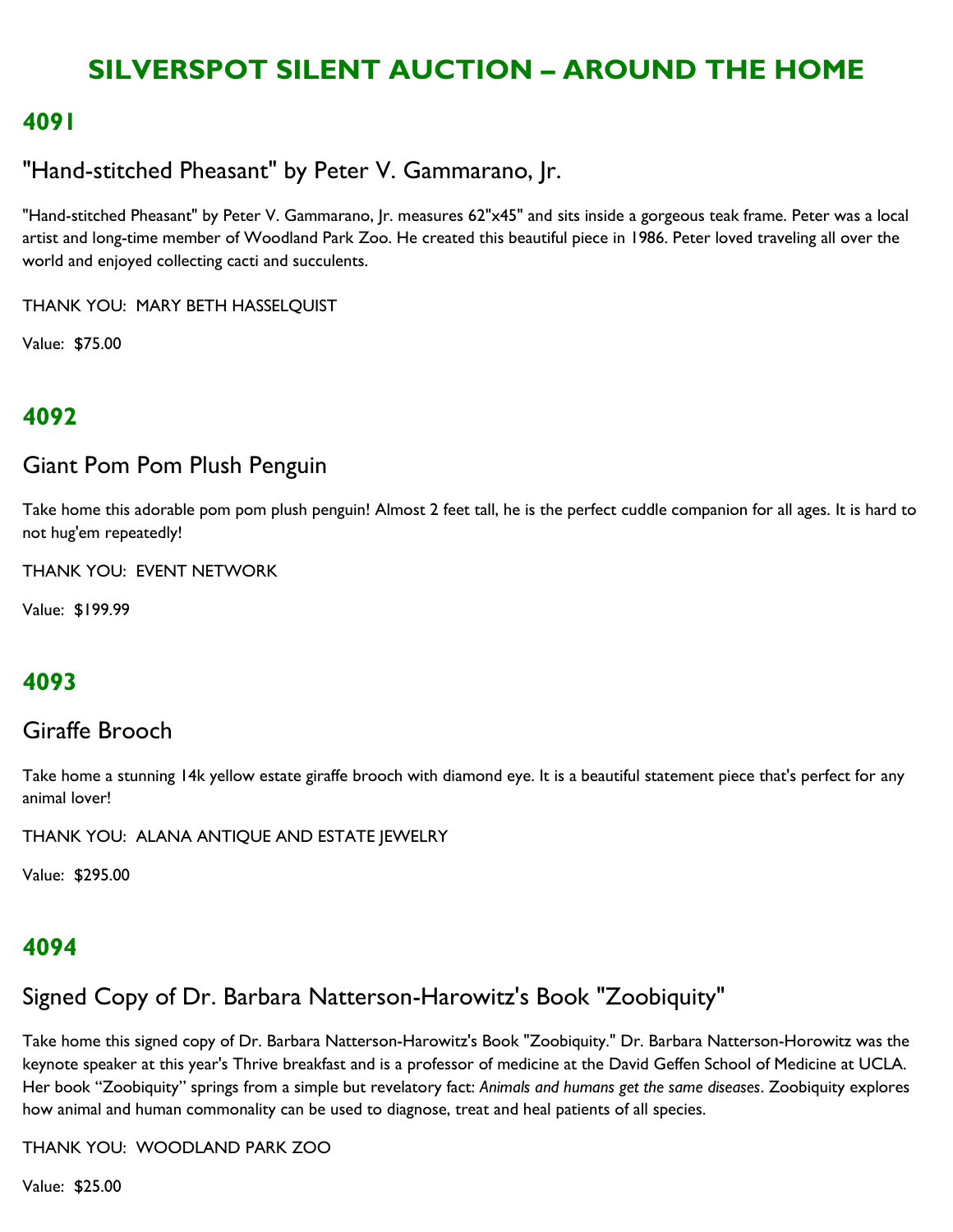#### **4095**

### Pamper Yourself At Hazel Salon & Organics

Pamper yourself at Hazel Salon & Organics. First you will enjoy a 55-minute signature facial. Then it is time for a color and cut with Aubriel. Hazel Salon & Organics was founded in 2009 with a focus on eco-conscious, all natural and organic beauty care. They are committed to utilizing the most effective natural products and services that use the least amount of potentially harmful synthetic chemicals available. They strive to be at the forefront of the green beauty movement, offering the greenest options available.

*Restrictions*: *Expires February 5, 2017.*

THANK YOU: HAZEL SALON & ORGANICS

Value: \$290.00

### **4096**

#### Look Good and Feel Great

Enjoy this three-class pass to use at any Community Fitness studio. Community Fitness focuses exclusively on group fitness and believes that when people come together and sweat it out, magic happens. People discover a safe space to be who they really are and to share that experience with others who care. Classes range from Zumba, BodyPump, Barre, Cycle Burn, TRX and many more! Then, pamper yourself with a gift certificate to SkinSpirit where they offer personal attention, sincere answers and a calm environment that will always keep you at ease. At SkinSpirit, they love the science behind their services-and you'll love the results.

*Restrictions*: *Community Fitness: Must be 11 years old for dance fitness classes and 14 years old for all other classes. SkinSpirit: Expires August 1, 2016. Gift certificate for services only at SkinSpirit Clinic and Spa. Located in Bellevue, Redmond and University Village.*

THANK YOU: COMMUNITY FITNESS, SKINSPIRIT

Value: \$198.00

### **4097**

### Gray Wolf Paw Print - Dora the Explorer

Beautifully framed and matted by Museum Quality Framing, this gray wolf paw print comes from Woodland Park Zoo's own gray wolf, Dora the Explorer. Celebrate this incredible animal's life with this unique piece of decor perfect for your home or office. This is truly a limited offer as once it's gone, it's gone!

THANK YOU: WOODLAND PARK ZOO

Value: \$400.00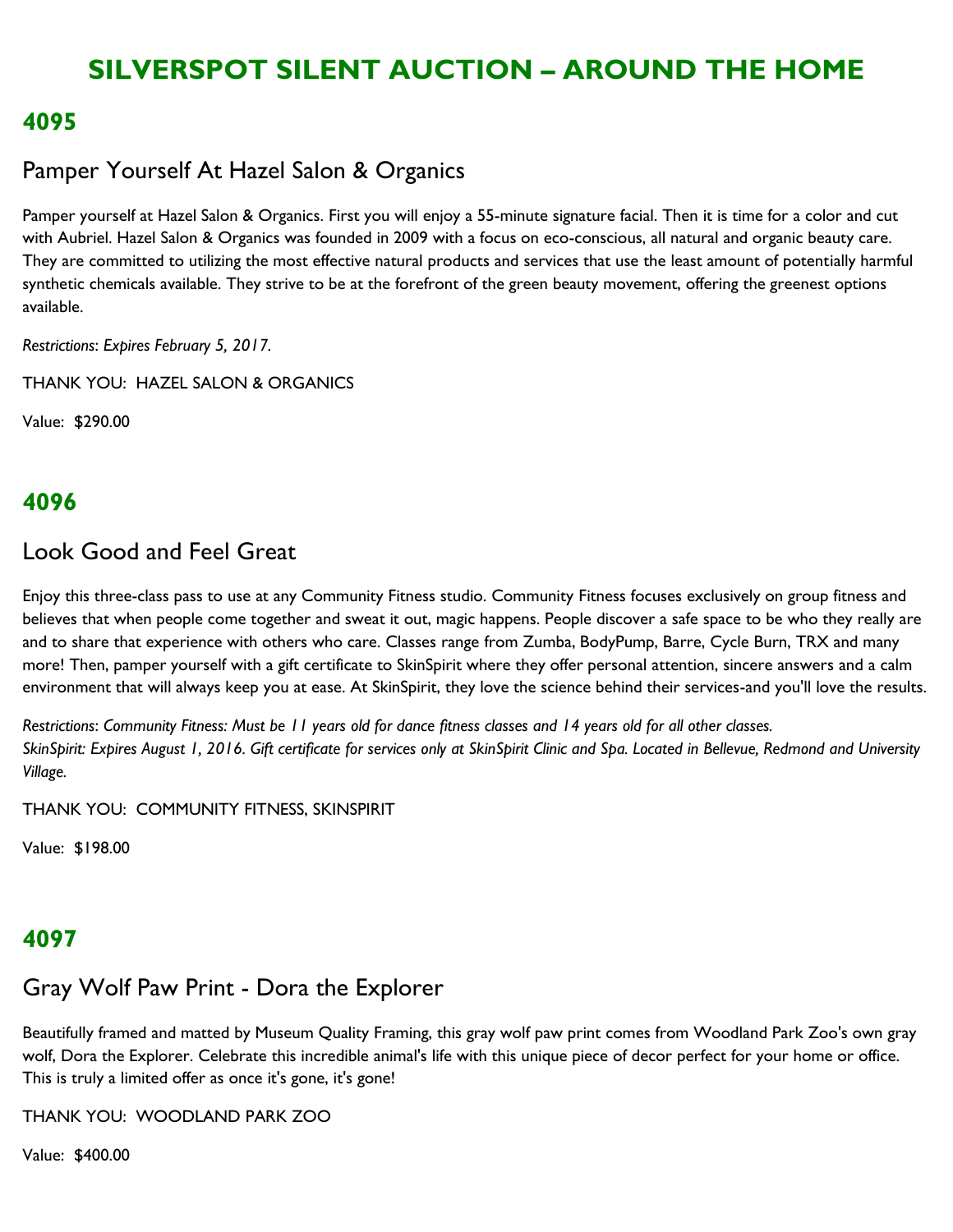#### **4098**

#### Jaguar Paw Print - Kuwan

Beautifully framed and matted by Museum Quality Framing, this jaguar paw print comes from Woodland Park Zoo's own jaguar, Kuwan. Celebrate this incredible animal's life with this unique piece of decor perfect for your home or office. This is truly a limited offer as once it's gone, it's gone!

THANK YOU: WOODLAND PARK ZOO

Value: \$450.00

### **4099**

#### Siamang Hand Print - Simon

Beautifully framed and matted by Museum Quality Framing, this siamang hand print comes from Woodland Park Zoo's siamang, Simon. Celebrate this incredible animal's life with this unique piece of decor perfect for your home or office. This is truly a limited offer as once it's gone, it's gone!

THANK YOU: WOODLAND PARK ZOO

Value: \$500.00

### **4100**

#### Red Panda Paw Prints – Stellar

Beautifully framed and matted by Museum Quality Framing, these red panda paw prints come from Woodland Park Zoo's red panda, Stellar. Celebrate this incredible animal's life with this unique piece of decor perfect for your home or office. This is truly a limited offer as once it's gone, it's gone!

THANK YOU: WOODLAND PARK ZOO

Value: \$500.00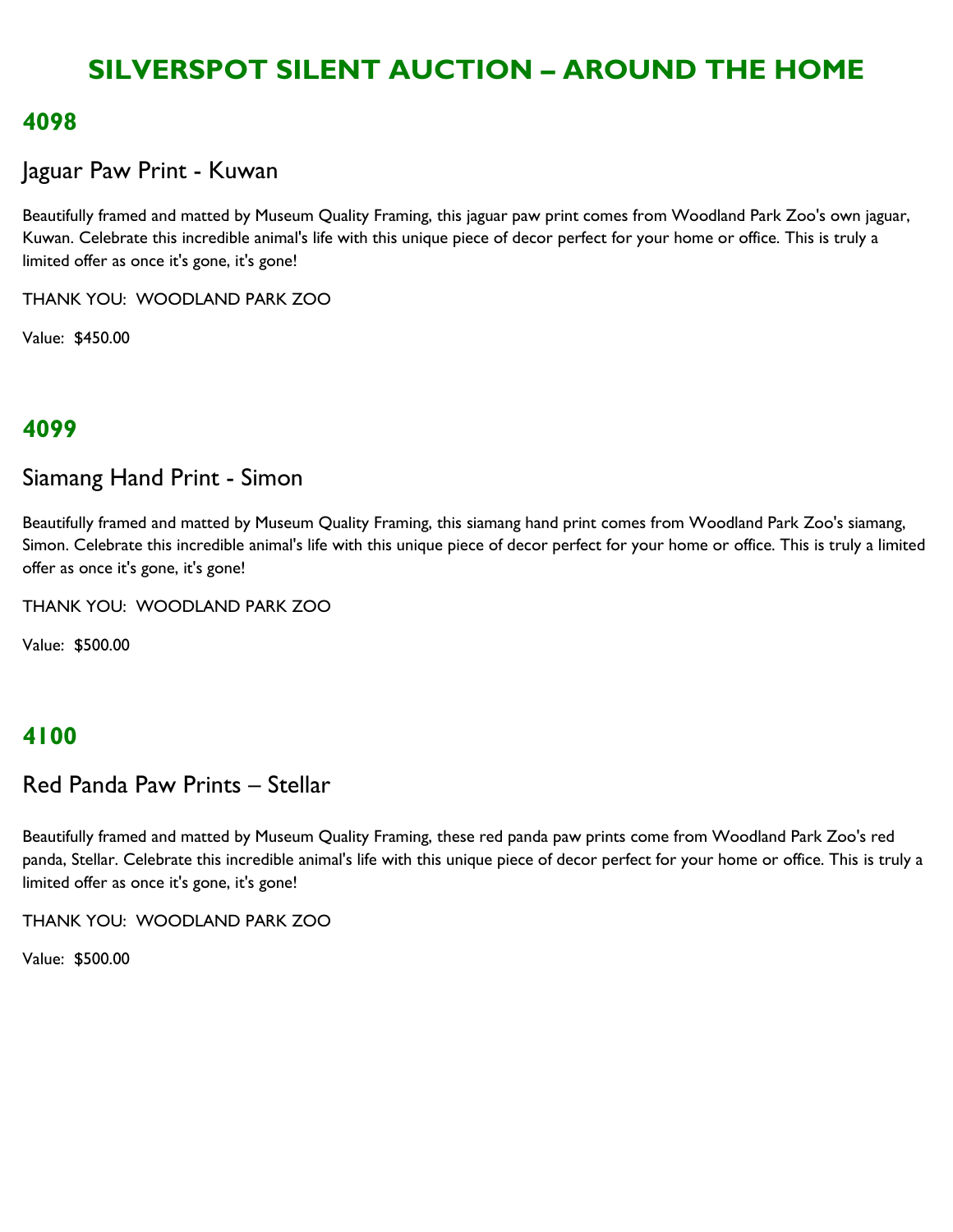### **4101**

### Red Ruffed Lemur Hand Print - Tromi

Beautifully framed and matted by Museum Quality Framing, this red ruffed lemur hand print comes from Woodland Park Zoo's own red ruffed lemur, Tromi. Celebrate this incredible animal's life with this unique piece of decor perfect for your home or office. This is truly a limited offer as once it's gone, it's gone!

THANK YOU: WOODLAND PARK ZOO

Value: \$400.00

## **4102**

### Orangutan Hand Print - Chinta

Beautifully framed and matted by Museum Quality Framing, this orangutan hand print comes from Woodland Park Zoo's own orangutan, Chinta. Celebrate this incredible animal's life with this unique piece of decor perfect for your home or office. This is truly a limited offer as once it's gone, it's gone!

THANK YOU: WOODLAND PARK ZOO

Value: \$500.00

## **4103**

### Gorilla Hand Print - Vip

Beautifully framed and matted by Museum Quality Framing, this gorilla hand print comes from Woodland Park Zoo's own gorilla, Vip. Celebrate this incredible animal's life with this unique piece of decor perfect for your home or office. This is truly a limited offer as once it's gone, it's gone!

THANK YOU: WOODLAND PARK ZOO

Value: \$500.00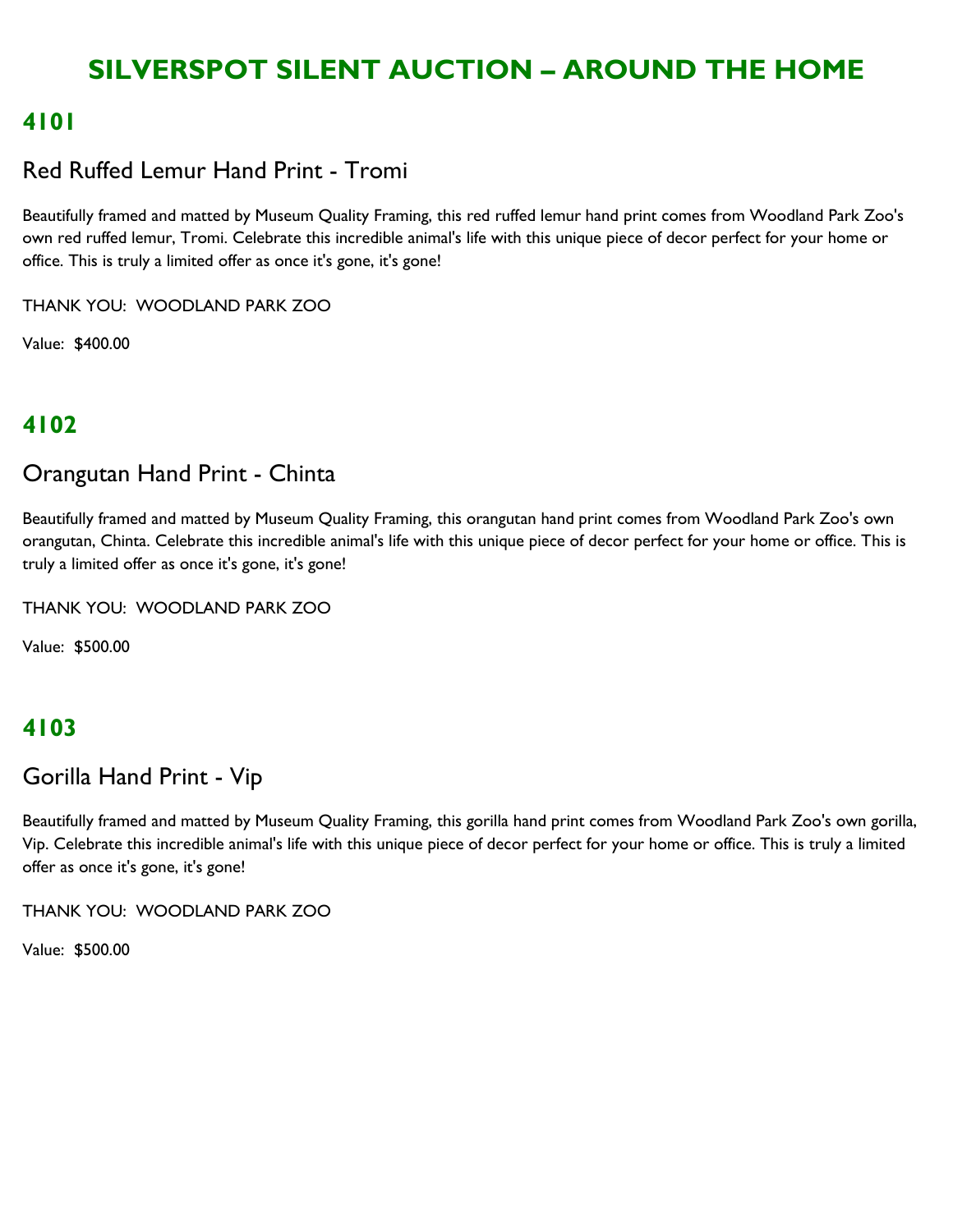### **4104**

## Woodland Park Zoo Animal Photo Cards

Very few people see the zoo as often as Woodland Park Zoo's Senior Zoo Walkers. Take home this assortment of greeting cards with our very own Woodland Park Zoo animals created by one of our very own Senior Zoo Walkers. You will take home 11 set of cards; each set includes 10 cards and envelopes.

THANK YOU: SANDRA A. HIXSON

Value: \$220.00

## **4105**

### Gray Wolves Metal Art Photo and Photo Shoot

Take home a one-of-a-kind photo of Woodland Park Zoo's gray wolves, printed on 16x20 satin metal, and ready to hang! In addition, receive a complimentary two-hour photo shoot from LT Productions, an all-inclusive photographic services company, for a time of your choosing!

THANK YOU: LT PRODUCTIONS

Value: \$750.00

### **4106**

### Feel Great and Look Better

Enjoy a lovely afternoon shopping and treating yourself to a spa service with this package! Visit Frock Boutique in Phinney Ridge, where a trove of amazing treasures await you...sit back, relax and enjoy the Frock experience! Based in Portland, Ore., Frock strives to bring you the most eclectic, affordable and whimsical fashions available. They feature many independent designers from Portland, Seattle and other exciting ports of call. Then spend some time at Yazdi, located in the historic Wallingford Center. Yazdi offers a large selection of beautiful clothing, jewelry and unique accessories. Finally, a \$100 gift certificate will help you enjoy any of Beehive Salon's wonderful services at either of their Seattle locations. This full-service, Aveda Concept salon offers the best hair, skin and body services that you are sure to love!

*Restrictions*: *Beehive Salon: Expires January 15, 2017. Non refundable. Yazdi: No expiration date. Frock Boutique: No expiration date. Can be redeemed at both Frock Boutique locations (Portland and Seattle).*

THANK YOU: BEEHIVE SALON, FROCK BOUTIQUE, AND YAZDI ETHNIC AND CONTEMPORARY WEAR FOR WOMEN

Value: \$200.00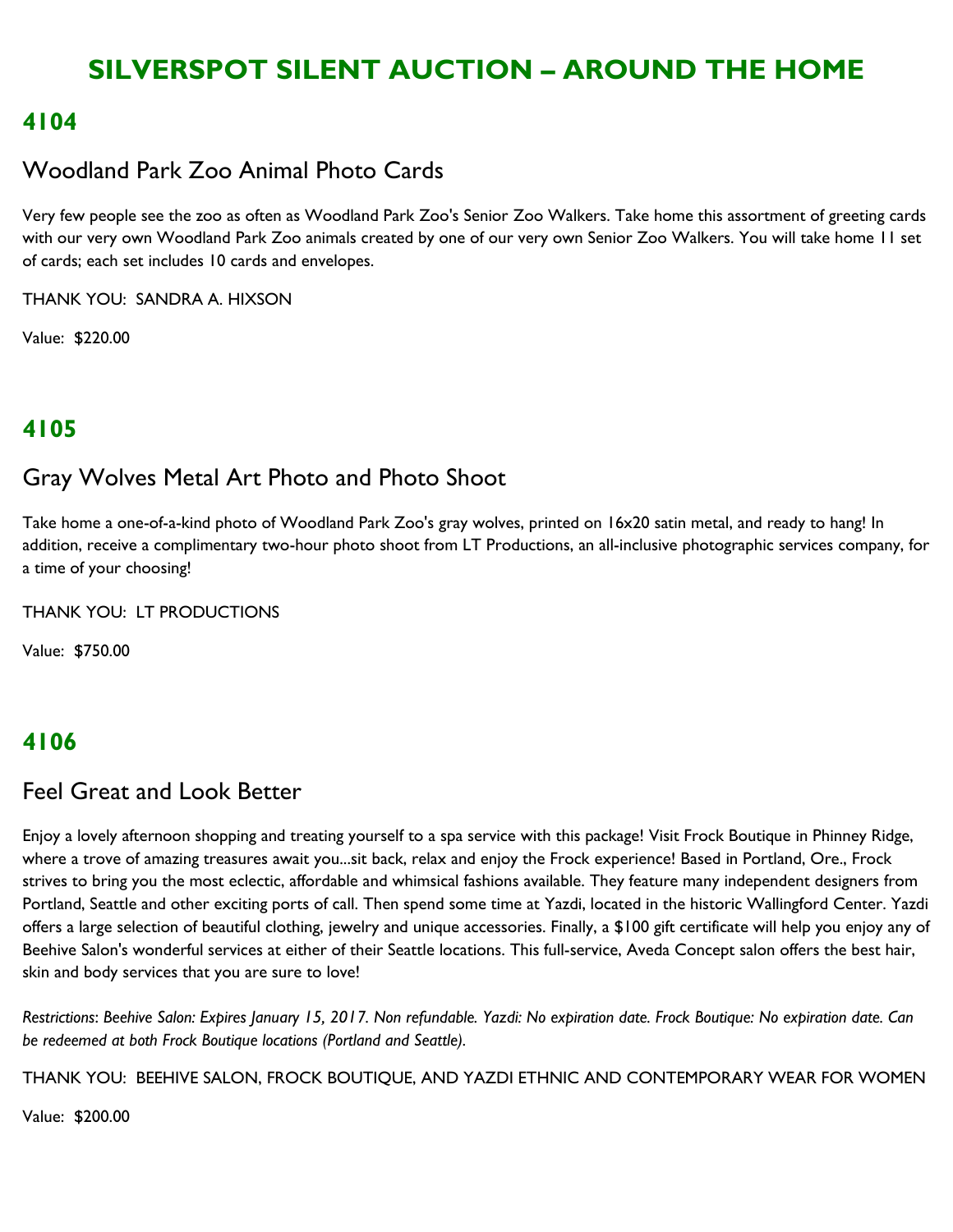### **4107**

## Jaguar In The Jungle Art Pillow

This 18"x18" "Jaguar In The Jungle" square pillow features an image photographed in the Pantanal, Brazil, by Seattle-based National Geographic traveler photographer, Dan Rosen. Printed using the latest hi-tech sublimation printing process that yields an exceptional high quality image on luxurious velveteen plush, this pillow is designed for luxury with a feather/down insert and high quality fade resistant materials proudly made in the USA.

THANK YOU: INTERIOR IMAGESCAPES

Value: \$250.00

### **4108**

### Eye of the Tiger Art Pillow

This 18"x18" "Eye of the Tiger" square pillow features an image photographed in the Bandhavgarh Forest, India, by Seattle-based National Geographic traveler photographer, Dan Rosen. Printed using the latest hi-tech sublimation printing process that yields an exceptional high quality image on luxurious velveteen plush, this pillow is designed for luxury with a feather/down insert and high quality fade resistant materials proudly made in the USA.

THANK YOU: INTERIOR IMAGESCAPES

Value: \$250.00

### **4109**

# Original Watercolor "Inland Empire Spring" by Kimberly Osberg Lippman

Enjoy this 20"x15" archivally framed original watercolor by local watercolor artist Kimberely Osberg Lippman. The piece depicts Palouse wheat fields in the spring. It would be a wonderful addition to your collection!

THANK YOU: KIMBERLEY OSBERG LIPPMAN

Value: \$350.00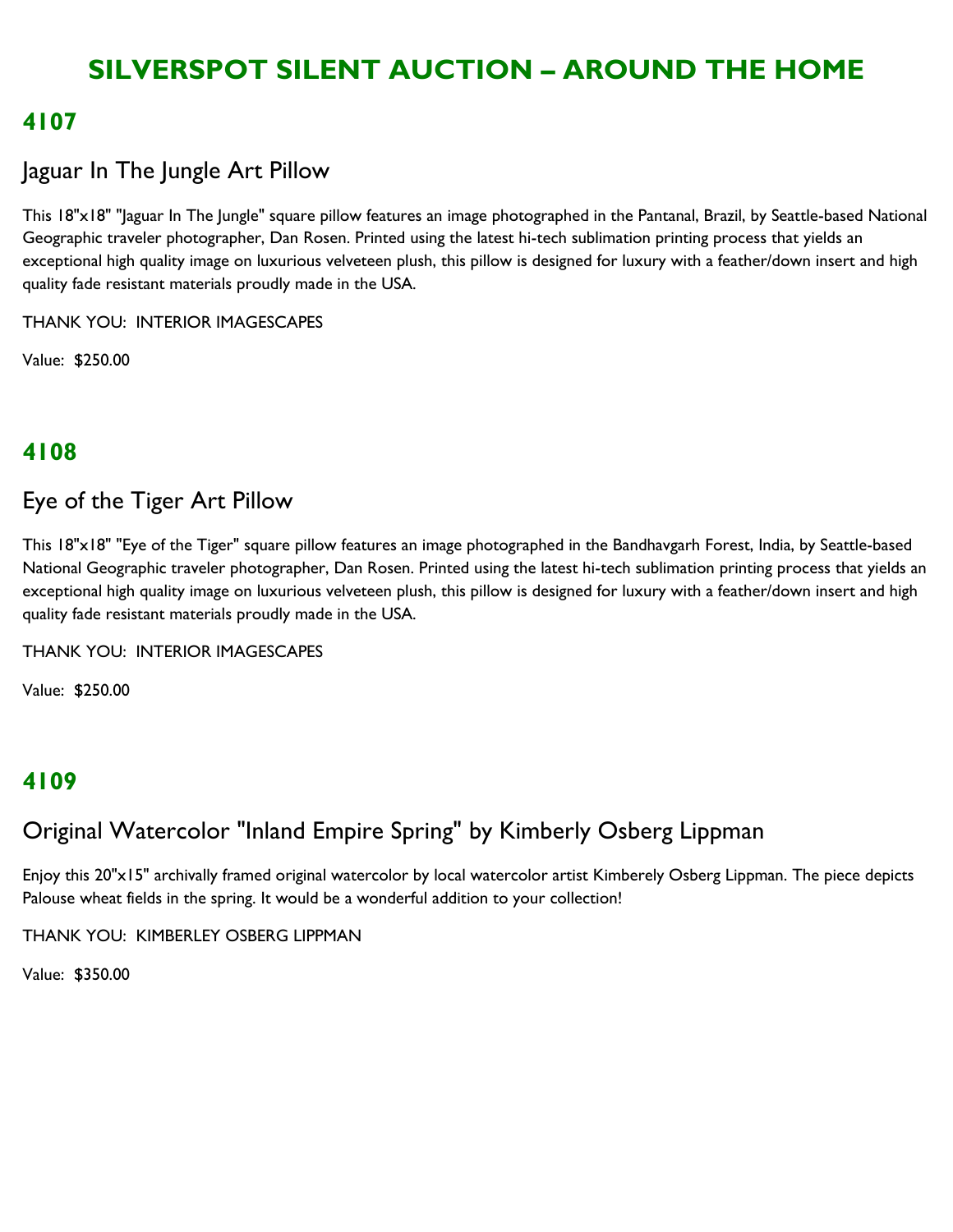### **4110**

## Giraffe Jacket

Take home this warm and whimsical jacket embellished with adorable giraffes! The best part – it's reversible! An added bonus, the jacket will fit into this lovely tote bag featuring silhouetted animals. Later this tote can be used as a handbag or a grocery bag or really anything you want!

THANK YOU: LOUISE TORSETH, WOODLAND PARK ZOO

Value: \$70.00

# **4111**

## Fringe Hair Salon Gift Certificate

Pamper yourself with this \$100 gift certificate to Fringe Hair Salon. The team at Fringe Hair Salon is hand-picked and recruited for their talent, creativity and dedication to their clients. They will provide an inviting, laid-back, no pressure experience that you are sure to love!

*Restrictions*: *Expires January 15, 2017. Valid for new clients only. Valid for services only, not products or gratuity.*

THANK YOU: FRINGE HAIR SALON

Value: \$100.00

### **4112**

### Animal-themed Carousel Glasses and Martini Shaker

Need a little animal flare in your kitchen? Enjoy these eight vintage carousel, frosted ice tea glasses that feature a giraffe, a lion, a tiger and an elephant, and this zebra-striped martini shaker from the Bainbridge Distillery.

THANK YOU: SUSIE WYCKOFF

Value: \$100.00

# **4113**

## Decorative Glass Dish (Mountain Scene) With Metal Branch Holder

Thoughtfully crafted and beautifully designed, this decorative glass dish will bring the spirit of the outdoors into any home. Display the plate on its metal branch holder and be prepared to be wowed by the unparalleled beauty of the design.

THANK YOU: FRIEND OF WOODLAND PARK ZOO

Value: \$75.00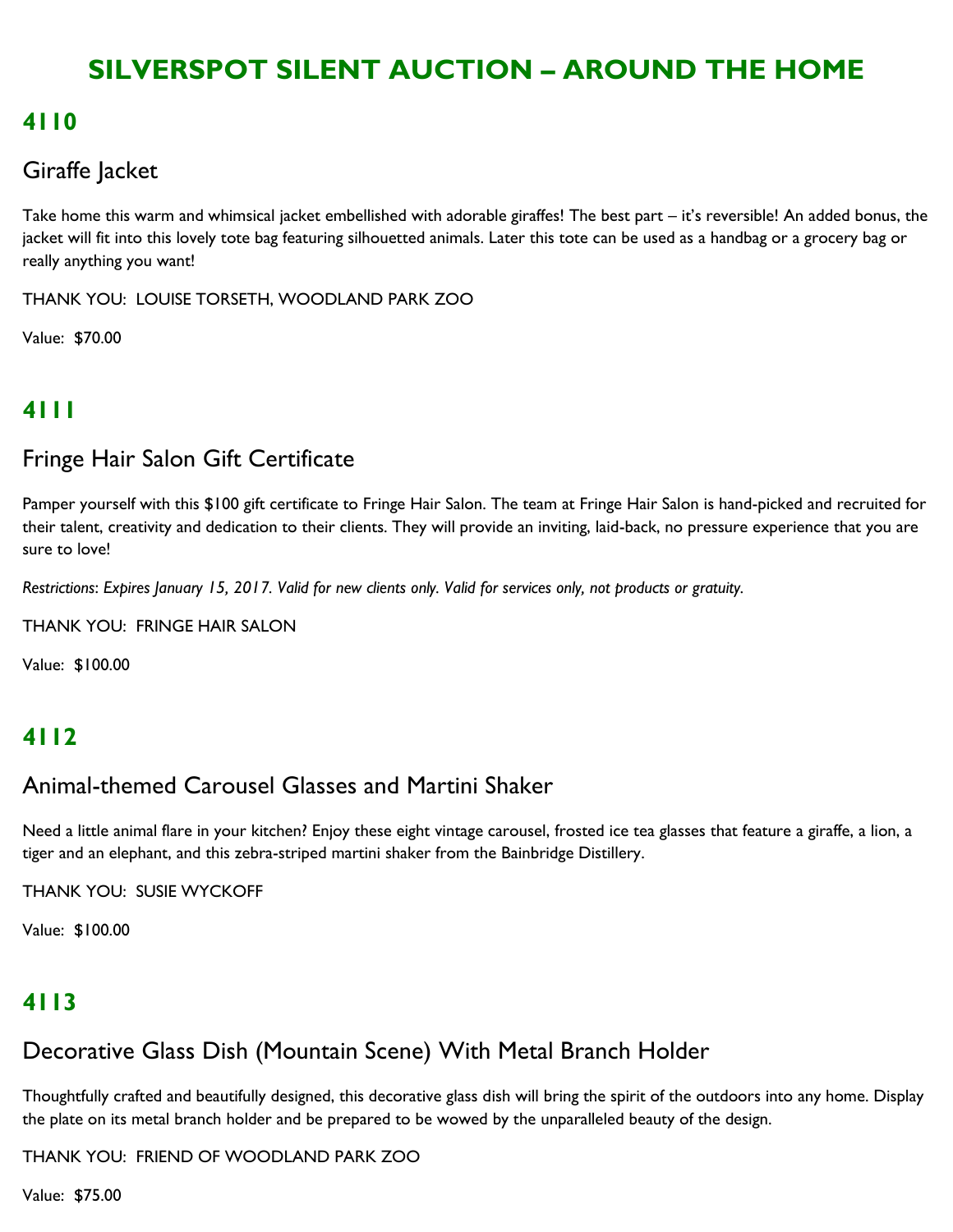### **4114**

## Brona Brown Pottery - Blue and White Delight

These four beautiful handmade bowls are the perfect addition to your kitchen. They range in size and concentration of their blue and white design and were made personally by Brona Brown of Mudworks Pottery.

THANK YOU: THERESA HEBERT AND LARRY CROZIER

Value: \$125.00

## **4115**

### Pears, Leaves and Grapes - Brona Brown Pottery

These six beautiful handmade pieces are the perfect and unique addition to any kitchen. There are three sets in this collectiontwo multi-sized bowls with a beautiful leaf pattern, two multi-sized bowls featuring hand drawn pears, and a bowl and pitcher set with deep blue-purple grapes. All of these pieces were made personally by Brona Brown of Mudworks Pottery.

THANK YOU: THERESA HEBERT AND LARRY CROZIER

Value: \$125.00

### **4116**

### Brona Brown Pottery - Twisted Handles Plus One

These four beautiful handmade bowls are the perfect addition to your kitchen. They range in size, with three of them featuring unique twisted handles. All of these pieces were made personally by Brona Brown of Mudworks Pottery.

THANK YOU: THERESA HEBERT AND LARRY CROZIER

Value: \$50.00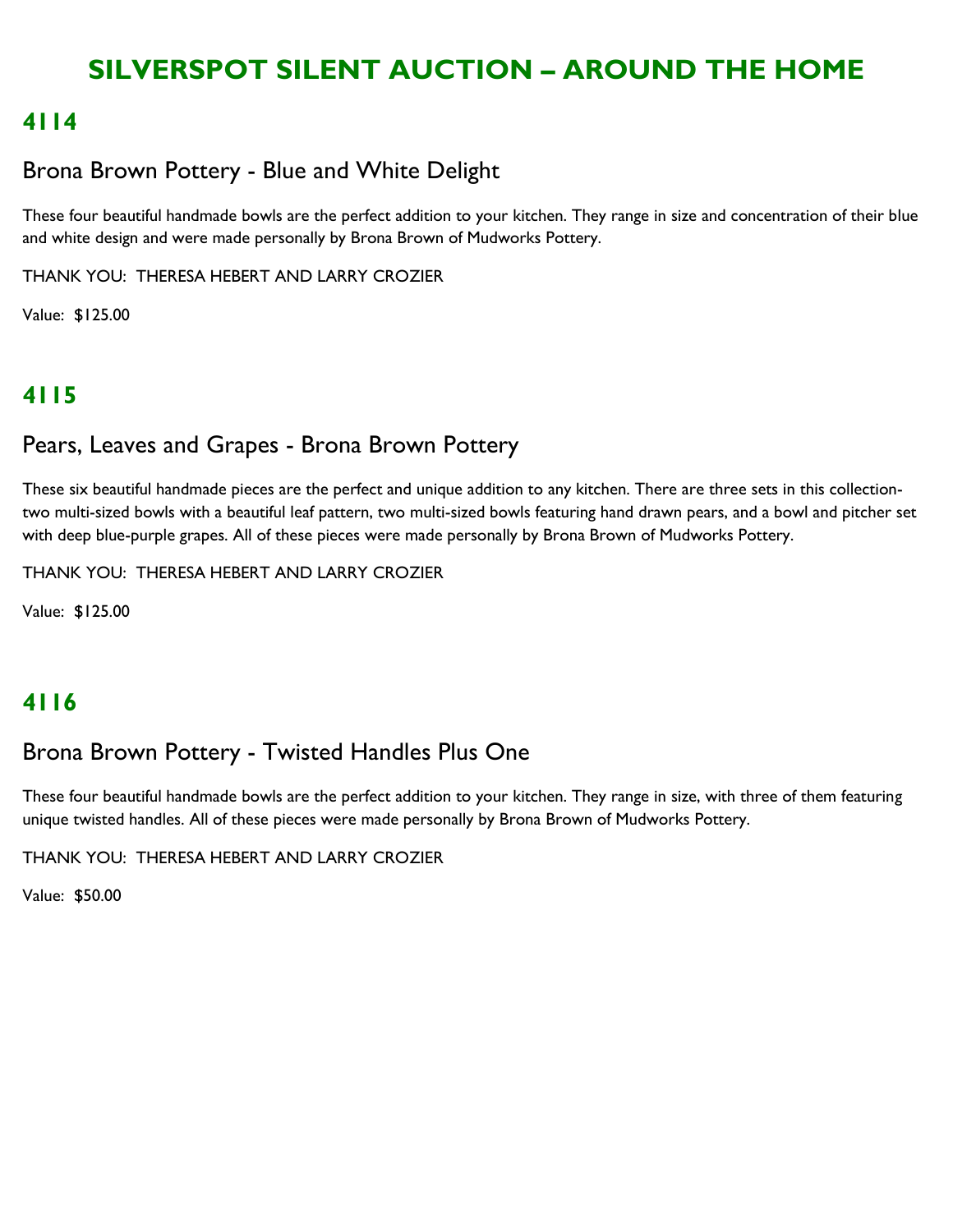### **4117**

## Limited Edition "Call of the Wild" Print by Kelly Hampson

Take home this limited edition "Call of the Wild" 40<sup>th</sup> Annual Jungle Party commemorative print tonight! This is #1 of five prints created by Kelly Hampson, a senior graphic designer at Woodland Park Zoo. This piece is 12"x18" with a 3" mat and is a Giclée archival print.

THANK YOU: KELLY HAMPSON

Value: \$650.00

# **4118**

### Kitchen Design Gift Certificate

This certificate is good for the planning and design of one kitchen remodel. Includes initial client meeting, site visit, plans and elevations, and product specifications. Winner owns drawings and other collateral created during design process.

*Restrictions*: *Designer bills \$95/hour typically, thus this certificate, purchased at any price, is worth 16 hours of space planning and meeting.*

THANK YOU: PHINNEY RIDGE CABINET COMPANY

Value: \$1,500.00

### **4119**

### Duo of Illustrations by Misty Fried

Enjoy these two unique black and gold illustrations on ink wash in a floral design. These pieces of art were created by Woodland Park Zoo's Creative Services supervisor, Misty Fried. Her creativity comes to light in these beautiful pieces.

THANK YOU: MISTY S. FRIED

Value: \$270.00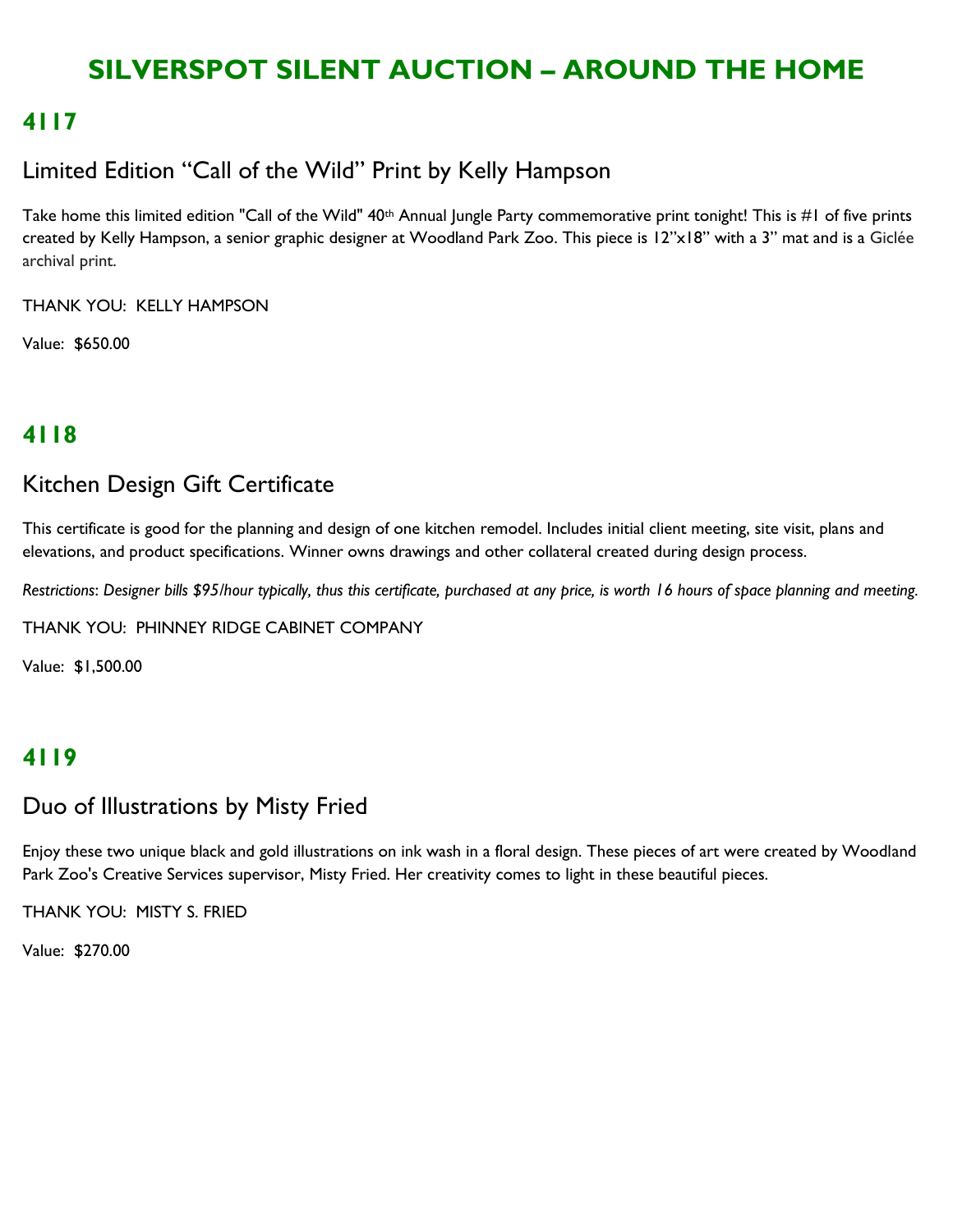### **4120**

## "Crossing Puget Sound" Print by John Ebner

"Crossing Puget Sound" is a common sight as commuters in this enchanting place get from the mainland to the islands. The Olympic Mountains in the background show off the first snow of the season. John Ebner's fascination for Puget Sound and its islands began more than 30 years ago after moving here from the family farm in Sublimity, Oregon. His visions of the Northwest are best expressed with his watercolors. His paintings calm the spirit and allow the viewer to escape to the magical world of the Pacific Northwest. Take home this beautiful piece tonight; it is sure to be a great addition to any home or office!

THANK YOU: CORALYN WHITNEY AND DWIGHT GADD

Value: \$200.00

# **4121**

### "Winter Retreat" Print by John Ebner

Take home this wonderful print, "Winter Retreat," by John Ebner tonight! John Ebner, originally from Oregon, has been painting what he sees in the Pacific Northwest-waterfalls, boats, islands shrouded in mist and his signature colorful "Rain People" huddling under umbrellas for four decades. He strives to create a feeling of calm and serenity for both himself and the viewer. This is achieved with his instinctive ability to blend colors and his soft impressionistic style.

THANK YOU: CORALYN WHITNEY AND DWIGHT GADD

Value: \$250.00

## **4122**

# Swarovski Crystal Bead Rope "Night at the Ball"

Handmade, one-of-a-kind, Swarovski crystal necklace. This 4 mm Swarovski crystal bead rope with crystal Briolette beads was crocheted by bead artist and WPZ Board member Linda Linford Allen. Made with 4 mm Swarovski Bicones with 48 Swarovksi crystal Brioletttes, crocheted on C-lon micro cord. Perfect for a princess at the ball with her prince charming.

THANK YOU: LINDA L. ALLEN

Value: \$200.00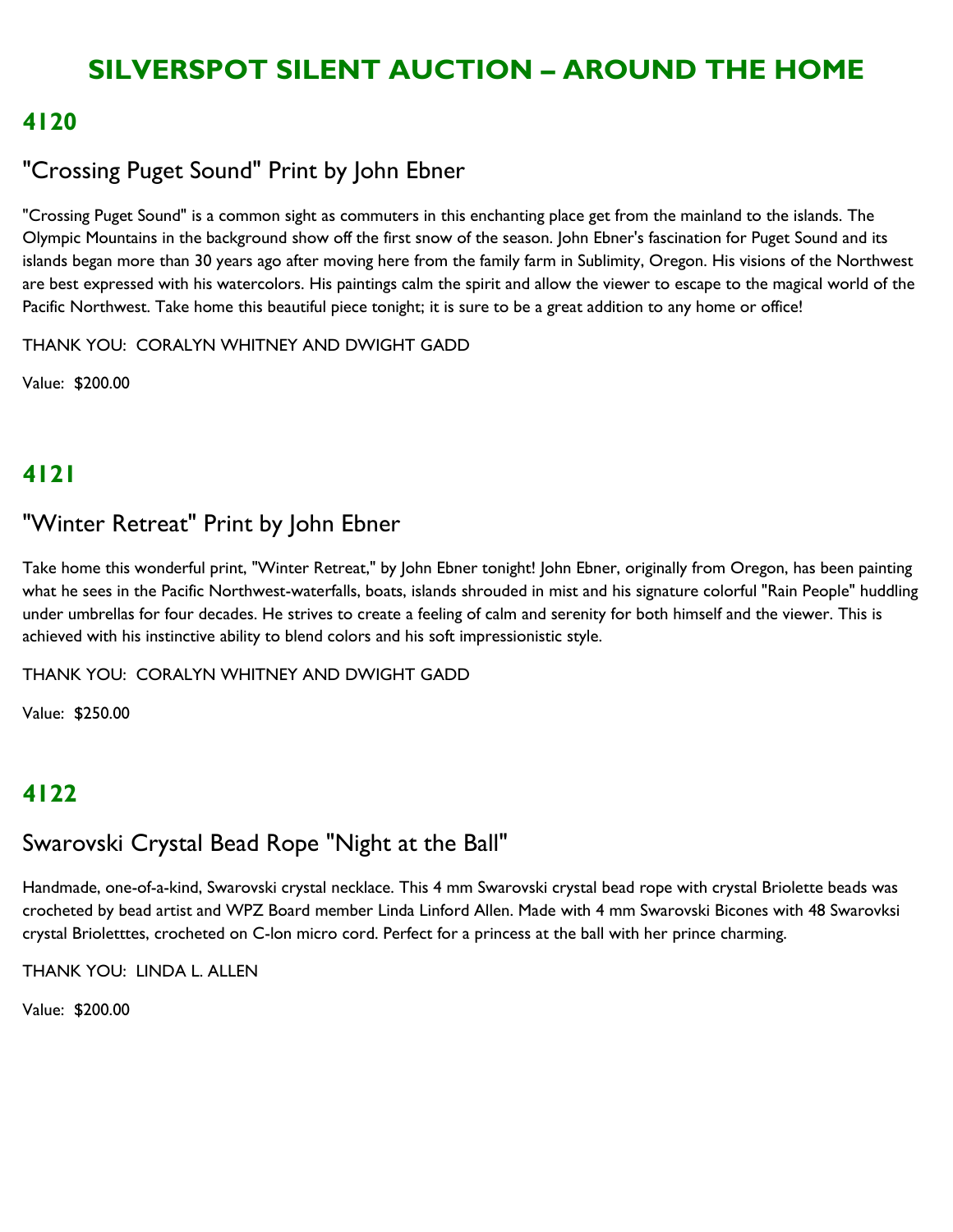## **4123**

## Vintage LIFE Magazines

Perfect for any collector, history buff or animal lover. This package features three vintage editions of LIFE Magazine. Topics include rain forest animals, mammals and arctic tundra animals.

THANK YOU: SUSIE WYCKOFF

Value: \$54.00

# **4124**

## Bamboo Serving Tray and Chopsticks

Included in this package is an 18"x 7" bamboo serving tray and two packages of chopsticks. Add this fun dining set to your kitchen tonight!

THANK YOU: CAROLE IDETA

Value: \$80.00

# **4125**

# Pie and Cupcakes

Calling all dessert lovers! This package comes with a Wilton cupcake pan, a Snapware Snap and Stack Cookie and Cupcake Carrier featuring three layers and space for 36 cupcakes, a What's New Cupcake Book and a Hello Cupcake Book! In addition to these sweet treats, you'll also receive a gift certificate for one pie from *A la Mode Pie* on Phinney Avenue, right across from Woodland Park Zoo!

THANK YOU: A LA MODE PIES, FRIEND OF WOODLAND PARK ZOO

Value: \$129.95

# **4126**

### Float Mounted Metal Art Photo of WPZ Bears

Take home a beautiful, custom created 20"x24" photo collage of Woodland Park Zoo's very own grizzly bears, printed on high gloss metal, ready to hang.

THANK YOU: LT PRODUCTIONS

Value: \$500.00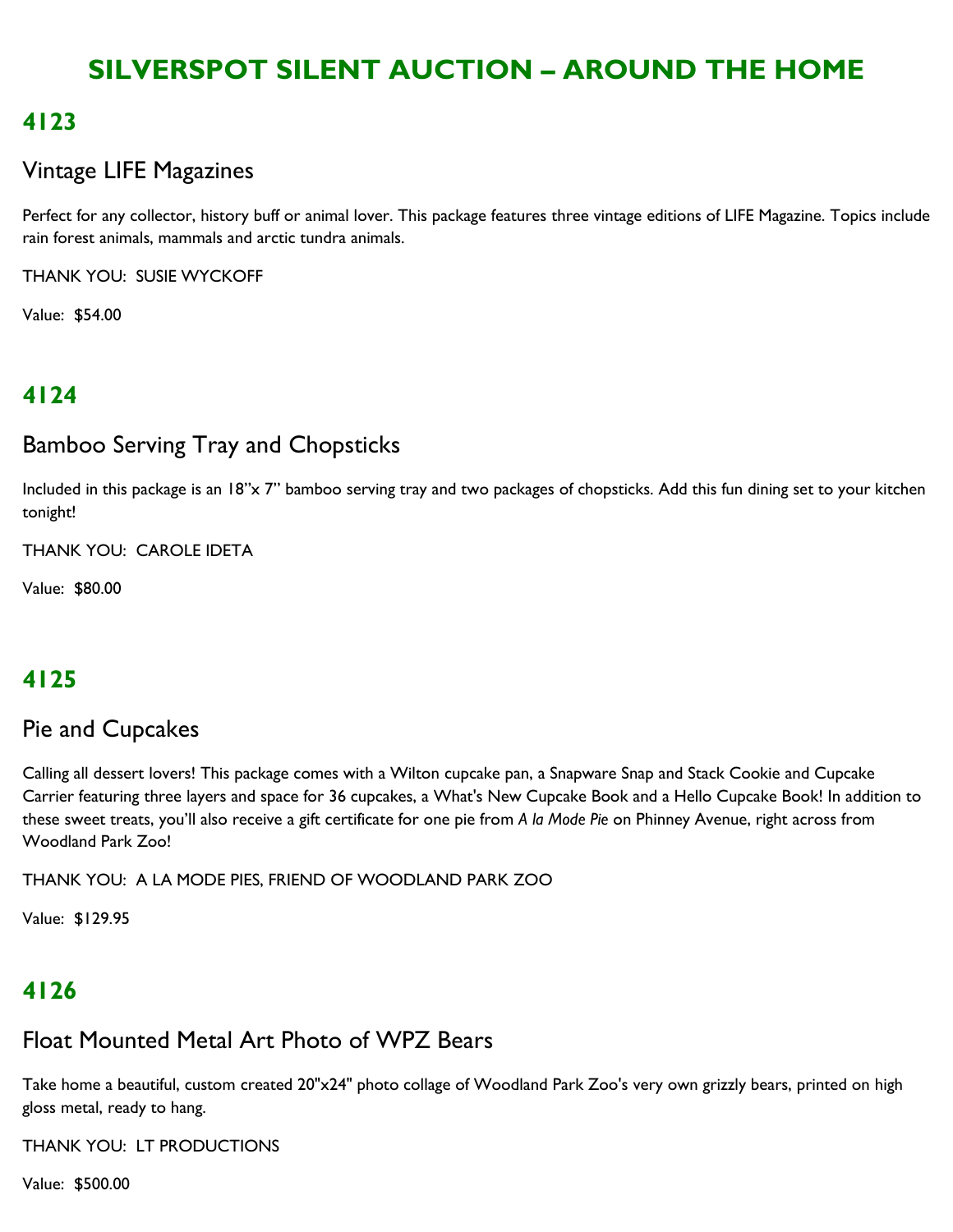## **4127**

# Swarovski Crystal Bead Rope "Holiday Wonder"

Handmade, one-of-a-kind, Swarovski crystal necklace. This red and crystal silver 6 mm Swarovski Rondelles bead rope was crocheted by bead artist and WPZ Board member Linda Linford Allen. Made of 6 mm red siam and crystal 1/2 dipped beads, crocheted on C-lon micro cord. A true treasure for a special woman.

THANK YOU: LINDA L. ALLEN

Value: \$200.00

# **4128**

# Swarovski Crystal Bead Rope "Midnight Sizzle"

Handmade, one-of-a-kind, Swarovski crystal necklace. This sparkling black 4 mm Swarovski Rondelles bead rope was crocheted by bead artist and WPZ Board member Linda Linford Allen. Made of around 1,000 Swarovski 4 mm crystals in seven different shades, crocheted on C-lon micro cord. A lasting treasure for a unique woman.

THANK YOU: LINDA L. ALLEN

Value: \$200.00

### **4129**

### Signed Seattle Psychedelic Concert Poster book and Blues at the Zoo Poster

Designed by Glen Beebe, Scott McDougall's "Split Fountain Hieroglyphics: Psychedelic Concert Posters from the Seattle Area, 1966-1969" features nearly 200 high-quality reproductions of posters, flyers, handbills and other printed advertisements from Seattle's live music scene. Most of this artwork has remained undocumented until now. Signed and numbered, 376/500, this package includes a SFH postcard, a Sky River bumper sticker and a Blues at the Zoo poster and postcard by Scott McDougall.

THANK YOU: GLEN AND SUSAN BEEBE

Value: Priceless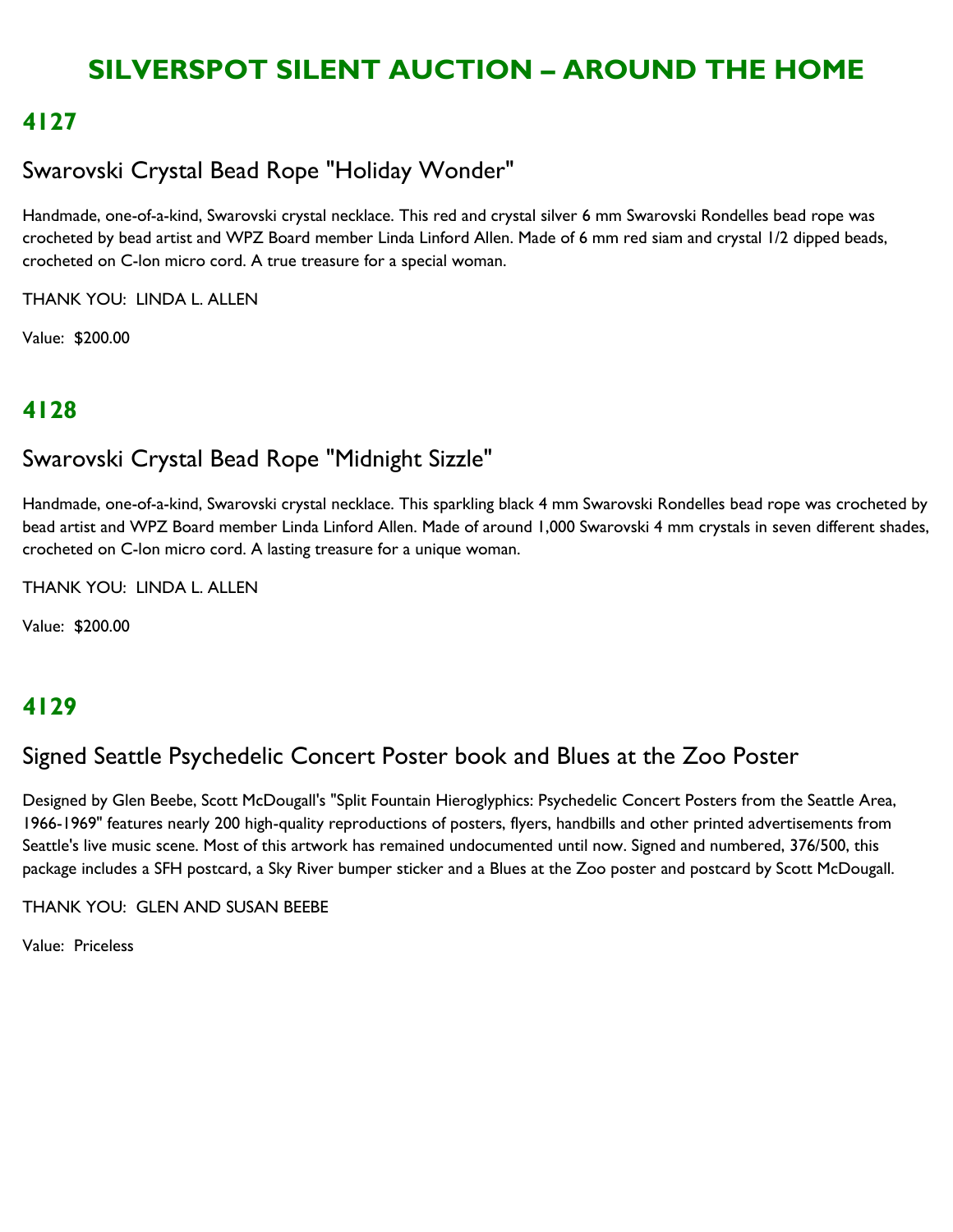### **4130**

## The Big Five Wine Stoppers

Hand printed John Banovich images on Italian tumbled marble wine stoppers. Each wine stopper is quarried, cut and tumbled in Europe from the highest quality marble. Full wine stopper sets come in a pine display box and also includes an oak barrel wine stopper holder. These wine stoppers are made in the USA and are set #64 of 500 created.

THANK YOU: JILL AND SCOTT WALKER

Value: \$220.00

## **4131**

### North America Predator Collection

Hand printed John Banovich images on Italian tumbled-marble tiles. Each tile is quarried, cut and tumbled in Europe from the highest quality marble to create an Old World aesthetic. This set of 4"x4" coasters was made in the USA, includes a grizzly, bobcat, mountain lion and wolves, and is set #13 of 500 created.

THANK YOU: JILL AND SCOTT WALKER

Value: \$105.00

## **4132**

## "Dancing" by Leopold Twum

Take home this beautiful piece by Ghanaian artist Leopold Twum, which depicts one aspect of village life in Ghana, dancing. Leo, a 34-year-old painter from a suburb of Accra, Ghana called Abokobi, studied at the Ghanatta School of Art. He sells his artwork in the neighborhood where he lives.

THANK YOU: KRISTINE LEANDER

Value: \$100.00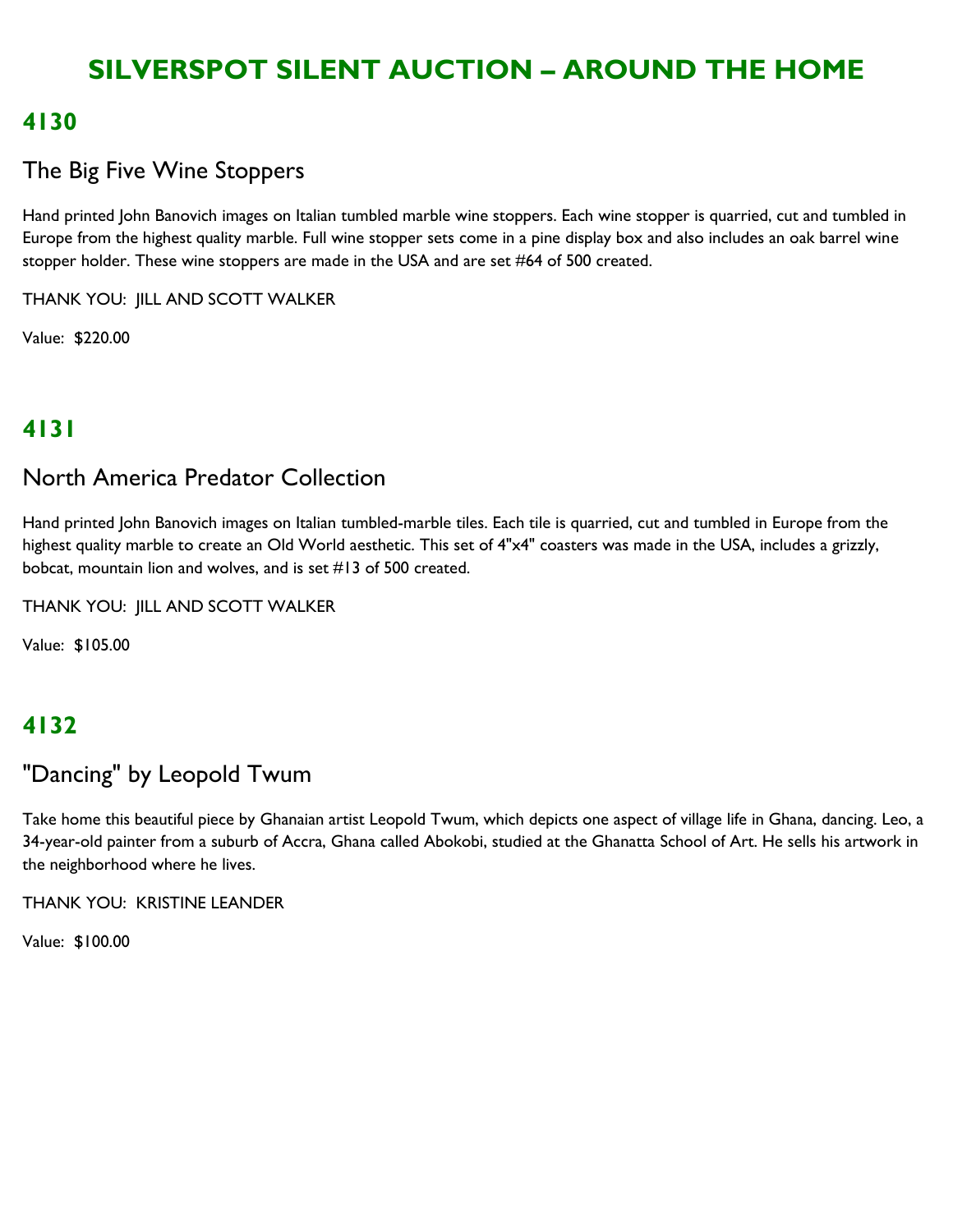### **4133**

## "Giraffe" by Leopold Twum

This is another beautiful piece by Ghanaian artist Leopold Twum. The painting features a lovely giraffe in deep oranges and reds. Leo, a 34-year-old painter from a suburb of Accra, Ghana called Abokobi, studied at the Ghanatta School of Art. Take home this piece tonight to add to your collection!

THANK YOU: KRISTINE LEANDER

Value: \$100.00

### **4134**

### "Height on the Savanna" by Leopold Twum

Another beautiful piece by Ghanaian artist Leopold Twum. The painting features a giraffe, tall and majestic in deep oranges and reds. Leo, a 34-year-old painter from a suburb of Accra, Ghana called Abokobi, studied at the Ghanatta School of Art. Take home this framed piece tonight to add to your collection!

THANK YOU: KRISTINE LEANDER

Value: \$100.00

# **4135**

## Framed photo of "Carson" the Red Panda by Kevin Schofield

Red pandas are primarily crepuscular animals, sleeping and relaxing during the day in trees or fallen logs, and foraging for food on the forest floor at dusk and dawn. When asleep, the red panda curls up on a branch with its nose tucked under a hind limb and its tail. But you will be able to see Carson, Woodland Park Zoo's newest red panda, whenever you want when you take home this framed photo by WPZ Board member Kevin Schofield!

THANK YOU: KEVIN SCHOFIELD

Value: \$75.00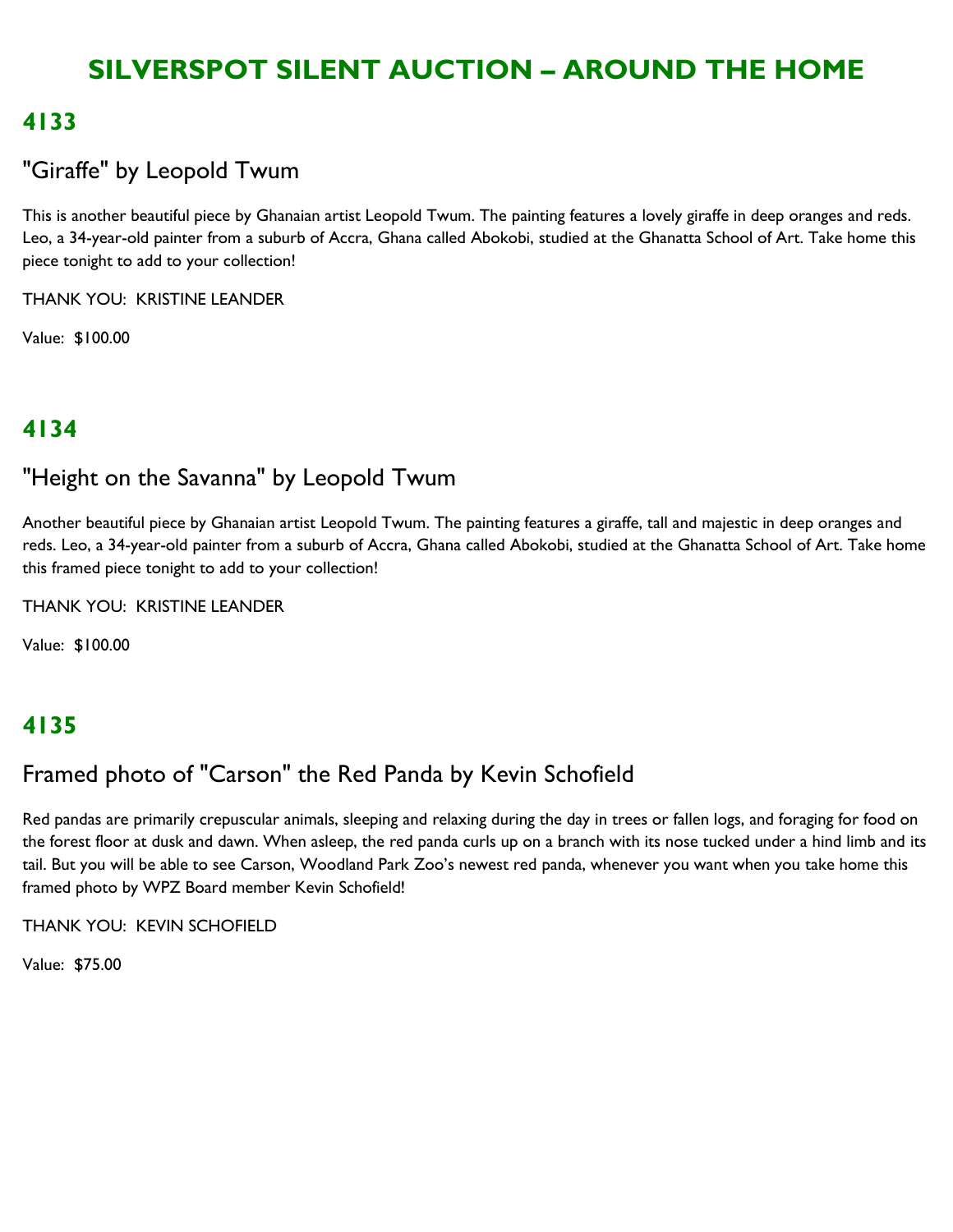### **4136**

## Framed photo of "Carson" the Red Panda by Kevin Schofield

Red pandas are primarily crepuscular animals, sleeping and relaxing during the day in trees or fallen logs, and foraging for food on the forest floor at dusk and dawn. When asleep, the red panda curls up on a branch with its nose tucked under a hind limb and its tail. But you will be able to see Carson, Woodland Park Zoo's newest red panda, whenever you want when you take home this framed photo by WPZ Board member Kevin Schofield!

THANK YOU: KEVIN SCHOFIELD

Value: \$75.00

## **4137**

#### Beach Read Extravaganza

Get your summer reading on with a bundle of autographed books by award-winning novelist and executive speechwriter, Justina Chen. The soon-to-be-absorbed teen girl (or young adult reader in your home) will receive a copy of "North of Beautiful," "A Blind Spot for Boys," "Return to Me," "Nothing But the Truth" (and a few white lies), and "Girl Overboard." As a special bonus for yourself, take home a first edition of Justina's newest book for leaders: The Art of Inspiration.

THANK YOU: JUSTINA CHEN

Value: \$50.00

### **4138**

#### Interior Design Gift Certificate

The Development Ltd is a higher end national interior design firm traveling to their clientele,, creating interiors with unique image, sophisticated style and classic modern glam. The Gift Certificate includes (2) on-site consultations, (1) hour each visit, and used for residential or commercial interior design as follows. During the first on-site visit, the space is examined to provide understanding of how the areas are currently being used. The second site visit will show an informal interior concept discussed with possible solutions on how the space could change, with aesthetic modifications, furnishings, functions and flow. The exchange of information, will suggest how goals can be reached through a pragmatic approach, scope of work and timeline.

*Restrictions: The Gift Certificate does not include planning, budgeting, rendering or interior design services.*

THANK YOU: THE DEVELOPMENT LTD

Value: \$850.00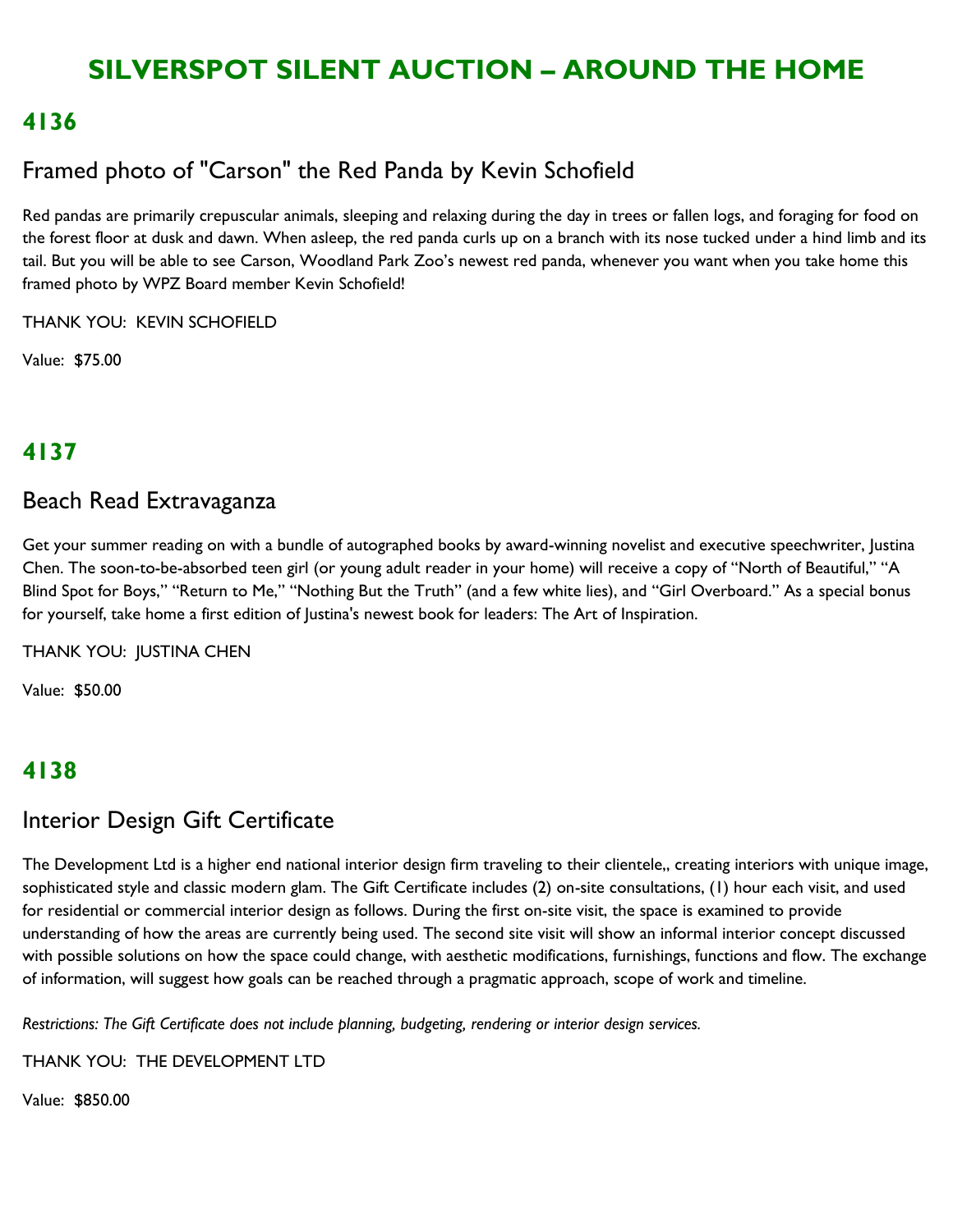### **4139**

## Tiger's Mood Indigo Scarf by Cyndi Wolfe

Take home this beautifully hand-dyed scarf with a tiger stripe pattern. The scarf is 14"x72" and made of silk and rayon—a bright addition to any outfit.

THANK YOU: CYNDI WOLFE

Value: \$68.00

## **4140**

## Tiger 'Round About Midnight Scarf by Cyndi Wolfe

Take home this beautifully hand-dyed scarf with a tiger stripe pattern. The scarf is 14"x72" and made of silk and rayon—a bright addition to any outfit.

THANK YOU: CYNDI WOLFE

Value: \$68.00

## **4141**

### Tiger by Firelight Scarf by Cyndi Wolfe

Take home this beautifully hand-dyed scarf with a tiger stripe pattern. The scarf is 14"x72" and made of silk and rayon—a bright addition to any outfit.

THANK YOU: CYNDI WOLFE

Value: \$68.00

### **4142**

### Copper Tiger Scarf by Cyndi Wolfe

Take home this beautifully hand-dyed scarf with a tiger stripe pattern. The scarf is 14"x72" and made of silk and rayon—a bright addition to any outfit.

THANK YOU: CYNDI WOLFE

Value: \$68.00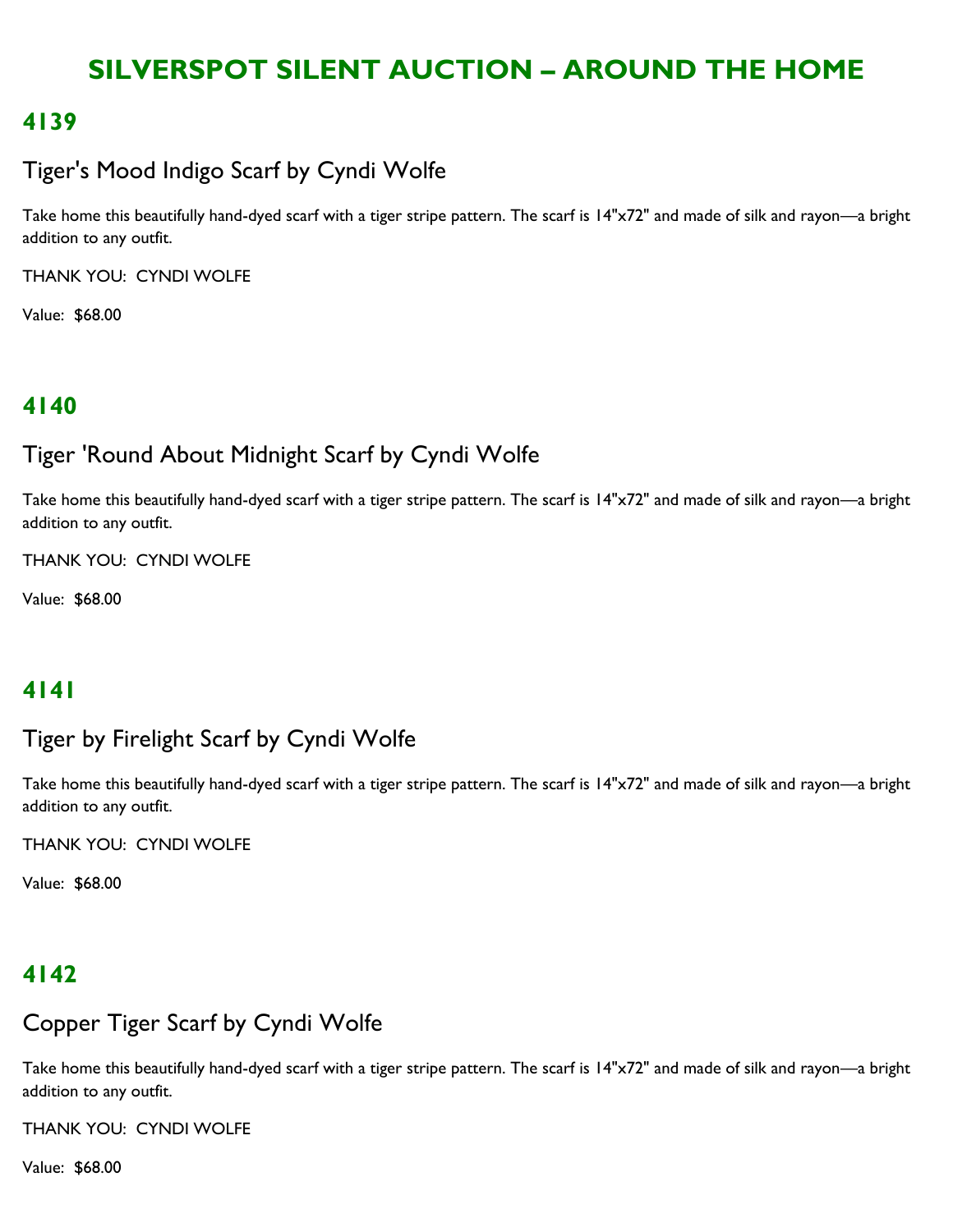### **4143**

# Venerable Tiger Scarf by Cyndi Wolfe

Take home this beautifully hand-dyed scarf with a tiger stripe pattern. The scarf is 14"x72" and made of silk and rayon—a bright addition to any outfit.

THANK YOU: CYNDI WOLFE

Value: \$68.00

## **4144**

### Tiger in Tall Grass Scarf by Cyndi Wolfe

Take home this beautifully hand-dyed scarf with a tiger stripe pattern. The scarf is 14"x72" and made of silk and rayon—a bright addition to any outfit.

THANK YOU: CYNDI WOLFE

Value: \$68.00

## **4145**

## Tiger-Queen of All She Surveys Scarf by Cyndi Wolfe

Take home this beautifully hand-dyed scarf with a tiger stripe pattern. The scarf is 14"x72" and made of silk and rayon—a bright addition to any outfit.

THANK YOU: CYNDI WOLFE

Value: \$68.00

### **4146**

### Jade Tiger Scarf by Cyndi Wolfe

Take home this beautifully hand-dyed scarf with a tiger stripe pattern. The scarf is 14"x72" and made of silk and rayon—a bright addition to any outfit.

THANK YOU: CYNDI WOLFE

Value: \$68.00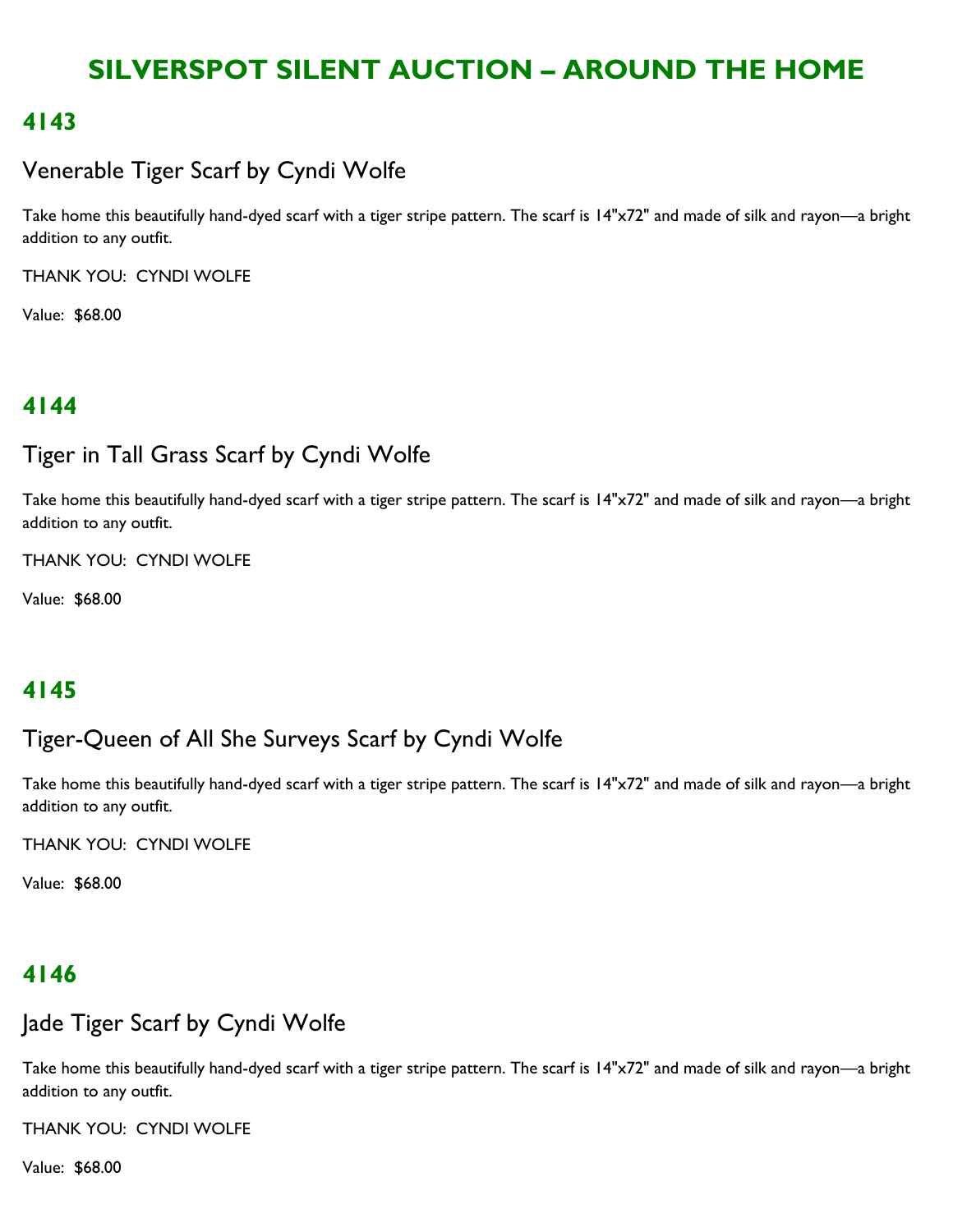### **4147**

# Signed Copy of "Journey of Heroes"

"Journey of Heroes" is the story of the 100th Infantry Battalion and 442nd Regimental Combat Team. It is a comprehensive, historically accurate, 30-page book featuring original art and highlighting the achievements of the United States' most highly decorated unit for its size and time in combat through 70 years of history, from pre-WWII to present day. Take home an autographed copy of the book. This package also includes an autographed "Go for Broke" CD single by Jake Shimabukuro created as a tribute to the men of the 442nd Regimental Combat Team, 100th Infantry Battalion, the 1399th Engineering Construction Battalion, and the Military Intelligence Service. Also included is a collection of stickers, temporary tattoos and pins depicting characters in the graphic novel. This is a great piece for any history buff!

THANK YOU: STACEY HAYASHI

Value: \$25.00

## **4148**

## Coconut Artwork by Alejandro Grajal

Take home this limited Giclée 22"x29"digital print of an orginal acrylic painting by Woodland Park Zoo's very own President and CEO Alejandro Grajal. As a professional conservationist that travels extensively through the Americas, Alejandro maintains a passionate focus on birds, wildlife and habitat conservation. His artistic works in watercolors, gouache, pencil, and acrylic depict the spectacular birds, plants and landscapes of the tropics, with a special emphasis on Latin America and Florida. He has published illustrations in bird field guides, children and adult books, calendars, posters, postage stamps and limited edition prints. His art has been exhibited in galleries in Caracas, Miami, Chicago and New York. This piece would be a great addition to any collection!

THANK YOU: ALEJANDRO GRAJAL

Value: \$350.00